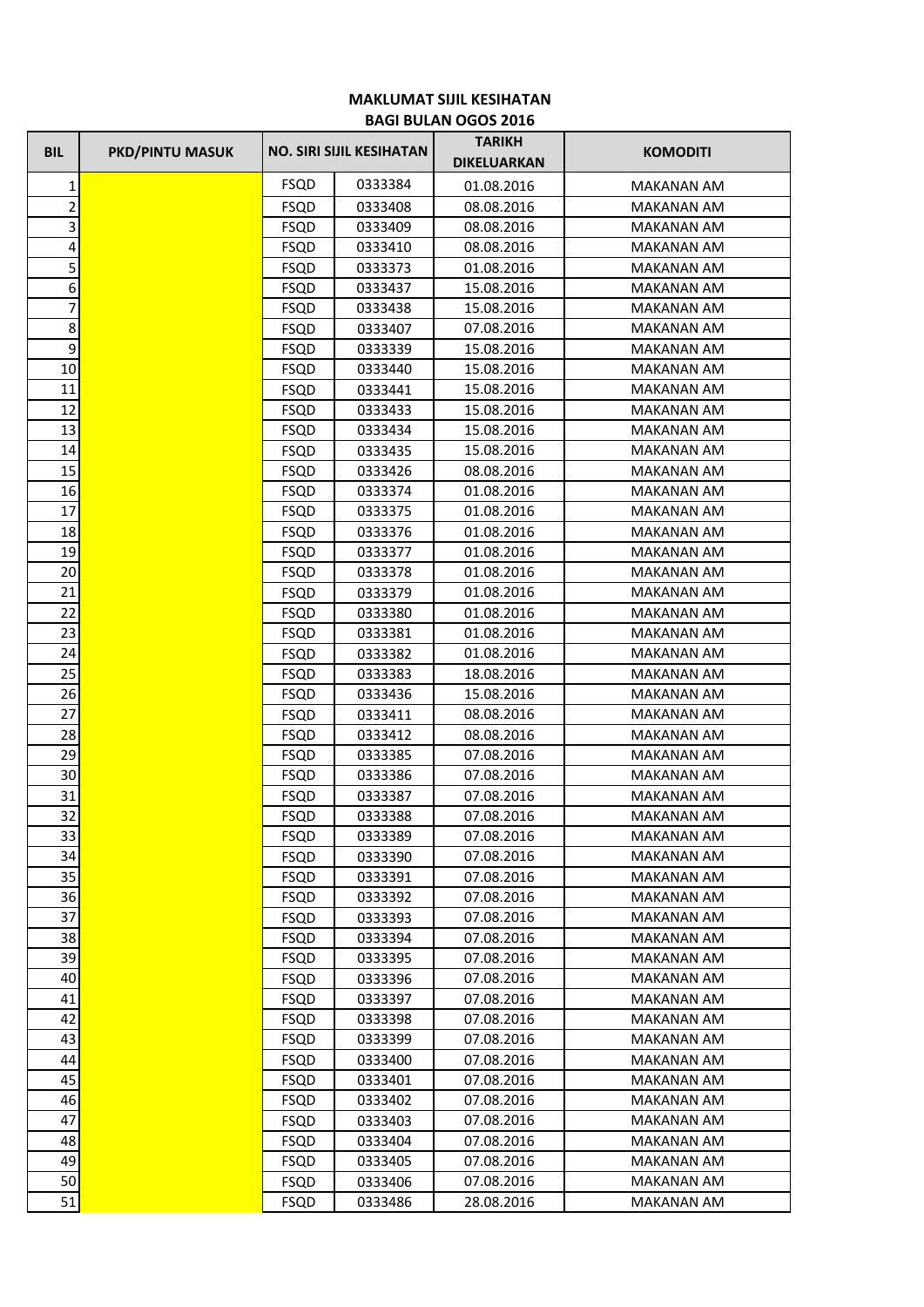| 52  |                          | <b>FSQD</b> | 0333487 | 28.08.2016 | <b>MAKANAN AM</b> |
|-----|--------------------------|-------------|---------|------------|-------------------|
| 53  |                          | <b>FSQD</b> | 0333488 | 28.08.2016 | MAKANAN AM        |
| 54  |                          | <b>FSQD</b> | 0333489 | 28.08.2016 | <b>MAKANAN AM</b> |
| 55  |                          | <b>FSQD</b> | 0333447 | 18.08.2016 | MAKANAN AM        |
| 56  |                          | <b>FSQD</b> | 0333448 | 18.08.2016 | MAKANAN AM        |
| 57  |                          | <b>FSQD</b> | 0333449 | 18.08.2016 | <b>MAKANAN AM</b> |
| 58  |                          | <b>FSQD</b> | 0333414 | 08.08.2016 | MAKANAN AM        |
| 59  |                          | <b>FSQD</b> | 0333415 | 08.08.2016 | <b>MAKANAN AM</b> |
| 60  | <b>PEJABAT KESIHATAN</b> | <b>FSQD</b> | 0333416 | 08.08.2016 | <b>MAKANAN AM</b> |
| 61  | DAERAH BATU PAHAT        | <b>FSQD</b> | 0333413 | 08.08.2016 | MAKANAN AM        |
| 62  |                          | <b>FSQD</b> | 0333417 | 08.08.2016 | MAKANAN AM        |
| 63  |                          | <b>FSQD</b> | 0333418 | 08.08.2016 | <b>MAKANAN AM</b> |
| 64  |                          | <b>FSQD</b> | 0333419 | 08.08.2016 | MAKANAN AM        |
| 65  |                          | <b>FSQD</b> | 0333420 | 08.08.2016 | MAKANAN AM        |
| 66  |                          | <b>FSQD</b> | 0333462 | 21.08.2016 | <b>MAKANAN AM</b> |
| 67  |                          | <b>FSQD</b> | 0333461 | 21.08.2016 | <b>MAKANAN AM</b> |
| 68  |                          | <b>FSQD</b> | 0333422 | 08.08.2016 | <b>MAKANAN AM</b> |
| 69  |                          | <b>FSQD</b> | 0333423 | 08.08.2016 | MAKANAN AM        |
| 70  |                          |             | 0333424 | 08.08.2016 | <b>MAKANAN AM</b> |
| 71  |                          | <b>FSQD</b> |         |            |                   |
|     |                          | <b>FSQD</b> | 0333425 | 08.08.2016 | MAKANAN AM        |
| 72  |                          | <b>FSQD</b> | 0333427 | 08.08.2016 | MAKANAN AM        |
| 73  |                          | <b>FSQD</b> | 0333428 | 14.08.2016 | <b>MAKANAN AM</b> |
| 74  |                          | <b>FSQD</b> | 0333429 | 14.08.2016 | <b>MAKANAN AM</b> |
| 75  |                          | <b>FSQD</b> | 0333430 | 14.08.2016 | MAKANAN AM        |
| 76  |                          | <b>FSQD</b> | 0333431 | 14.08.2016 | MAKANAN AM        |
| 77  |                          | <b>FSQD</b> | 0333432 | 14.08.2016 | <b>MAKANAN AM</b> |
| 78  |                          | <b>FSQD</b> | 0333442 | 15.08.2016 | MAKANAN AM        |
| 79  |                          | <b>FSQD</b> | 0333474 | 28.08.2016 | MAKANAN AM        |
| 80  |                          | FSQD        | 0333490 | 28.08.2016 | MAKANAN AM        |
| 81  |                          | <b>FSQD</b> | 0333491 | 28.08.2016 | MAKANAN AM        |
| 82  |                          | <b>FSQD</b> | 0333492 | 28.08.2016 | <b>MAKANAN AM</b> |
| 83  |                          | <b>FSQD</b> | 0333494 | 28.08.2016 | <b>MAKANAN AM</b> |
| 84  |                          | <b>FSQD</b> | 0333475 | 28.08.2016 | <b>MAKANAN AM</b> |
| 85  |                          | <b>FSQD</b> | 0333476 | 28.08.2016 | <b>MAKANAN AM</b> |
| 86  |                          | <b>FSQD</b> | 0333473 | 28.08.2016 | <b>MAKANAN AM</b> |
| 87  |                          | <b>FSQD</b> | 0333443 | 16.08.2016 | <b>MAKANAN AM</b> |
| 88  |                          | <b>FSQD</b> | 0333444 | 16.08.2016 | <b>MAKANAN AM</b> |
| 89  |                          | <b>FSQD</b> | 0333445 | 16.08.2016 | <b>MAKANAN AM</b> |
| 90  |                          | <b>FSQD</b> | 0333446 | 16.08.2016 | <b>MAKANAN AM</b> |
| 91  |                          | <b>FSQD</b> | 0333473 | 16.08.2016 | <b>MAKANAN AM</b> |
| 92  |                          | <b>FSQD</b> | 0333450 | 18.08.2016 | <b>MAKANAN AM</b> |
| 93  |                          | <b>FSQD</b> | 0333451 | 18.08.2016 | <b>MAKANAN AM</b> |
| 94  |                          | FSQD        | 0333452 | 18.08.2016 | <b>MAKANAN AM</b> |
| 95  |                          | <b>FSQD</b> | 0333453 | 18.08.2016 | <b>MAKANAN AM</b> |
| 96  |                          | <b>FSQD</b> | 0333454 | 18.08.2016 | <b>MAKANAN AM</b> |
| 97  |                          | FSQD        | 0333455 | 18.08.2016 | MAKANAN AM        |
| 98  |                          | <b>FSQD</b> | 0333457 | 18.08.2016 | MAKANAN AM        |
| 99  |                          | <b>FSQD</b> | 0333458 | 18.08.2016 | <b>MAKANAN AM</b> |
| 100 |                          | <b>FSQD</b> | 0333459 | 21.08.2016 | MAKANAN AM        |
| 101 |                          | <b>FSQD</b> | 0333460 | 21.08.2016 | <b>MAKANAN AM</b> |
| 102 |                          | FSQD        | 0333463 | 24.08.2016 | <b>MAKANAN AM</b> |
| 103 |                          | <b>FSQD</b> | 0333464 | 24.08.2016 | <b>MAKANAN AM</b> |
| 104 |                          | <b>FSQD</b> | 0333465 | 24.08.2016 | <b>MAKANAN AM</b> |
| 105 |                          | <b>FSQD</b> | 0333466 | 24.08.2016 | MAKANAN AM        |
| 106 |                          | <b>FSQD</b> | 0333467 | 24.08.2016 | <b>MAKANAN AM</b> |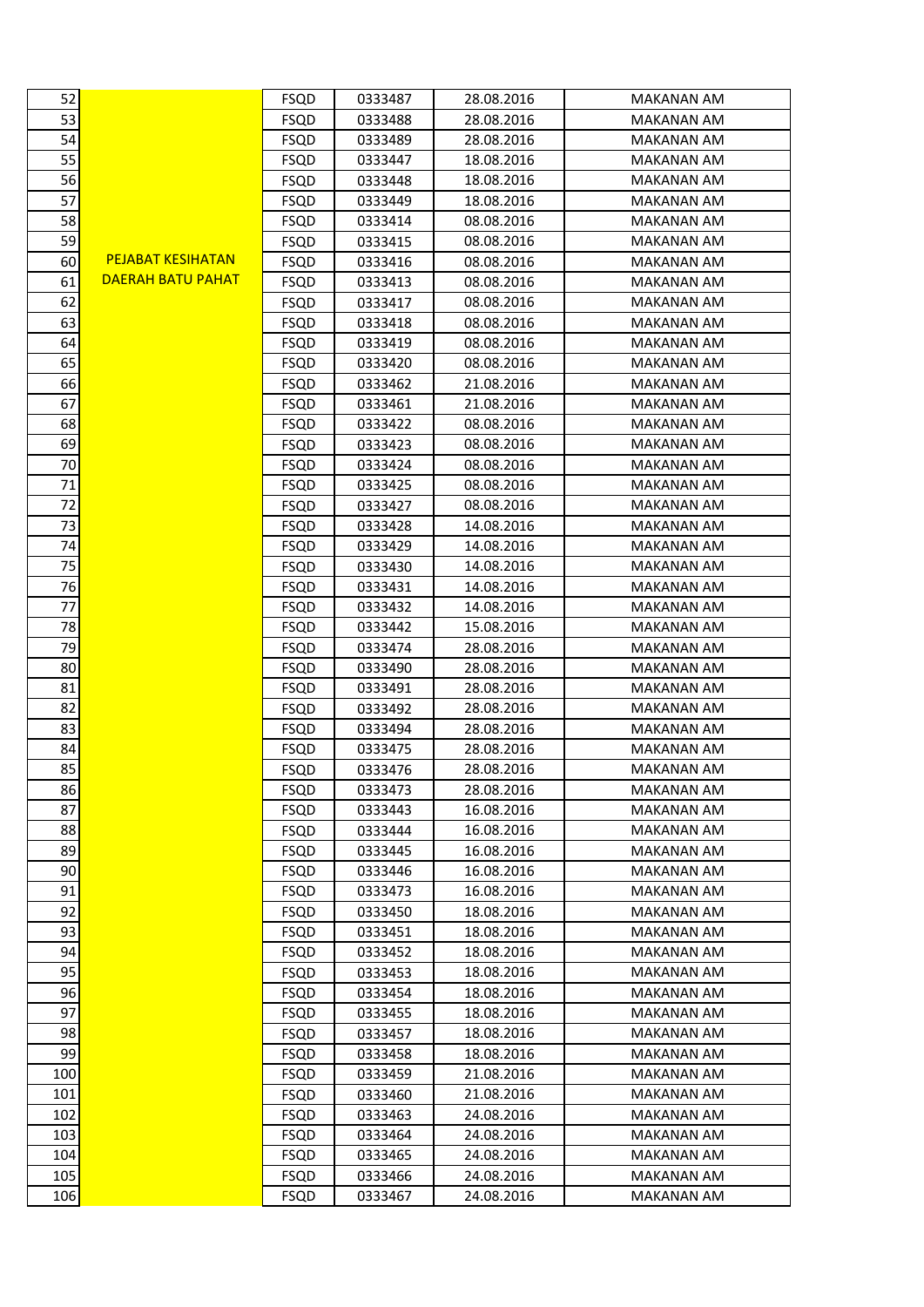| 107                                                |                           | <b>FSQD</b>                | 0333468            | 24.08.2016             | MAKANAN AM                            |
|----------------------------------------------------|---------------------------|----------------------------|--------------------|------------------------|---------------------------------------|
| 108                                                |                           | <b>FSQD</b>                | 0333469            | 24.08.2016             | <b>MAKANAN AM</b>                     |
| 109                                                |                           | <b>FSQD</b>                | 0333470            | 24.08.2016             | MAKANAN AM                            |
| 110                                                |                           | <b>FSQD</b>                | 0333471            | 24.08.2016             | MAKANAN AM                            |
| 111                                                |                           | <b>FSQD</b>                | 0333472            | 24.08.2016             | MAKANAN AM                            |
| 112                                                |                           | <b>FSQD</b>                | 0333477            | 24.08.2016             | <b>MAKANAN AM</b>                     |
| 113                                                |                           | <b>FSQD</b>                | 0333478            | 28.08.2016             | <b>MAKANAN AM</b>                     |
| 114                                                |                           | <b>FSQD</b>                | 0333479            | 28.08.2016             | MAKANAN AM                            |
| 115                                                |                           | <b>FSQD</b>                | 0333480            | 28.08.2016             | <b>MAKANAN AM</b>                     |
| 116                                                |                           | <b>FSQD</b>                | 0333481            | 28.08.2016             | <b>MAKANAN AM</b>                     |
| 117                                                |                           | <b>FSQD</b>                | 0333482            | 28.08.2016             | <b>MAKANAN AM</b>                     |
| 118                                                |                           | <b>FSQD</b>                | 0333483            | 28.08.2016             | <b>MAKANAN AM</b>                     |
| 119                                                |                           | <b>FSQD</b>                | 0333484            | 28.08.2016             | <b>MAKANAN AM</b>                     |
| 120                                                |                           | <b>FSQD</b>                | 0333485            | 28.08.2016             | MAKANAN AM                            |
| 1                                                  |                           | <b>FSQD</b>                | '0251491           | 4.8.2016               | <b>MAKANAN AM</b>                     |
| $\overline{2}$                                     |                           | <b>FSQD</b>                | '0251492           | 4.8.2016               | MAKANAN AM                            |
| $\vert$ 3                                          |                           | <b>FSQD</b>                | '0251499           | 11.8.2016              | <b>MAKANAN AM</b>                     |
| $\overline{4}$                                     |                           | <b>FSQD</b>                | '0251494           | 11.8.2016              | MAKANAN AM                            |
| 5                                                  |                           | <b>FSQD</b>                | '0251495           | 11.8.2016              | MAKANAN AM                            |
| 6                                                  |                           | <b>FSQD</b>                | '0251496           | 11.8.2016              | <b>MAKANAN AM</b>                     |
| 7                                                  | PEJABAT KESIHATAN         | <b>FSQD</b>                | '0251500           | 11.8.2016              | MAKANAN AM                            |
| $\bf 8$                                            | DAERAH KLUANG             | <b>FSQD</b>                | '0251498           | 11.8.2016              | <b>MAKANAN AM</b>                     |
| $\overline{9}$                                     |                           | <b>FSQD</b>                | '0300505           | 28.8.2016              | <b>MAKANAN AM</b>                     |
| 10                                                 |                           | <b>FSQD</b>                | '0300525           | 28.8.2016              | MAKANAN AM                            |
| 11                                                 |                           | <b>FSQD</b>                | '0300507           | 30.8.2016              | MAKANAN AM                            |
| 12                                                 |                           | <b>FSQD</b>                | '0300508           | 30.8.2016              | <b>MAKANAN AM</b>                     |
| 13                                                 |                           | <b>FSQD</b>                | '0300510           | 30.8.2016              | MAKANAN AM                            |
| 14                                                 |                           | <b>FSQD</b>                | '0300511           | 30.8.2016              | MAKANAN AM                            |
|                                                    |                           | <b>FSQD</b>                | '0401508           | 29.8.2016              | AIR MINUMAN SEMULAJADI                |
| 1                                                  | PEJABAT KESIHATAN         |                            |                    |                        |                                       |
| $\overline{\mathbf{c}}$<br>$\overline{\mathbf{3}}$ | <b>DAERAH KOTA TINGGI</b> | <b>FSQD</b>                | '0401510           | 29.8.2016<br>29.8.2016 | AIR MINUMAN BERBUNGKUS                |
|                                                    |                           | <b>FSQD</b>                | '0401509           |                        | AIR MINUMAN BERBUNGKUS                |
| 1                                                  |                           | <b>FSQD</b>                | 0399616            | 10.8.16                | <b>MINYAK MASAK</b>                   |
| $\overline{2}$                                     |                           | <b>FSQD</b>                | 0399617            | 10.8.16                | <b>MINYAK MASAK</b>                   |
| $\vert$ 3                                          |                           | <b>FSQD</b>                | 0399618            | 11.8.16                | <b>MINUMAN</b>                        |
| $\overline{a}$                                     |                           | <b>FSQD</b>                | 0399619            | 11.8.16                | MINUMAN                               |
| 5                                                  |                           | <b>FSQD</b>                | 0399620            | 11.8.16                | MINUMAN                               |
| 6                                                  |                           | <b>FSQD</b>                | 0399621            | 11.8.16                | <b>MAKANAN AM</b>                     |
| 7                                                  |                           | <b>FSQD</b>                | 0399622            | 11.8.16                | <b>MAKANAN AM</b>                     |
| 8 <sup>1</sup>                                     |                           | <b>FSQD</b>                | 0399623            | 11.8.16                | <b>MAKANAN AM</b>                     |
| $\overline{9}$                                     |                           | <b>FSQD</b>                | 0399624            | 11.8.16                | MAKANAN AM                            |
| 10                                                 | PEJABAT KESIHATAN         | <b>FSQD</b>                | 0399625            | 15.8.16                | <b>MINYAK MASAK</b>                   |
| 11                                                 | <b>DAERAH KULAI</b>       | <b>FSQD</b>                | 0399626            | 15.8.16                | MINYAK MASAK                          |
| 12                                                 |                           | <b>FSQD</b>                | 0399627            | 15.8.16                | MINYAK MASAK                          |
| 13                                                 |                           | <b>FSQD</b>                | 0399628            | 15.8.16                | MINYAK MASAK                          |
| 14                                                 |                           | <b>FSQD</b>                | 0399629            | 22.8.16                | <b>MINUMAN</b>                        |
| 15                                                 |                           | <b>FSQD</b>                | 0399630            | 22.8.16                | MAKANAN AM                            |
| 16<br>17                                           |                           | <b>FSQD</b>                | 0399631            | 22.8.16                | MAKANAN AM                            |
| 18                                                 |                           | <b>FSQD</b>                | 0399632            | 22.8.16                | <b>MAKANAN AM</b>                     |
| 19                                                 |                           | <b>FSQD</b>                | 0399633            | 22.8.16                | <b>MINUMAN</b><br><b>MINYAK MASAK</b> |
| 20                                                 |                           | <b>FSQD</b><br><b>FSQD</b> | 0399634<br>0399635 | 25.8.16<br>25.8.16     | MINYAK MASAK                          |
|                                                    |                           |                            |                    |                        |                                       |
|                                                    |                           |                            |                    |                        |                                       |
| 21                                                 |                           | <b>FSQD</b>                | 0399636            | 25.8.16                | MINYAK MASAK                          |
| 22<br>$1\vert$                                     |                           | <b>FSQD</b><br><b>FSQD</b> | 0399637<br>0144746 | 25.8.16<br>01.08.2016  | MINYAK MASAK<br><b>MAKANAN AM</b>     |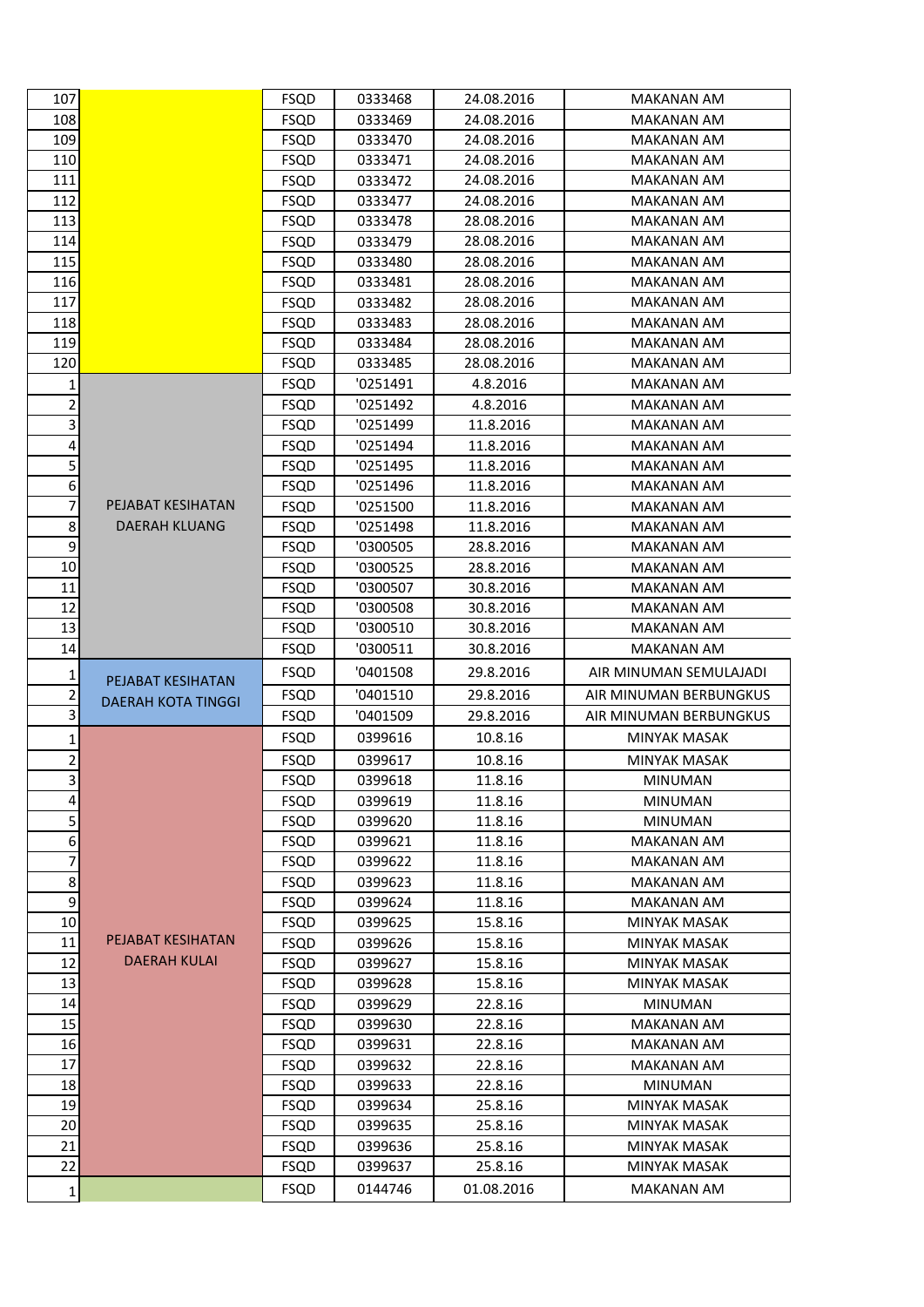| $\mathbf{2}$     |                          | <b>FSQD</b> | 0144747 | 01.08.2016 | MAKANAN AM                |
|------------------|--------------------------|-------------|---------|------------|---------------------------|
| 3                |                          | <b>FSQD</b> | 0144748 | 03.08.2016 | MAKANAN AM                |
| 4                |                          | <b>FSQD</b> | 0144749 | 03.08.2016 | <b>MAKANAN AM</b>         |
| 5                |                          | <b>FSQD</b> | 0144751 | 03.08.2016 | DAGING DAN HASILAN DAGING |
| 6 <sup>1</sup>   |                          | <b>FSQD</b> | 0144753 | 08.04.2016 | MAKANAN AM                |
| 7                |                          | <b>FSQD</b> | 0144755 | 08.04.2016 | MAKANAN AM                |
| $\bf 8$          |                          | <b>FSQD</b> | 0144756 | 14.08.2016 | <b>MAKANAN AM</b>         |
| $\overline{9}$   | <b>PEJABAT KESIHATAN</b> | <b>FSQD</b> | 0144758 | 14.08.2016 | <b>MAKANAN AM</b>         |
| 10               | <b>DAERAH MUAR</b>       | <b>FSQD</b> | 0144759 | 21.08.2016 | MAKANAN AM                |
| 11               |                          | <b>FSQD</b> | 0144760 | 21.08.2016 | <b>MAKANAN AM</b>         |
| 12               |                          | <b>FSQD</b> | 0144761 | 21.08.2016 | <b>MAKANAN AM</b>         |
| 13               |                          | <b>FSQD</b> | 0144763 | 24.08.2016 | MAKANAN AM                |
| 14               |                          | <b>FSQD</b> | 0144764 | 28.08.2016 | <b>MAKANAN AM</b>         |
| 15               |                          | <b>FSQD</b> | 0144765 | 28.08.2016 | MAKANAN AM                |
| 16               |                          | <b>FSQD</b> | 0144766 | 29.08.2016 | MAKANAN AM                |
| 17               |                          | <b>FSQD</b> | 0144767 | 29.08.2016 | MAKANAN AM                |
| 18               |                          | <b>FSQD</b> | 0144768 | 29.08.2016 | <b>MAKANAN AM</b>         |
| $\mathbf 1$      |                          | <b>FSQD</b> | 0412255 | 01.08.2016 | <b>MAKANAN AM</b>         |
| $\overline{2}$   |                          | <b>FSQD</b> | 0412256 | 01.08.2016 | MAKANAN AM                |
| υ                |                          | <b>FSQD</b> | 0412257 | 01.08.2016 | <b>MAKANAN AM</b>         |
| 4                |                          | <b>FSQD</b> | 0412258 | 01.08.2016 | <b>MINYAK MASAK</b>       |
| 5                |                          | <b>FSQD</b> | 0412259 | 01.08.2016 | MINYAK MASAK              |
| $6 \mid$         |                          | <b>FSQD</b> | 0412261 | 01.08.2016 | MINYAK MASAK              |
| $\overline{7}$   |                          | <b>FSQD</b> | 0412262 | 01.08.2016 | MAKANAN AM                |
| 8 <sup>1</sup>   |                          | <b>FSQD</b> | 0412263 | 01.08.2016 | MAKANAN AM                |
| $\boldsymbol{9}$ |                          | <b>FSQD</b> | 0412264 | 01.08.2016 | MAKANAN AM                |
| 10               |                          | <b>FSQD</b> | 0412265 | 01.08.2016 | <b>MAKANAN AM</b>         |
| 11               |                          | <b>FSQD</b> | 0412266 | 01.08.2016 | MAKANAN AM                |
| 12               |                          | <b>FSQD</b> | 0412267 | 01.08.2016 | MINYAK MASAK              |
| 13               |                          | <b>FSQD</b> | 0412268 | 01.08.2016 | MINYAK MASAK              |
| 14               |                          | <b>FSQD</b> | 0412269 | 01.08.2016 | <b>MAKANAN AM</b>         |
| 15               |                          | <b>FSQD</b> | 0412270 | 01.08.2016 | <b>MAKANAN AM</b>         |
| 16               |                          | <b>FSQD</b> | 0412271 | 01.08.2016 | <b>MAKANAN AM</b>         |
| 17               |                          | <b>FSQD</b> | 0412272 | 01.08.2016 | MAKANAN AM                |
| 18               |                          | <b>FSQD</b> | 0412273 | 01.08.2016 | <b>MAKANAN AM</b>         |
| 19               |                          | <b>FSQD</b> | 0412274 | 01.08.2016 | MAKANAN AM                |
| 20               |                          | <b>FSQD</b> | 0412275 | 01.08.2016 | <b>MAKANAN AM</b>         |
| 21               |                          | <b>FSQD</b> | 0412276 | 01.08.2016 | <b>MAKANAN AM</b>         |
| 22               |                          | <b>FSQD</b> | 0412277 | 01.08.2016 | <b>MAKANAN AM</b>         |
| 23               |                          | <b>FSQD</b> | 0412278 | 01.08.2016 | MAKANAN AM                |
| 24               |                          | <b>FSQD</b> | 0412279 | 01.08.2016 | MINYAK MASAK              |
| 25               |                          | <b>FSQD</b> | 0412280 | 01.08.2016 | <b>MINYAK MASAK</b>       |
| 26               |                          | <b>FSQD</b> | 0412281 | 01.08.2016 | MINYAK MASAK              |
| 27               |                          | <b>FSQD</b> | 0412282 | 01.08.2016 | MINYAK MASAK              |
| 28               |                          | <b>FSQD</b> | 0412283 | 01.08.2016 | <b>MINYAK MASAK</b>       |
| 29               |                          | <b>FSQD</b> | 0412284 | 01.08.2016 | MINYAK MASAK              |
| 30               |                          | <b>FSQD</b> | 0412285 | 01.08.2016 | MINYAK MASAK              |
| 31               |                          | <b>FSQD</b> | 0412286 | 01.08.2016 | MINYAK MASAK              |
| 32               |                          | <b>FSQD</b> | 0412287 | 01.08.2016 | MINYAK MASAK              |
| 33               |                          | <b>FSQD</b> | 0412288 | 01.08.2016 | MINYAK MASAK              |
| 34               |                          | <b>FSQD</b> | 0412289 | 01.08.2016 | <b>MINYAK MASAK</b>       |
| 35               |                          | <b>FSQD</b> | 0412290 | 01.08.2016 | MINYAK MASAK              |
| 36               |                          | <b>FSQD</b> | 0412291 | 01.08.2016 | MINYAK MASAK              |
| 37               |                          | FSQD        | 0412292 | 01.08.2016 | <b>MINYAK MASAK</b>       |
| 38               |                          | <b>FSQD</b> | 0412293 | 01.08.2016 | MINYAK MASAK              |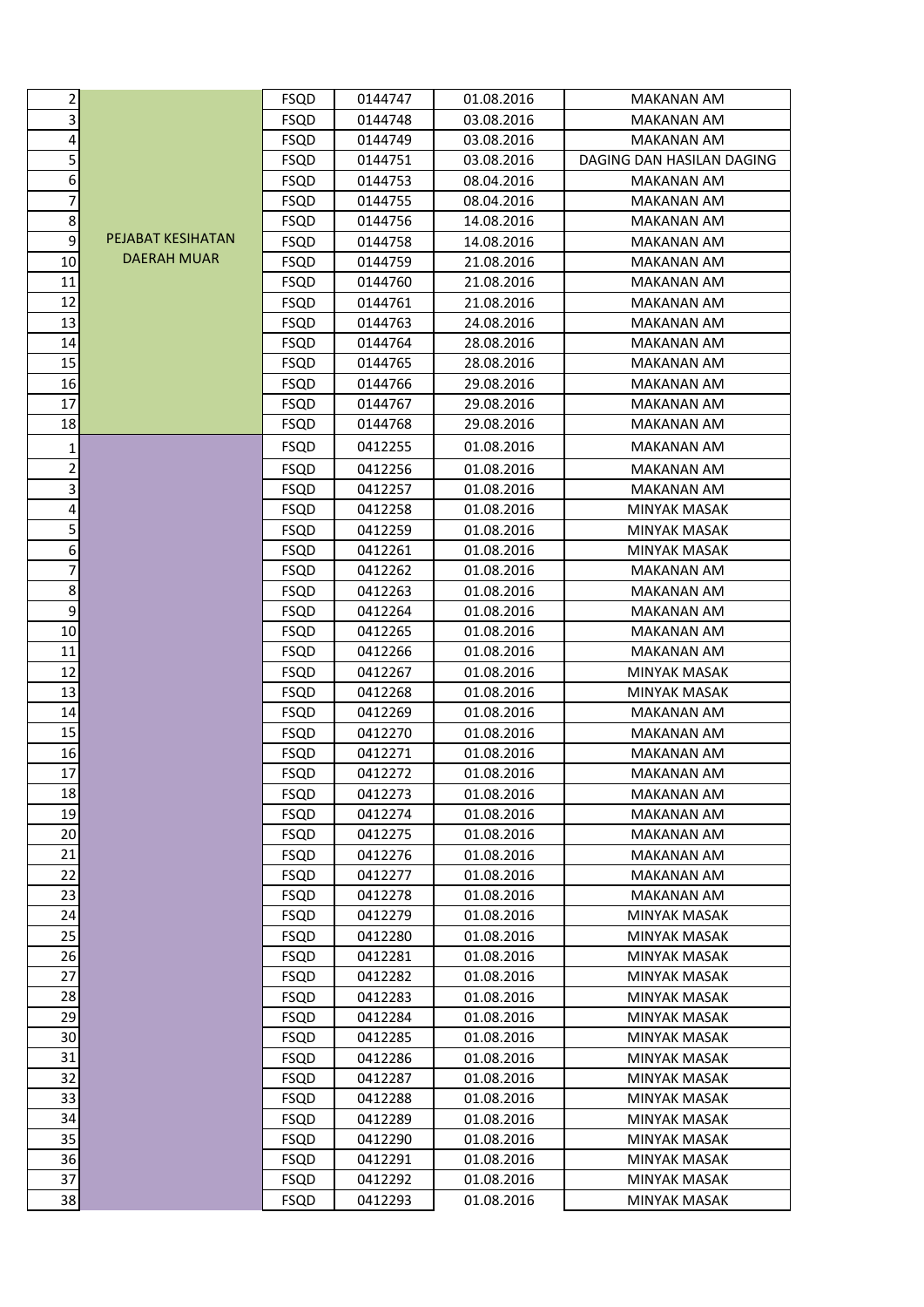| 39              | <b>FSQD</b> | 0412294 | 01.08.2016 | MINYAK MASAK        |
|-----------------|-------------|---------|------------|---------------------|
| $\overline{40}$ | <b>FSQD</b> | 0412295 | 01.08.2016 | <b>MINYAK MASAK</b> |
| $\overline{41}$ | <b>FSQD</b> | 0412296 | 01.08.2016 | <b>MINYAK MASAK</b> |
| 42              | <b>FSQD</b> | 0412297 | 01.08.2016 | <b>MINYAK MASAK</b> |
| 43              | <b>FSQD</b> | 0412298 | 01.08.2016 | <b>MINYAK MASAK</b> |
| 44              | <b>FSQD</b> | 0412299 | 01.08.2016 | <b>MINYAK MASAK</b> |
| 45              | <b>FSQD</b> | 0412300 | 01.08.2016 | MINYAK MASAK        |
|                 | <b>FSQD</b> | 0412301 | 01.08.2016 | <b>MINYAK MASAK</b> |
| 46<br>47        | <b>FSQD</b> | 0412302 | 01.08.2016 | <b>MINYAK MASAK</b> |
| 48              | <b>FSQD</b> | 0412303 | 01.08.2016 | MINYAK MASAK        |
| 49              | <b>FSQD</b> | 0412304 | 01.08.2016 | <b>MINYAK MASAK</b> |
| $\overline{50}$ | <b>FSQD</b> | 0412305 | 01.08.2016 | <b>MINYAK MASAK</b> |
| $\overline{51}$ | <b>FSQD</b> | 0412306 | 01.08.2016 | <b>MINYAK MASAK</b> |
| 52              | <b>FSQD</b> | 0412307 | 01.08.2016 | <b>MINYAK MASAK</b> |
| 53              | <b>FSQD</b> | 0412308 | 01.08.2016 | <b>MINYAK MASAK</b> |
| 54              | <b>FSQD</b> | 0412309 | 01.08.2016 | <b>MINYAK MASAK</b> |
|                 | <b>FSQD</b> | 0412310 | 01.08.2016 | <b>MINYAK MASAK</b> |
| 55<br>56        | <b>FSQD</b> | 0412311 | 01.08.2016 | MINYAK MASAK        |
| 57              | <b>FSQD</b> | 0412312 | 01.08.2016 | <b>MINYAK MASAK</b> |
| 58              | <b>FSQD</b> | 0412313 | 01.08.2016 | <b>MINYAK MASAK</b> |
| 59              | <b>FSQD</b> | 0412314 | 01.08.2016 | <b>MINYAK MASAK</b> |
| 60              | <b>FSQD</b> | 0412315 | 01.08.2016 | <b>MINYAK MASAK</b> |
| $\overline{61}$ | <b>FSQD</b> | 0412316 | 01.08.2016 | <b>MINYAK MASAK</b> |
| $\overline{62}$ | <b>FSQD</b> | 0412317 | 01.08.2016 | <b>MINYAK MASAK</b> |
| 63              | <b>FSQD</b> | 0412318 | 01.08.2016 | <b>MINYAK MASAK</b> |
| 64              | <b>FSQD</b> | 0412319 | 01.08.2016 | <b>MINYAK MASAK</b> |
| 65              | <b>FSQD</b> | 0412320 | 01.08.2016 | <b>MINYAK MASAK</b> |
| 66              | <b>FSQD</b> | 0412321 | 01.08.2016 | <b>MINYAK MASAK</b> |
| 67              | <b>FSQD</b> | 0412322 | 01.08.2016 | MINYAK MASAK        |
| 68              | <b>FSQD</b> | 0412323 | 01.08.2016 | <b>MINYAK MASAK</b> |
| 69              | <b>FSQD</b> | 0412324 | 01.08.2016 | <b>MINYAK MASAK</b> |
| 70              | <b>FSQD</b> | 0412325 | 01.08.2016 | MINYAK MASAK        |
| 71              | <b>FSQD</b> | 0412326 | 01.08.2016 | MINYAK MASAK        |
| $\overline{72}$ | <b>FSQD</b> | 0412327 | 01.08.2016 | <b>MINYAK MASAK</b> |
| $\frac{73}{2}$  | <b>FSQD</b> | 0412328 | 01.08.2016 | <b>MINYAK MASAK</b> |
| 74              | <b>FSQD</b> | 0412329 | 01.08.2016 | MINYAK MASAK        |
| 75              | <b>FSQD</b> | 0412330 | 01.08.2016 | <b>MINYAK MASAK</b> |
| 76              | <b>FSQD</b> | 0412331 | 01.08.2016 | <b>MINYAK MASAK</b> |
| 77              | <b>FSQD</b> | 0412332 | 01.08.2016 | MINYAK MASAK        |
| 78              | <b>FSQD</b> | 0412333 | 01.08.2016 | MINYAK MASAK        |
| 79              | <b>FSQD</b> | 0412334 | 01.08.2016 | <b>MINYAK MASAK</b> |
| 80              | <b>FSQD</b> | 0412335 | 01.08.2016 | <b>MINYAK MASAK</b> |
| 81              | <b>FSQD</b> | 0412336 | 02.08.2016 | MINYAK MASAK        |
| 82              | <b>FSQD</b> | 0412337 | 02.08.2016 | MINYAK MASAK        |
| 83              | <b>FSQD</b> | 0412338 | 02.08.2016 | <b>MAKANAN AM</b>   |
| 84              | <b>FSQD</b> | 0412339 | 02.08.2016 | MINYAK MASAK        |
| 85              | <b>FSQD</b> | 0412340 | 02.08.2016 | MINYAK MASAK        |
| 86              | <b>FSQD</b> | 0412341 | 02.08.2016 | MINYAK MASAK        |
| 87              | <b>FSQD</b> | 0412342 | 02.08.2016 | <b>MINYAK MASAK</b> |
| 88              | <b>FSQD</b> | 0412343 | 02.08.2016 | <b>MAKANAN AM</b>   |
| 89              | <b>FSQD</b> | 0412344 | 02.08.2016 | MINYAK MASAK        |
| $\frac{90}{2}$  | <b>FSQD</b> | 0412345 | 02.08.2016 | MINYAK MASAK        |
| $\frac{91}{1}$  | <b>FSQD</b> | 0412346 | 02.08.2016 | <b>MAKANAN AM</b>   |
| 92              | <b>FSQD</b> | 0412347 | 02.08.2016 | <b>MAKANAN AM</b>   |
| 93              | <b>FSQD</b> | 0412348 | 02.08.2016 | <b>MAKANAN AM</b>   |

| 39                             |  |
|--------------------------------|--|
| 40                             |  |
| 41                             |  |
| $\ddot{a}$<br>,                |  |
| 43<br>ś                        |  |
| 44                             |  |
| 45                             |  |
|                                |  |
| 5<br>46                        |  |
| 47                             |  |
| $\overline{48}$<br>ξ           |  |
| 49                             |  |
| 50                             |  |
| C<br>$\mathbf{1}$              |  |
| C<br>,                         |  |
| C<br>$\ddot{\phantom{0}}$<br>Ŝ |  |
| C<br>ة;                        |  |
| C<br>$\overline{\mathbf{5}}$   |  |
| C<br>56<br>J                   |  |
| c                              |  |
| ľ<br>.<br>8                    |  |
| C<br>¢                         |  |
| J                              |  |
| Е<br>)<br>õС                   |  |
| 61                             |  |
| ,<br>б                         |  |
| ļ<br>t<br>j,                   |  |
| 6<br>ı                         |  |
| C                              |  |
| $\overline{6}$                 |  |
| 66<br>)                        |  |
| Е                              |  |
| Е<br>.<br>د<br>ξ               |  |
| t<br>59                        |  |
| 70                             |  |
| 71                             |  |
| <sup>)</sup><br>ï<br>j         |  |
| Š                              |  |
| ı                              |  |
| I                              |  |
| f<br>I                         |  |
|                                |  |
| ξ                              |  |
| )<br>C                         |  |
| ٤<br>)<br>30                   |  |
| ۶<br>1                         |  |
| ,<br>8                         |  |
| 83                             |  |
| 84                             |  |
| 85<br>j                        |  |
| 86<br>J                        |  |
| 87                             |  |
| 88                             |  |
| 89<br>€                        |  |
| C<br>)<br>)                    |  |
| 91                             |  |
| ,<br>$\mathbf$<br>)            |  |
| $\mathbf$<br>S<br>):           |  |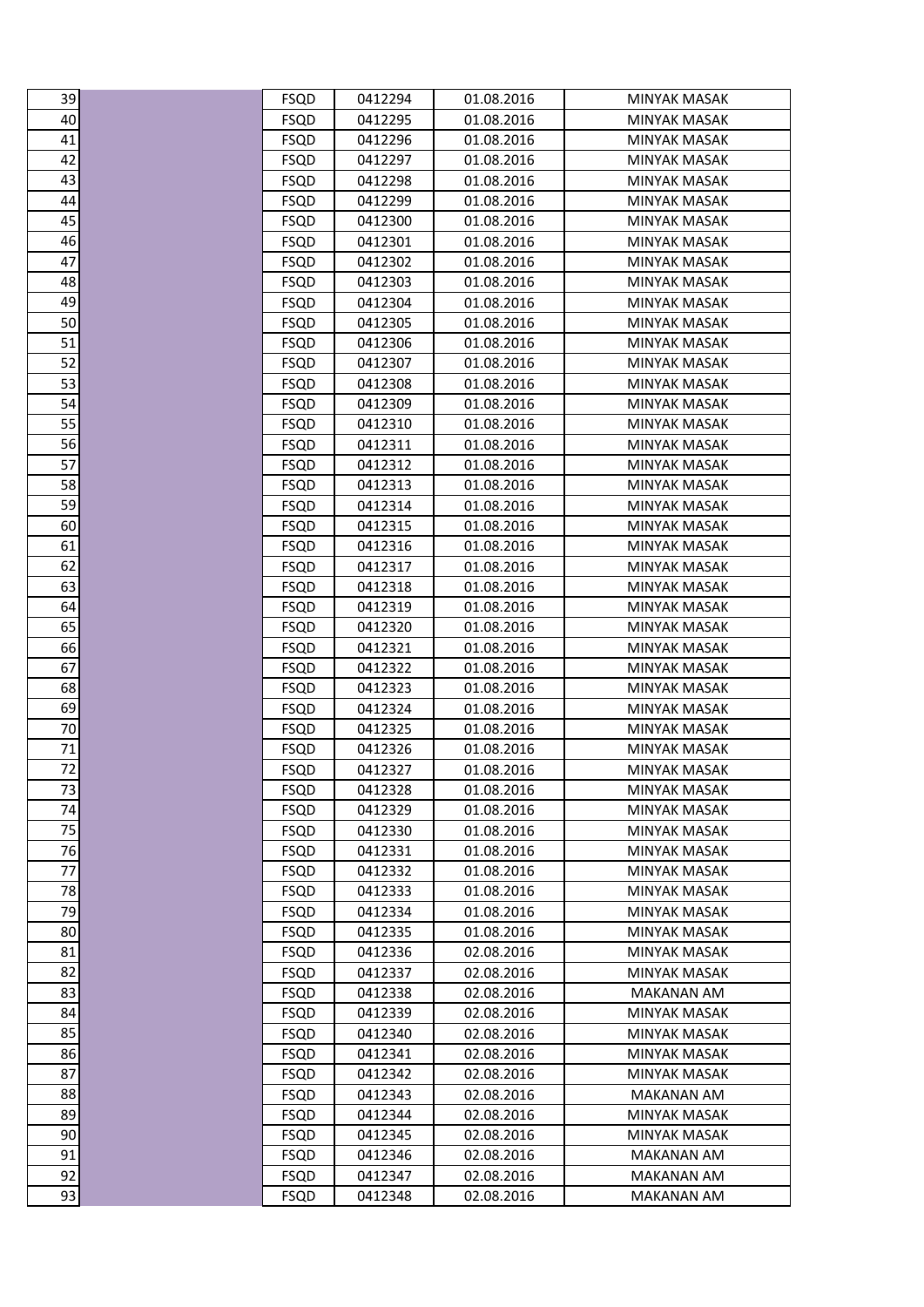| 94         | FSQD                       | 0412349            | 02.08.2016               | MINYAK MASAK                      |
|------------|----------------------------|--------------------|--------------------------|-----------------------------------|
| 95         | <b>FSQD</b>                | 0412350            | 02.08.2016               | <b>MINYAK MASAK</b>               |
| 96         | <b>FSQD</b>                | 0412351            | 02.08.2016               | <b>MINYAK MASAK</b>               |
| 97         | <b>FSQD</b>                | 0412352            | 02.08.2016               | MINYAK MASAK                      |
| 98         | <b>FSQD</b>                | 0412353            | 02.08.2016               | <b>MINYAK MASAK</b>               |
| 99         | <b>FSQD</b>                | 0412354            | 02.08.2016               | <b>MINYAK MASAK</b>               |
| 100        | <b>FSQD</b>                | 0412355            | 02.08.2016               | MINYAK MASAK                      |
| 101        | <b>FSQD</b>                | 0412356            | 02.08.2016               | MINYAK MASAK                      |
| 102        | <b>FSQD</b>                | 0412357            | 02.08.2016               | <b>MINYAK MASAK</b>               |
| 103        | <b>FSQD</b>                | 0412358            | 02.08.2016               | MINYAK MASAK                      |
| 104        | <b>FSQD</b>                | 0412359            | 02.08.2016               | <b>MINYAK MASAK</b>               |
| 105        | <b>FSQD</b>                | 0412360            | 02.08.2016               | <b>MINYAK MASAK</b>               |
| 106        | <b>FSQD</b>                | 0412361            | 02.08.2016               | MINYAK MASAK                      |
| 107        | <b>FSQD</b>                | 0412362            | 02.08.2016               | <b>MINYAK MASAK</b>               |
| 108        | <b>FSQD</b>                | 0412363            | 02.08.2016               | <b>MINYAK MASAK</b>               |
| 109        | <b>FSQD</b>                | 0412364            | 02.08.2016               | <b>MINYAK MASAK</b>               |
| 110        | <b>FSQD</b>                | 0412365            | 02.08.2016               | <b>MINYAK MASAK</b>               |
| 111        | <b>FSQD</b>                | 0412366            | 02.08.2016               | MINYAK MASAK                      |
| 112        | <b>FSQD</b>                | 0412367            | 02.08.2016               | MINYAK MASAK                      |
| 113        | <b>FSQD</b>                | 0412368            | 02.08.2016               | <b>MINYAK MASAK</b>               |
| 114        | <b>FSQD</b>                | 0412369            | 02.08.2016               | MINYAK MASAK                      |
| 115        | <b>FSQD</b>                | 0412370            | 02.08.2016               | MINYAK MASAK                      |
| 116        | <b>FSQD</b>                | 0412371            | 02.08.2016               | <b>MAKANAN AM</b>                 |
| 117        | <b>FSQD</b>                | 0412372            | 02.08.2016               | <b>MINYAK MASAK</b>               |
| 118        | <b>FSQD</b>                | 0412373            | 02.08.2016               | <b>MINYAK MASAK</b>               |
| 119        | <b>FSQD</b>                | 0412374            | 02.08.2016               | MINYAK MASAK                      |
| 120        | <b>FSQD</b>                | 0412375            | 02.08.2016               | <b>MINYAK MASAK</b>               |
| 121        | <b>FSQD</b>                | 0412376            | 02.08.2016               | <b>MINYAK MASAK</b>               |
| 122        | <b>FSQD</b>                | 0412377            | 02.08.2016               | MINYAK MASAK                      |
| 123        | <b>FSQD</b>                | 0412378            | 02.08.2016               | MINYAK MASAK                      |
| 124        | <b>FSQD</b>                | 0412379            | 02.08.2016               | MINYAK MASAK                      |
| 125        | <b>FSQD</b>                | 0412380            | 02.08.2016               | MINYAK MASAK                      |
| 126        | <b>FSQD</b>                | 0412381            | 02.08.2016               | <b>MINYAK MASAK</b>               |
| 127        | <b>FSQD</b>                | 0412382            | 02.08.2016               | <b>MINYAK MASAK</b>               |
| 128        | <b>FSQD</b>                | 0412383            | 02.08.2016               | <b>MINYAK MASAK</b>               |
| 129        | <b>FSQD</b>                | 0412384            | 02.08.2016               | MINYAK MASAK                      |
| 130        | <b>FSQD</b>                | 0412385            | 02.08.2016               | MINYAK MASAK                      |
| 131<br>132 | <b>FSQD</b>                | 0412386            | 02.08.2016               | MINYAK MASAK                      |
| 133        | <b>FSQD</b>                | 0412387            | 02.08.2016               | MINYAK MASAK                      |
| 134        | FSQD                       | 0412388<br>0412389 | 02.08.2016               | MINYAK MASAK                      |
| 135        | <b>FSQD</b><br><b>FSQD</b> | 0412390            | 02.08.2016<br>02.08.2016 | MINYAK MASAK<br><b>MAKANAN AM</b> |
| 136        | <b>FSQD</b>                | 0412391            | 03.08.2016               | MINYAK MASAK                      |
| 137        | <b>FSQD</b>                | 0412392            | 03.08.2016               | MINYAK MASAK                      |
| 138        | <b>FSQD</b>                | 0412393            | 03.08.2016               | <b>MAKANAN AM</b>                 |
| 139        | <b>FSQD</b>                | 0412394            | 03.08.2016               | MAKANAN AM                        |
| 140        | <b>FSQD</b>                | 0412395            | 03.08.2016               | <b>MAKANAN AM</b>                 |
| 141        | <b>FSQD</b>                | 0412396            | 03.08.2016               | MAKANAN AM                        |
| 142        | <b>FSQD</b>                | 0412397            | 03.08.2016               | MAKANAN AM                        |
| 143        | <b>FSQD</b>                | 0412398            | 03.08.2016               | <b>MAKANAN AM</b>                 |
| 144        | <b>FSQD</b>                | 0412399            | 03.08.2016               | MAKANAN AM                        |
| 145        | <b>FSQD</b>                | 0412400            | 03.08.2016               | <b>MAKANAN AM</b>                 |
| 146        | <b>FSQD</b>                | 0412401            | 03.08.2016               | MINYAK MASAK                      |
| 147        | <b>FSQD</b>                | 0412402            | 03.08.2016               | MINYAK MASAK                      |
| 148        | <b>FSQD</b>                | 0412403            | 03.08.2016               | <b>MAKANAN AM</b>                 |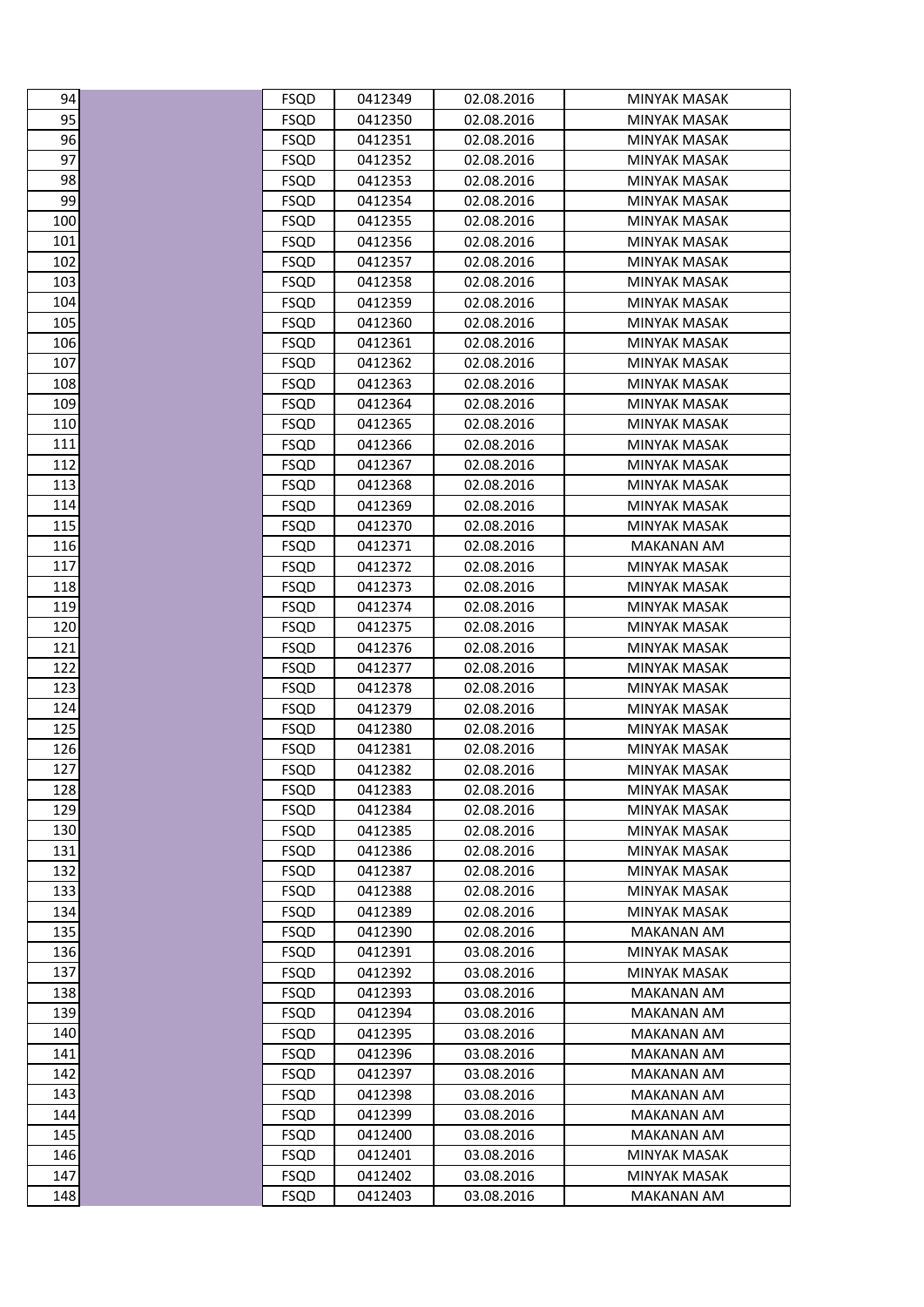| 149        | FSQD                       | 0412404            | 03.08.2016               | MAKANAN AM                          |
|------------|----------------------------|--------------------|--------------------------|-------------------------------------|
| 150        | <b>FSQD</b>                | 0412405            | 03.08.2016               | <b>MAKANAN AM</b>                   |
| 151        | <b>FSQD</b>                | 0412406            | 03.08.2016               | <b>MAKANAN AM</b>                   |
| 152        | FSQD                       | 0412407            | 03.08.2016               | MAKANAN AM                          |
| 153        | <b>FSQD</b>                | 0412408            | 03.08.2016               | MAKANAN AM                          |
| 154        | <b>FSQD</b>                | 0412409            | 03.08.2016               | <b>MAKANAN AM</b>                   |
| 155        | <b>FSQD</b>                | 0412410            | 03.08.2016               | <b>MAKANAN AM</b>                   |
| 156        | FSQD                       | 0412411            | 03.08.2016               | <b>MAKANAN AM</b>                   |
| 157        | FSQD                       | 0412412            | 03.08.2016               | MAKANAN AM                          |
| 158        | <b>FSQD</b>                | 0412413            | 03.08.2016               | <b>MAKANAN AM</b>                   |
| 159        | <b>FSQD</b>                | 0412414            | 03.08.2016               | <b>MINYAK MASAK</b>                 |
| 160        | <b>FSQD</b>                | 0412415            | 03.08.2016               | MINYAK MASAK                        |
| 161        | FSQD                       | 0412416            | 03.08.2016               | <b>MINYAK MASAK</b>                 |
| 162        | <b>FSQD</b>                | 0412417            | 03.08.2016               | <b>MINYAK MASAK</b>                 |
| 163        | FSQD                       | 0412418            | 03.08.2016               | MINYAK MASAK                        |
| 164        | <b>FSQD</b>                | 0412419            | 03.08.2016               | MINYAK MASAK                        |
| 165        | <b>FSQD</b>                | 0412420            | 03.08.2016               | <b>MINYAK MASAK</b>                 |
| 166        | <b>FSQD</b>                | 0412421            | 03.08.2016               | MINYAK MASAK                        |
| 167        | <b>FSQD</b>                | 0412422            | 03.08.2016               | <b>MINYAK MASAK</b>                 |
| 168        | FSQD                       | 0412423            | 03.08.2016               | <b>MINYAK MASAK</b>                 |
| 169        | <b>FSQD</b>                | 0412424            | 03.08.2016               | MINYAK MASAK                        |
| 170        | <b>FSQD</b>                | 0412425            | 03.08.2016               | MINYAK MASAK                        |
| 171        | FSQD                       | 0412426            | 03.08.2016               | MINYAK MASAK                        |
| 172        | FSQD                       | 0412427            | 03.08.2016               | <b>MINYAK MASAK</b>                 |
| 173        | <b>FSQD</b>                | 0412428            | 03.08.2016               | <b>MINYAK MASAK</b>                 |
| 174        | <b>FSQD</b>                | 0412429            | 03.08.2016               | MINYAK MASAK                        |
| 175        | <b>FSQD</b>                | 0412430            | 03.08.2016               | MINYAK MASAK                        |
| 176<br>177 | <b>FSQD</b>                | 0412431            | 03.08.2016               | <b>MINYAK MASAK</b>                 |
| 178        | <b>FSQD</b><br><b>FSQD</b> | 0412432<br>0412433 | 03.08.2016<br>03.08.2016 | MINYAK MASAK<br><b>MINYAK MASAK</b> |
| 179        | <b>FSQD</b>                | 0412434            | 03.08.2016               | <b>MINYAK MASAK</b>                 |
| 180        | <b>FSQD</b>                | 0412435            | 03.08.2016               | MINYAK MASAK                        |
| 181        | <b>FSQD</b>                | 0412436            | 03.08.2016               | <b>MINYAK MASAK</b>                 |
| 182        | <b>FSQD</b>                | 0412437            | 03.08.2016               | MINYAK MASAK                        |
| 183        | <b>FSQD</b>                | 0412438            | 03.08.2016               | <b>MINYAK MASAK</b>                 |
| 184        | <b>FSQD</b>                | 0412439            | 03.08.2016               | <b>MINYAK MASAK</b>                 |
| 185        | FSQD                       | 0412440            | 03.08.2016               | MINYAK MASAK                        |
| 186        | <b>FSQD</b>                | 0412441            | 03.08.2016               | <b>MINYAK MASAK</b>                 |
| 187        | <b>FSQD</b>                | 0412442            | 07.08.2016               | MINYAK MASAK                        |
| 188        | <b>FSQD</b>                | 0412443            | 07.08.2016               | MINYAK MASAK                        |
| 189        | <b>FSQD</b>                | 0412444            | 07.08.2016               | <b>MINYAK MASAK</b>                 |
| 190        | <b>FSQD</b>                | 0412445            | 07.08.2016               | <b>MAKANAN AM</b>                   |
| 191        | <b>FSQD</b>                | 0412446            | 07.08.2016               | <b>MAKANAN AM</b>                   |
| 192        | <b>FSQD</b>                | 0412447            | 07.08.2016               | <b>MINYAK MASAK</b>                 |
| 193        | <b>FSQD</b>                | 0412448            | 07.08.2016               | MAKANAN AM                          |
| 194        | <b>FSQD</b>                | 0412449            | 07.08.2016               | <b>MAKANAN AM</b>                   |
| 195        | <b>FSQD</b>                | 0412450            | 07.08.2016               | <b>MAKANAN AM</b>                   |
| 196        | FSQD                       | 0412451            | 07.08.2016               | MINYAK MASAK                        |
| 197        | <b>FSQD</b>                | 0412452            | 07.08.2016               | MINYAK MASAK                        |
| 198        | <b>FSQD</b>                | 0412453            | 07.08.2016               | <b>MAKANAN AM</b>                   |
| 199        | <b>FSQD</b>                | 0412454            | 07.08.2016               | <b>MAKANAN AM</b>                   |
| 200        | <b>FSQD</b>                | 0412455            | 07.08.2016               | <b>MAKANAN AM</b>                   |
| 201        | <b>FSQD</b>                | 0412456            | 07.08.2016               | MINYAK MASAK                        |
| 202<br>203 | <b>FSQD</b>                | 0412457            | 07.08.2016               | MINYAK MASAK<br><b>MINYAK MASAK</b> |
|            | <b>FSQD</b>                | 0412458            | 07.08.2016               |                                     |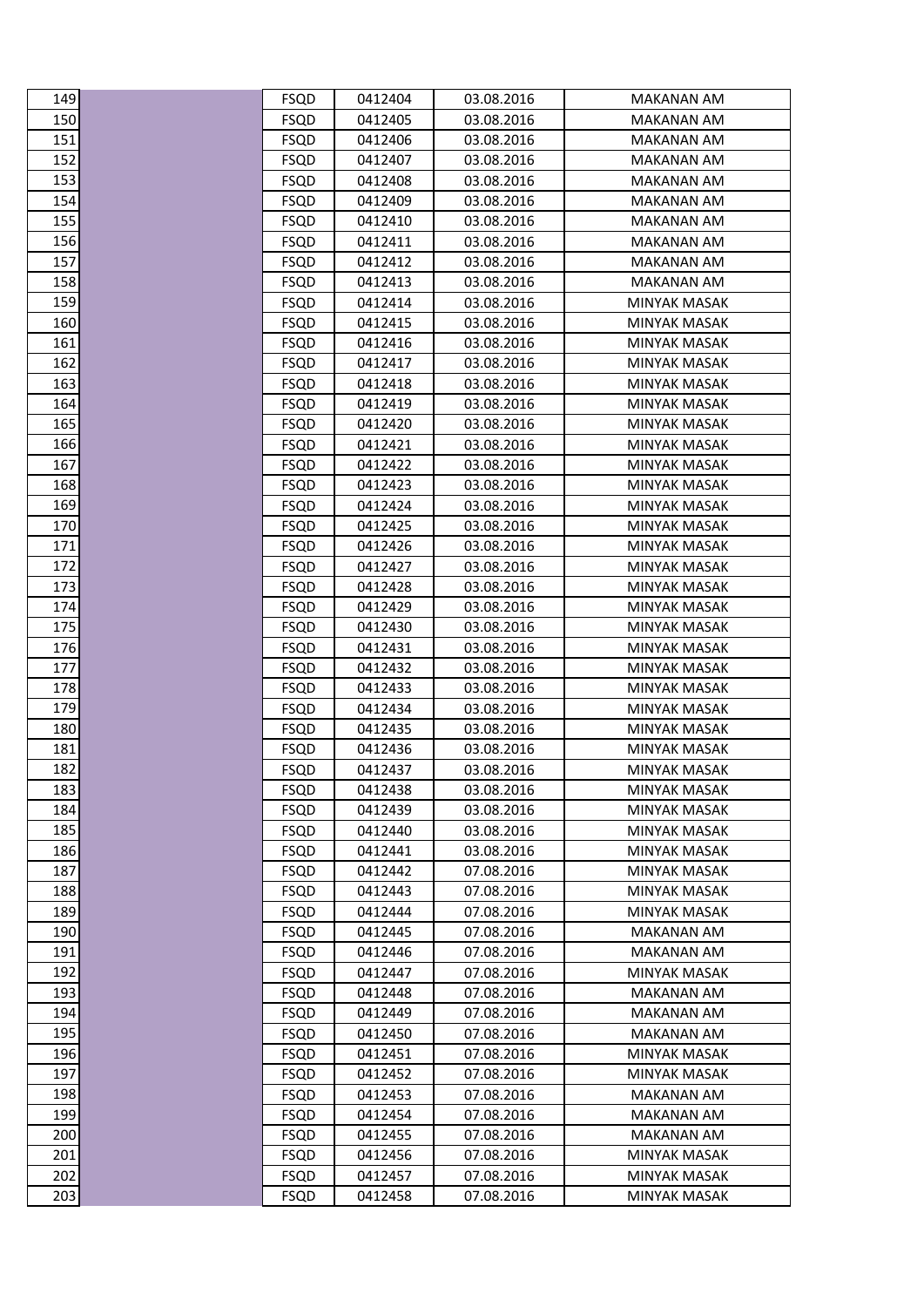| 204        | <b>FSQD</b>                | 0412459            | 07.08.2016               | MINYAK MASAK                        |
|------------|----------------------------|--------------------|--------------------------|-------------------------------------|
| 205        | <b>FSQD</b>                | 0412460            | 07.08.2016               | <b>MAKANAN AM</b>                   |
| 206        | FSQD                       | 0412461            | 07.08.2016               | MAKANAN AM                          |
| 207        | <b>FSQD</b>                | 0412462            | 07.08.2016               | MAKANAN AM                          |
| 208        | <b>FSQD</b>                | 0412463            | 07.08.2016               | <b>MAKANAN AM</b>                   |
| 209        | <b>FSQD</b>                | 0412465            | 07.08.2016               | <b>MAKANAN AM</b>                   |
| 210        | <b>FSQD</b>                | 0412467            | 07.08.2016               | <b>MINYAK MASAK</b>                 |
| 211        | <b>FSQD</b>                | 0412468            | 07.08.2016               | <b>MINYAK MASAK</b>                 |
| 212        | <b>FSQD</b>                | 0412469            | 07.08.2016               | MINYAK MASAK                        |
| 213        | <b>FSQD</b>                | 0412470            | 07.08.2016               | MINYAK MASAK                        |
| 214        | <b>FSQD</b>                | 0412471            | 07.08.2016               | <b>MINYAK MASAK</b>                 |
| 215        | <b>FSQD</b>                | 0412472            | 07.08.2016               | MINYAK MASAK                        |
| 216        | <b>FSQD</b>                | 0412473            | 07.08.2016               | MAKANAN AM                          |
| 217        | FSQD                       | 0412474            | 07.08.2016               | MAKANAN AM                          |
| 218        | <b>FSQD</b>                | 0412475            | 07.08.2016               | MAKANAN AM                          |
| 219        | <b>FSQD</b>                | 0412476            | 07.08.2016               | <b>MAKANAN AM</b>                   |
| 220        | <b>FSQD</b>                | 0412477            | 07.08.2016               | MAKANAN AM                          |
| 221        | <b>FSQD</b>                | 0412478            | 07.08.2016               | <b>MAKANAN AM</b>                   |
| 222        | <b>FSQD</b>                | 0412479            | 07.08.2016               | <b>MAKANAN AM</b>                   |
| 223        | <b>FSQD</b>                | 0412480            | 07.08.2016               | <b>MAKANAN AM</b>                   |
| 224        | <b>FSQD</b>                | 0412481            | 07.08.2016               | <b>MAKANAN AM</b>                   |
| 225        | <b>FSQD</b>                | 0412482            | 07.08.2016               | <b>MAKANAN AM</b>                   |
| 226        | <b>FSQD</b>                | 0412483            | 07.08.2016               | MAKANAN AM                          |
| 227        | <b>FSQD</b>                | 0412484            | 07.08.2016               | <b>MAKANAN AM</b>                   |
| 228        | FSQD                       | 0412485            | 07.08.2016               | MAKANAN AM                          |
| 229        | <b>FSQD</b>                | 0412486            | 07.08.2016               | MAKANAN AM                          |
| 230        | <b>FSQD</b>                | 0412487            | 07.08.2016               | <b>MINYAK MASAK</b>                 |
| 231        | <b>FSQD</b>                | 0412488            | 07.08.2016               | MINYAK MASAK                        |
| 232        | <b>FSQD</b>                | 0412489            | 07.08.2016               | MINYAK MASAK                        |
| 233        | <b>FSQD</b>                | 0412490            | 07.08.2016               | <b>MINYAK MASAK</b>                 |
| 234        | <b>FSQD</b>                | 0412491            | 07.08.2016               | <b>MINYAK MASAK</b>                 |
| 235        | <b>FSQD</b>                | 0412492            | 07.08.2016               | MINYAK MASAK                        |
| 236        | <b>FSQD</b>                | 0412493            | 07.08.2016               | <b>MINYAK MASAK</b>                 |
| 237        | <b>FSQD</b>                | 0412494            | 07.08.2016               | <b>MINYAK MASAK</b>                 |
| 238        | <b>FSQD</b>                | 0412495            | 07.08.2016               | MINYAK MASAK                        |
| 239        | <b>FSQD</b>                | 0412496            | 07.08.2016               | <b>MINYAK MASAK</b>                 |
| 240        | <b>FSQD</b>                | 0412497            | 07.08.2016               | MINYAK MASAK                        |
| 241        | <b>FSQD</b>                | 0412498            | 07.08.2016               | <b>MINYAK MASAK</b>                 |
| 242<br>243 | <b>FSQD</b>                | 0412499            | 07.08.2016               | MINYAK MASAK                        |
| 244        | <b>FSQD</b>                | 0412500            | 07.08.2016               | <b>MINYAK MASAK</b>                 |
| 245        | <b>FSQD</b>                | 0412501            | 07.08.2016<br>07.08.2016 | <b>MINYAK MASAK</b>                 |
|            | FSQD                       | 0412502<br>0412503 | 07.08.2016               | MINYAK MASAK                        |
| 246<br>247 | <b>FSQD</b>                |                    |                          | MINYAK MASAK<br><b>MINYAK MASAK</b> |
| 248        | <b>FSQD</b>                | 0412504<br>0412505 | 07.08.2016               |                                     |
| 249        | <b>FSQD</b><br><b>FSQD</b> | 0412506            | 07.08.2016<br>07.08.2016 | MINYAK MASAK<br><b>MINYAK MASAK</b> |
|            |                            | 0412507            | 07.08.2016               |                                     |
| 250<br>251 | FSQD<br><b>FSQD</b>        | 0412508            | 07.08.2016               | MINYAK MASAK<br>MINYAK MASAK        |
| 252        |                            |                    |                          | <b>MINYAK MASAK</b>                 |
| 253        | <b>FSQD</b>                | 0412509<br>0412510 | 07.08.2016<br>07.08.2016 |                                     |
| 254        | <b>FSQD</b><br><b>FSQD</b> | 0412511            | 07.08.2016               | MINYAK MASAK<br><b>MINYAK MASAK</b> |
| 255        | <b>FSQD</b>                | 0412512            | 07.08.2016               | <b>MINYAK MASAK</b>                 |
| 256        | <b>FSQD</b>                | 0412513            | 07.08.2016               | MINYAK MASAK                        |
| 257        | <b>FSQD</b>                | 0412514            | 07.08.2016               | MINYAK MASAK                        |
| 258        | <b>FSQD</b>                | 0412515            | 07.08.2016               | <b>MINYAK MASAK</b>                 |
|            |                            |                    |                          |                                     |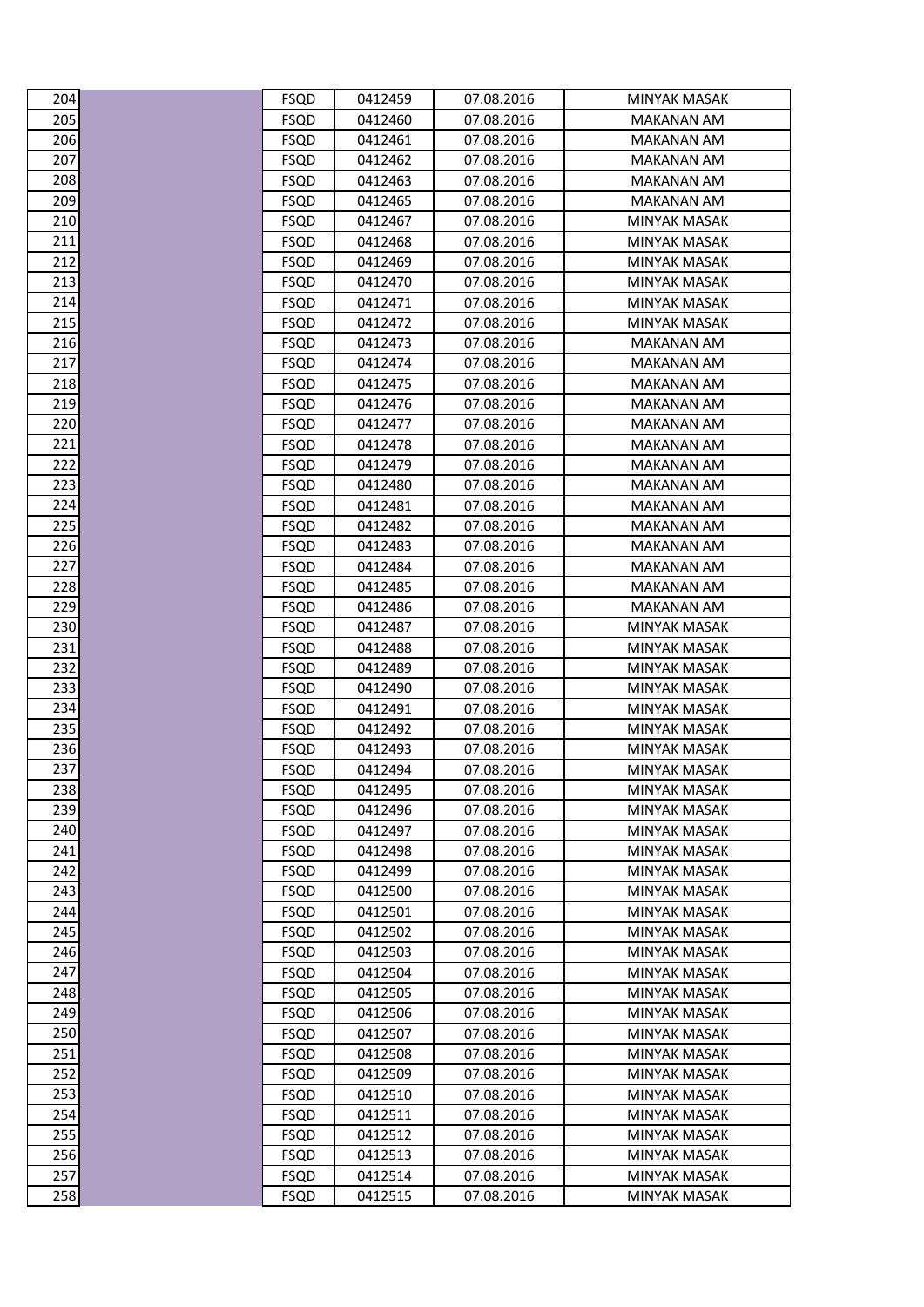| 259        | FSQD                       | 0412516            | 07.08.2016               | MINYAK MASAK                             |
|------------|----------------------------|--------------------|--------------------------|------------------------------------------|
| 260        | <b>FSQD</b>                | 0412517            | 07.08.2016               | <b>MINYAK MASAK</b>                      |
| 261        | <b>FSQD</b>                | 0412518            | 07.08.2016               | <b>MINYAK MASAK</b>                      |
| 262        | FSQD                       | 0412519            | 07.08.2016               | MINYAK MASAK                             |
| 263        | <b>FSQD</b>                | 0412520            | 07.08.2016               | MINYAK MASAK                             |
| 264        | <b>FSQD</b>                | 0412521            | 07.08.2016               | <b>MINYAK MASAK</b>                      |
| 265        | <b>FSQD</b>                | 0412522            | 07.08.2016               | MINYAK MASAK                             |
| 266        | FSQD                       | 0412523            | 07.08.2016               | <b>MINYAK MASAK</b>                      |
| 267        | FSQD                       | 0412524            | 07.08.2016               | MINYAK MASAK                             |
| 268        | FSQD                       | 0412525            | 07.08.2016               | MINYAK MASAK                             |
| 269        | <b>FSQD</b>                | 0412526            | 07.08.2016               | <b>MINYAK MASAK</b>                      |
| 270        | FSQD                       | 0412527            | 07.08.2016               | MINYAK MASAK                             |
| 271        | <b>FSQD</b>                | 0412528            | 07.08.2016               | <b>MINYAK MASAK</b>                      |
| 272        | <b>FSQD</b>                | 0412529            | 07.08.2016               | <b>MINYAK MASAK</b>                      |
| 273        | FSQD                       | 0412530            | 07.08.2016               | MINYAK MASAK                             |
| 274        | <b>FSQD</b>                | 0412531            | 07.08.2016               | MINYAK MASAK                             |
| 275        | <b>FSQD</b>                | 0412532            | 07.08.2016               | <b>MINYAK MASAK</b>                      |
| 276        | <b>FSQD</b>                | 0412533            | 07.08.2016               | MINYAK MASAK                             |
| 277        | <b>FSQD</b>                | 0412534            | 07.08.2016               | <b>MINYAK MASAK</b>                      |
| 278        | <b>FSQD</b>                | 0412535            | 07.08.2016               | <b>MINYAK MASAK</b>                      |
| 279        | <b>FSQD</b>                | 0412536            | 07.08.2016               | MINYAK MASAK                             |
| 280        | <b>FSQD</b>                | 0412537            | 07.08.2016               | MINYAK MASAK                             |
| 281        | FSQD                       | 0412538            | 07.08.2016               | MINYAK MASAK                             |
| 282        | <b>FSQD</b>                | 0412539            | 07.08.2016               | MINYAK MASAK                             |
| 283        | <b>FSQD</b>                | 0412540            | 07.08.2016               | <b>MINYAK MASAK</b>                      |
| 284        | <b>FSQD</b>                | 0412541            | 07.08.2016               | MAKANAN AM                               |
| 285<br>286 | <b>FSQD</b>                | 0412542            | 07.08.2016               | MAKANAN AM<br><b>MINYAK MASAK</b>        |
| 287        | <b>FSQD</b><br><b>FSQD</b> | 0412543<br>0412544 | 07.08.2016<br>07.08.2016 | MINYAK MASAK                             |
| 288        | <b>FSQD</b>                | 0412545            | 07.08.2016               | MINYAK MASAK                             |
| 289        | <b>FSQD</b>                | 0412546            | 07.08.2016               | MINYAK MASAK                             |
| 290        | <b>FSQD</b>                | 0412547            | 07.08.2016               | MINYAK MASAK                             |
| 291        | <b>FSQD</b>                | 0412548            | 07.08.2016               | <b>MAKANAN AM</b>                        |
| 292        | <b>FSQD</b>                | 0412549            | 07.08.2016               | <b>MAKANAN AM</b>                        |
| 293        | <b>FSQD</b>                | 0412550            | 07.08.2016               | <b>MINYAK MASAK</b>                      |
| 294        | <b>FSQD</b>                | 0412551            | 07.08.2016               | <b>MINYAK MASAK</b>                      |
| 295        | <b>FSQD</b>                | 0412552            | 07.08.2016               | MAKANAN AM                               |
| 296        | <b>FSQD</b>                | 0412553            | 07.08.2016               | <b>MAKANAN AM</b>                        |
| 297        | <b>FSQD</b>                | 0412554            | 07.08.2016               | <b>MAKANAN AM</b>                        |
| 298        | <b>FSQD</b>                | 0412555            | 07.08.2016               | MAKANAN AM                               |
| 299        | <b>FSQD</b>                | 0412557            | 07.08.2016               | <b>MAKANAN AM</b>                        |
| 300        | <b>FSQD</b>                | 0412558            | 07.08.2016               | <b>MAKANAN AM</b>                        |
| 301        | <b>FSQD</b>                | 0412559            | 07.08.2016               | <b>MAKANAN AM</b>                        |
| 302        | <b>FSQD</b>                | 0412560            | 07.08.2016               | <b>MAKANAN AM</b>                        |
| 303        | <b>FSQD</b>                | 0412561            | 07.08.2016               | MINYAK MASAK                             |
| 304        | <b>FSQD</b>                | 0412562            | 07.08.2016               | MINYAK MASAK                             |
| 305        | <b>FSQD</b>                | 0412563            | 07.08.2016               | <b>MINYAK MASAK</b>                      |
| 306        | FSQD                       | 0412564            | 07.08.2016               | MINYAK MASAK                             |
| 307        | <b>FSQD</b>                | 0412565            | 07.08.2016               | MINYAK MASAK                             |
| 308<br>309 | <b>FSQD</b>                | 0412566            | 07.08.2016               | <b>MINYAK MASAK</b>                      |
| 310        | <b>FSQD</b><br><b>FSQD</b> | 0412567<br>0412568 | 07.08.2016<br>07.08.2016 | <b>MINYAK MASAK</b><br><b>MAKANAN AM</b> |
| 311        | <b>FSQD</b>                | 0412569            | 07.08.2016               | <b>MAKANAN AM</b>                        |
| 312        | <b>FSQD</b>                | 0412570            | 07.08.2016               | MINYAK MASAK                             |
| 313        | <b>FSQD</b>                | 0412571            | 09.08.2016               | <b>MINYAK MASAK</b>                      |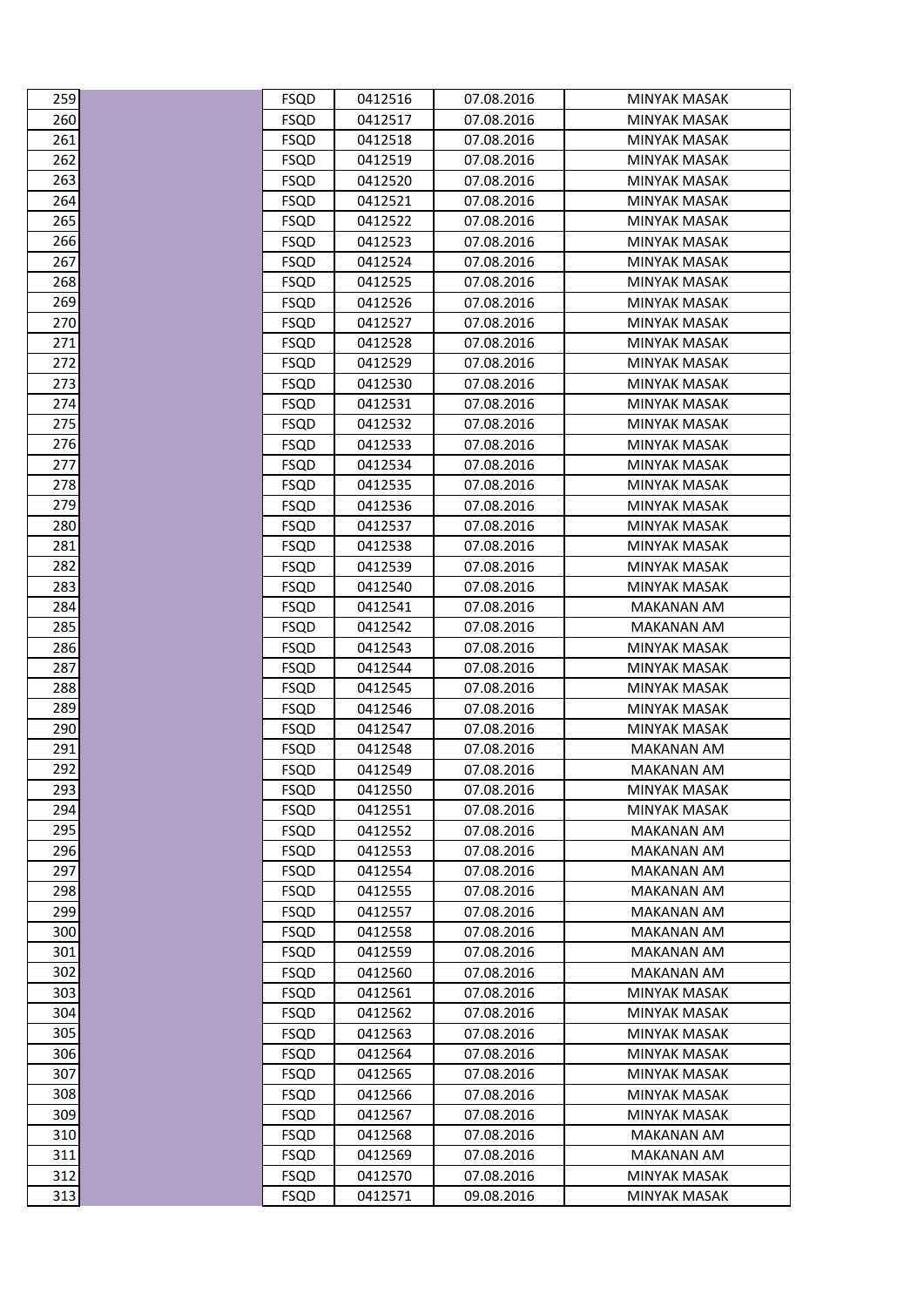| 314        | <b>FSQD</b>                | 0412572            | 09.08.2016               | MAKANAN AM                      |
|------------|----------------------------|--------------------|--------------------------|---------------------------------|
| 315        | <b>FSQD</b>                | 0412573            | 09.08.2016               | <b>MAKANAN AM</b>               |
| 316        | <b>FSQD</b>                | 0412574            | 09.08.2016               | <b>MAKANAN AM</b>               |
| 317        | FSQD                       | 0412575            | 09.08.2016               | MAKANAN AM                      |
| 318        | <b>FSQD</b>                | 0412576            | 09.08.2016               | MAKANAN AM                      |
| 319        | <b>FSQD</b>                | 0412577            | 09.08.2016               | <b>MAKANAN AM</b>               |
| 320        | <b>FSQD</b>                | 0412578            | 09.08.2016               | MAKANAN AM                      |
| 321        | <b>FSQD</b>                | 0412579            | 09.08.2016               | <b>MAKANAN AM</b>               |
| 322        | <b>FSQD</b>                | 0412580            | 09.08.2016               | <b>MINYAK MASAK</b>             |
| 323        | <b>FSQD</b>                | 0412581            | 09.08.2016               | MINYAK MASAK                    |
| 324        | <b>FSQD</b>                | 0412582            | 09.08.2016               | <b>MINYAK MASAK</b>             |
| 325        | <b>FSQD</b>                | 0412583            | 09.08.2016               | MINYAK MASAK                    |
| 326        | <b>FSQD</b>                | 0412584            | 09.08.2016               | MINYAK MASAK                    |
| 327        | <b>FSQD</b>                | 0412585            | 09.08.2016               | <b>MINYAK MASAK</b>             |
| 328        | FSQD                       | 0412586            | 09.08.2016               | MAKANAN AM                      |
| 329        | <b>FSQD</b>                | 0412587            | 09.08.2016               | <b>MAKANAN AM</b>               |
| 330        | <b>FSQD</b>                | 0412588            | 09.08.2016               | <b>MAKANAN AM</b>               |
| 331        | <b>FSQD</b>                | 0412589            | 09.08.2016               | <b>MAKANAN AM</b>               |
| 332        | <b>FSQD</b>                | 0412590            | 09.08.2016               | <b>MINYAK MASAK</b>             |
| 333        | FSQD                       | 0412591            | 09.08.2016               | <b>MINYAK MASAK</b>             |
| 334        | <b>FSQD</b>                | 0412592            | 09.08.2016               | MINYAK MASAK                    |
| 335        | <b>FSQD</b>                | 0412593            | 09.08.2016               | MAKANAN AM                      |
| 336        | <b>FSQD</b>                | 0412594            | 09.08.2016               | MAKANAN AM                      |
| 337        | <b>FSQD</b>                | 0412595            | 09.08.2016               | MAKANAN AM                      |
| 338        | <b>FSQD</b>                | 0412596            | 09.08.2016               | <b>MAKANAN AM</b>               |
| 339        | FSQD                       | 0412597            | 09.08.2016               | MAKANAN AM                      |
| 340<br>341 | <b>FSQD</b>                | 0412598            | 09.08.2016               | MAKANAN AM                      |
| 342        | <b>FSQD</b>                | 0412599<br>0412600 | 09.08.2016               | <b>MAKANAN AM</b>               |
| 343        | <b>FSQD</b><br><b>FSQD</b> | 0412601            | 09.08.2016<br>09.08.2016 | MAKANAN AM<br><b>MAKANAN AM</b> |
| 344        | <b>FSQD</b>                | 0412602            | 09.08.2016               | MAKANAN AM                      |
| 345        | <b>FSQD</b>                | 0412603            | 09.08.2016               | MINYAK MASAK                    |
| 346        | <b>FSQD</b>                | 0412604            | 09.08.2016               | <b>MINYAK MASAK</b>             |
| 347        | <b>FSQD</b>                | 0412605            | 09.08.2016               | <b>MINYAK MASAK</b>             |
| 348        | <b>FSQD</b>                | 0412606            | 09.08.2016               | <b>MINYAK MASAK</b>             |
| 349        | <b>FSQD</b>                | 0412607            | 09.08.2016               | <b>MINYAK MASAK</b>             |
| 350        | FSQD                       | 0412608            | 09.08.2016               | MINYAK MASAK                    |
| 351        | <b>FSQD</b>                | 0412609            | 09.08.2016               | MINYAK MASAK                    |
| 352        | <b>FSQD</b>                | 0412610            | 09.08.2016               | <b>MINYAK MASAK</b>             |
| 353        | <b>FSQD</b>                | 0412611            | 09.08.2016               | MINYAK MASAK                    |
| 354        | <b>FSQD</b>                | 0412612            | 09.08.2016               | <b>MINYAK MASAK</b>             |
| 355        | <b>FSQD</b>                | 0412613            | 09.08.2016               | <b>MINYAK MASAK</b>             |
| 356        | <b>FSQD</b>                | 0412614            | 09.08.2016               | MAKANAN AM                      |
| 357        | <b>FSQD</b>                | 0412615            | 09.08.2016               | MAKANAN AM                      |
| 358        | <b>FSQD</b>                | 0412616            | 09.08.2016               | MAKANAN AM                      |
| 359        | <b>FSQD</b>                | 0412617            | 09.08.2016               | MINYAK MASAK                    |
| 360        | <b>FSQD</b>                | 0412618            | 09.08.2016               | <b>MINYAK MASAK</b>             |
| 361        | FSQD                       | 0412619            | 09.08.2016               | MINYAK MASAK                    |
| 362        | <b>FSQD</b>                | 0412620            | 09.08.2016               | MINYAK MASAK                    |
| 363        | <b>FSQD</b>                | 0412621            | 09.08.2016               | <b>MINYAK MASAK</b>             |
| 364        | <b>FSQD</b>                | 0412622            | 09.08.2016               | MINYAK MASAK                    |
| 365        | <b>FSQD</b>                | 0412623            | 09.08.2016               | MAKANAN AM                      |
| 366        | <b>FSQD</b>                | 0412624            | 09.08.2016               | <b>MAKANAN AM</b>               |
| 367        | <b>FSQD</b>                | 0412625            | 09.08.2016               | <b>MINYAK MASAK</b>             |
| 368        | <b>FSQD</b>                | 0412626            | 09.08.2016               | <b>MINYAK MASAK</b>             |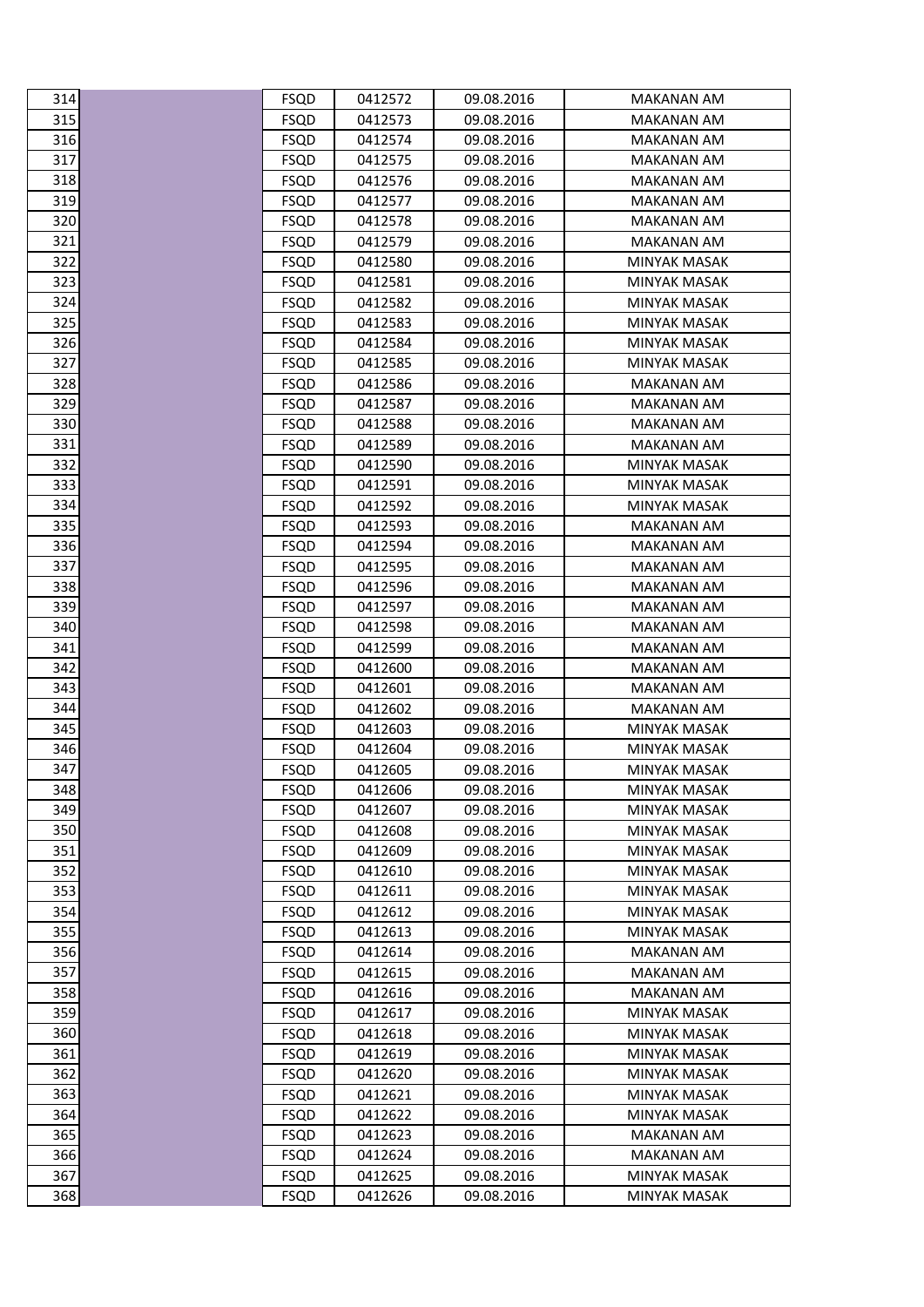| 369        | FSQD                       | 0412627            | 09.08.2016               | MINYAK MASAK                               |
|------------|----------------------------|--------------------|--------------------------|--------------------------------------------|
| 370        | <b>FSQD</b>                | 0412628            | 09.08.2016               | <b>MINYAK MASAK</b>                        |
| 371        | <b>FSQD</b>                | 0412629            | 09.08.2016               | <b>MINYAK MASAK</b>                        |
| 372        | FSQD                       | 0412630            | 09.08.2016               | MINYAK MASAK                               |
| 373        | <b>FSQD</b>                | 0412631            | 09.08.2016               | MINYAK MASAK                               |
| 374        | <b>FSQD</b>                | 0412632            | 09.08.2016               | <b>MINYAK MASAK</b>                        |
| 375        | <b>FSQD</b>                | 0412633            | 09.08.2016               | MINYAK MASAK                               |
| 376        | FSQD                       | 0412634            | 09.08.2016               | <b>MINYAK MASAK</b>                        |
| 377        | FSQD                       | 0412635            | 09.08.2016               | MINYAK MASAK                               |
| 378        | FSQD                       | 0412636            | 09.08.2016               | MINYAK MASAK                               |
| 379        | <b>FSQD</b>                | 0412637            | 09.08.2016               | <b>MINYAK MASAK</b>                        |
| 380        | <b>FSQD</b>                | 0412639            | 09.08.2016               | MINYAK MASAK                               |
| 381        | FSQD                       | 0412640            | 09.08.2016               | <b>MINYAK MASAK</b>                        |
| 382        | <b>FSQD</b>                | 0412641            | 09.08.2016               | <b>MINYAK MASAK</b>                        |
| 383        | FSQD                       | 0412642            | 09.08.2016               | MINYAK MASAK                               |
| 384        | <b>FSQD</b>                | 0412643            | 11.08.2016               | MINYAK MASAK                               |
| 385        | <b>FSQD</b>                | 0412644            | 11.08.2016               | <b>MINYAK MASAK</b>                        |
| 386        | <b>FSQD</b>                | 0412645            | 11.08.2016               | MINYAK MASAK                               |
| 387        | <b>FSQD</b>                | 0412646            | 11.08.2016               | <b>MINYAK MASAK</b>                        |
| 388        | <b>FSQD</b>                | 0412647            | 11.08.2016               | MINYAK MASAK                               |
| 389        | FSQD                       | 0412648            | 11.08.2016               | MINYAK MASAK                               |
| 390        | <b>FSQD</b>                | 0412649            | 11.08.2016               | <b>MAKANAN AM</b>                          |
| 391        | FSQD                       | 0412650            | 11.08.2016               | MAKANAN AM                                 |
| 392        | <b>FSQD</b>                | 0412651            | 11.08.2016               | MAKANAN AM                                 |
| 393        | <b>FSQD</b>                | 0412652            | 11.08.2016               | <b>MAKANAN AM</b>                          |
| 394        | FSQD                       | 0412653            | 11.08.2016               | MAKANAN AM                                 |
| 395<br>396 | <b>FSQD</b><br><b>FSQD</b> | 0412654<br>0412655 | 11.08.2016<br>11.08.2016 | MAKANAN AM<br><b>MAKANAN AM</b>            |
| 397        | <b>FSQD</b>                | 0412656            | 11.08.2016               | MAKANAN AM                                 |
| 398        | <b>FSQD</b>                | 0412657            | 11.08.2016               | <b>MAKANAN AM</b>                          |
| 399        | <b>FSQD</b>                | 0412658            | 11.08.2016               | MAKANAN AM                                 |
| 400        | <b>FSQD</b>                | 0412659            | 11.08.2016               | MAKANAN AM                                 |
| 401        | <b>FSQD</b>                | 0412660            | 11.08.2016               | MAKANAN AM                                 |
| 402        | <b>FSQD</b>                | 0412661            | 11.08.2016               | MAKANAN AM                                 |
| 403        | <b>FSQD</b>                | 0412662            | 11.08.2016               | <b>MINYAK MASAK</b>                        |
| 404        | <b>FSQD</b>                | 0412663            | 11.08.2016               | <b>MINYAK MASAK</b>                        |
| 405        | <b>FSQD</b>                | 0412664            | 11.08.2016               | MINYAK MASAK                               |
| 406        | <b>FSQD</b>                | 0412665            | 11.08.2016               | MINYAK MASAK                               |
| 407        | <b>FSQD</b>                | 0412666            | 11.08.2016               | <b>MINYAK MASAK</b>                        |
| 408        | <b>FSQD</b>                | 0412667            | 11.08.2016               | MINYAK MASAK                               |
| 409        | <b>FSQD</b>                | 0412668            | 11.08.2016               | <b>MINYAK MASAK</b>                        |
| 410        | <b>FSQD</b>                | 0412669            | 11.08.2016               | <b>MINYAK MASAK</b>                        |
| 411        | <b>FSQD</b>                | 0412670            | 11.08.2016               | MINYAK MASAK                               |
| 412        | <b>FSQD</b>                | 0412671            | 11.08.2016               | <b>MINYAK MASAK</b>                        |
| 413        | <b>FSQD</b>                | 0412672            | 11.08.2016               | MINYAK MASAK                               |
| 414        | <b>FSQD</b>                | 0412673            | 11.08.2016               | MINYAK MASAK                               |
| 415        | <b>FSQD</b>                | 0412674            | 11.08.2016               | <b>MINYAK MASAK</b>                        |
| 416        | <b>FSQD</b>                | 0412675            | 11.08.2016               | MINYAK MASAK                               |
| 417<br>418 | FSQD                       | 0412676            | 11.08.2016               | MINYAK MASAK                               |
| 419        | <b>FSQD</b><br><b>FSQD</b> | 0412677<br>0412678 | 11.08.2016<br>11.08.2016 | <b>MINYAK MASAK</b><br><b>MINYAK MASAK</b> |
| 420        | <b>FSQD</b>                | 0412679            | 11.08.2016               | <b>MINYAK MASAK</b>                        |
| 421        | <b>FSQD</b>                | 0412680            | 11.08.2016               | <b>MINYAK MASAK</b>                        |
| 422        | <b>FSQD</b>                | 0412681            | 11.08.2016               | MINYAK MASAK                               |
| 423        | <b>FSQD</b>                | 0412682            | 11.08.2016               | <b>MINYAK MASAK</b>                        |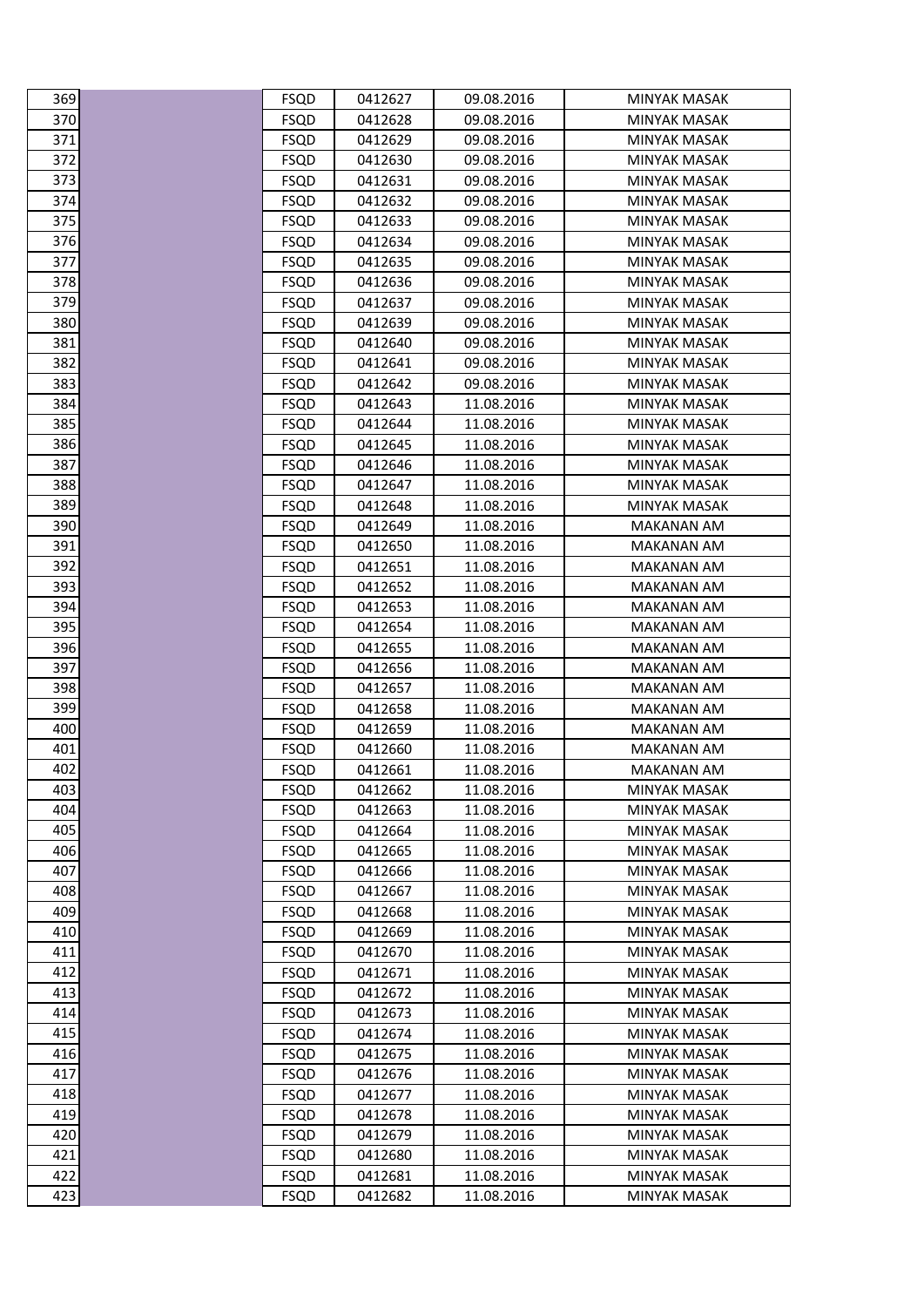| 424 | FSQD        | 0412683 | 11.08.2016 | MINYAK MASAK        |
|-----|-------------|---------|------------|---------------------|
| 425 | <b>FSQD</b> | 0412684 | 11.08.2016 | <b>MINYAK MASAK</b> |
| 426 | <b>FSQD</b> | 0412685 | 14.08.2016 | <b>MINYAK MASAK</b> |
| 427 | FSQD        | 0412686 | 14.08.2016 | MINYAK MASAK        |
| 428 | <b>FSQD</b> | 0412687 | 14.08.2016 | <b>MINYAK MASAK</b> |
| 429 | <b>FSQD</b> | 0412688 | 14.08.2016 | <b>MINYAK MASAK</b> |
| 430 | FSQD        | 0412689 | 14.08.2016 | MAKANAN AM          |
| 431 | <b>FSQD</b> | 0412690 | 14.08.2016 | <b>MAKANAN AM</b>   |
| 432 | FSQD        | 0412691 | 14.08.2016 | MAKANAN AM          |
| 433 | <b>FSQD</b> | 0412692 | 14.08.2016 | MINYAK MASAK        |
| 434 | <b>FSQD</b> | 0412693 | 14.08.2016 | <b>MINYAK MASAK</b> |
| 435 | <b>FSQD</b> | 0412694 | 14.08.2016 | MINYAK MASAK        |
| 436 | <b>FSQD</b> | 0412695 | 14.08.2016 | MAKANAN AM          |
| 437 | <b>FSQD</b> | 0412696 | 14.08.2016 | <b>MAKANAN AM</b>   |
| 438 | FSQD        | 0412697 | 14.08.2016 | MAKANAN AM          |
| 439 | <b>FSQD</b> | 0412698 | 14.08.2016 | MAKANAN AM          |
| 440 | <b>FSQD</b> | 0412699 | 14.08.2016 | <b>MAKANAN AM</b>   |
| 441 | <b>FSQD</b> | 0412700 | 14.08.2016 | MAKANAN AM          |
| 442 | <b>FSQD</b> | 0412701 | 14.08.2016 | <b>MAKANAN AM</b>   |
| 443 | FSQD        | 0412702 | 14.08.2016 | MAKANAN AM          |
| 444 | <b>FSQD</b> | 0412703 | 14.08.2016 | <b>MAKANAN AM</b>   |
| 445 | <b>FSQD</b> | 0412704 | 14.08.2016 | MAKANAN AM          |
| 446 | <b>FSQD</b> | 0412705 | 14.08.2016 | MAKANAN AM          |
| 447 | <b>FSQD</b> | 0412706 | 14.08.2016 | MAKANAN AM          |
| 448 | <b>FSQD</b> | 0412707 | 14.08.2016 | <b>MAKANAN AM</b>   |
| 449 | FSQD        | 0412708 | 14.08.2016 | MAKANAN AM          |
| 450 | <b>FSQD</b> | 0412709 | 14.08.2016 | MAKANAN AM          |
| 451 | <b>FSQD</b> | 0412710 | 14.08.2016 | <b>MAKANAN AM</b>   |
| 452 | <b>FSQD</b> | 0412711 | 14.08.2016 | MAKANAN AM          |
| 453 | <b>FSQD</b> | 0412712 | 14.08.2016 | <b>MAKANAN AM</b>   |
| 454 | FSQD        | 0412713 | 14.08.2016 | MAKANAN AM          |
| 455 | <b>FSQD</b> | 0412714 | 14.08.2016 | <b>MINYAK MASAK</b> |
| 456 | <b>FSQD</b> | 0412715 | 14.08.2016 | <b>MINYAK MASAK</b> |
| 457 | <b>FSQD</b> | 0412716 | 14.08.2016 | MINYAK MASAK        |
| 458 | <b>FSQD</b> | 0412717 | 14.08.2016 | <b>MINYAK MASAK</b> |
| 459 | <b>FSQD</b> | 0412718 | 14.08.2016 | <b>MINYAK MASAK</b> |
| 460 | FSQD        | 0412719 | 14.08.2016 | <b>MINYAK MASAK</b> |
| 461 | <b>FSQD</b> | 0412720 | 14.08.2016 | <b>MINYAK MASAK</b> |
| 462 | <b>FSQD</b> | 0412721 | 14.08.2016 | <b>MINYAK MASAK</b> |
| 463 | FSQD        | 0412722 | 14.08.2016 | <b>MINYAK MASAK</b> |
| 464 | <b>FSQD</b> | 0412723 | 14.08.2016 | <b>MINYAK MASAK</b> |
| 465 | <b>FSQD</b> | 0412724 | 14.08.2016 | <b>MINYAK MASAK</b> |
| 466 | <b>FSQD</b> | 0412725 | 14.08.2016 | <b>MINYAK MASAK</b> |
| 467 | <b>FSQD</b> | 0412726 | 14.08.2016 | <b>MINYAK MASAK</b> |
| 468 | <b>FSQD</b> | 0412727 | 14.08.2016 | MINYAK MASAK        |
| 469 | <b>FSQD</b> | 0412728 | 14.08.2016 | <b>MINYAK MASAK</b> |
| 470 | <b>FSQD</b> | 0412729 | 14.08.2016 | <b>MAKANAN AM</b>   |
| 471 | FSQD        | 0412730 | 14.08.2016 | MAKANAN AM          |
| 472 | <b>FSQD</b> | 0412731 | 14.08.2016 | MINYAK MASAK        |
| 473 | <b>FSQD</b> | 0412732 | 14.08.2016 | <b>MINYAK MASAK</b> |
| 474 | <b>FSQD</b> | 0412733 | 14.08.2016 | MINYAK MASAK        |
| 475 | <b>FSQD</b> | 0412734 | 14.08.2016 | MINYAK MASAK        |
| 476 | <b>FSQD</b> | 0412735 | 14.08.2016 | <b>MINYAK MASAK</b> |
| 477 | <b>FSQD</b> | 0412736 | 14.08.2016 | <b>MINYAK MASAK</b> |
| 478 | <b>FSQD</b> | 0412737 | 14.08.2016 | <b>MINYAK MASAK</b> |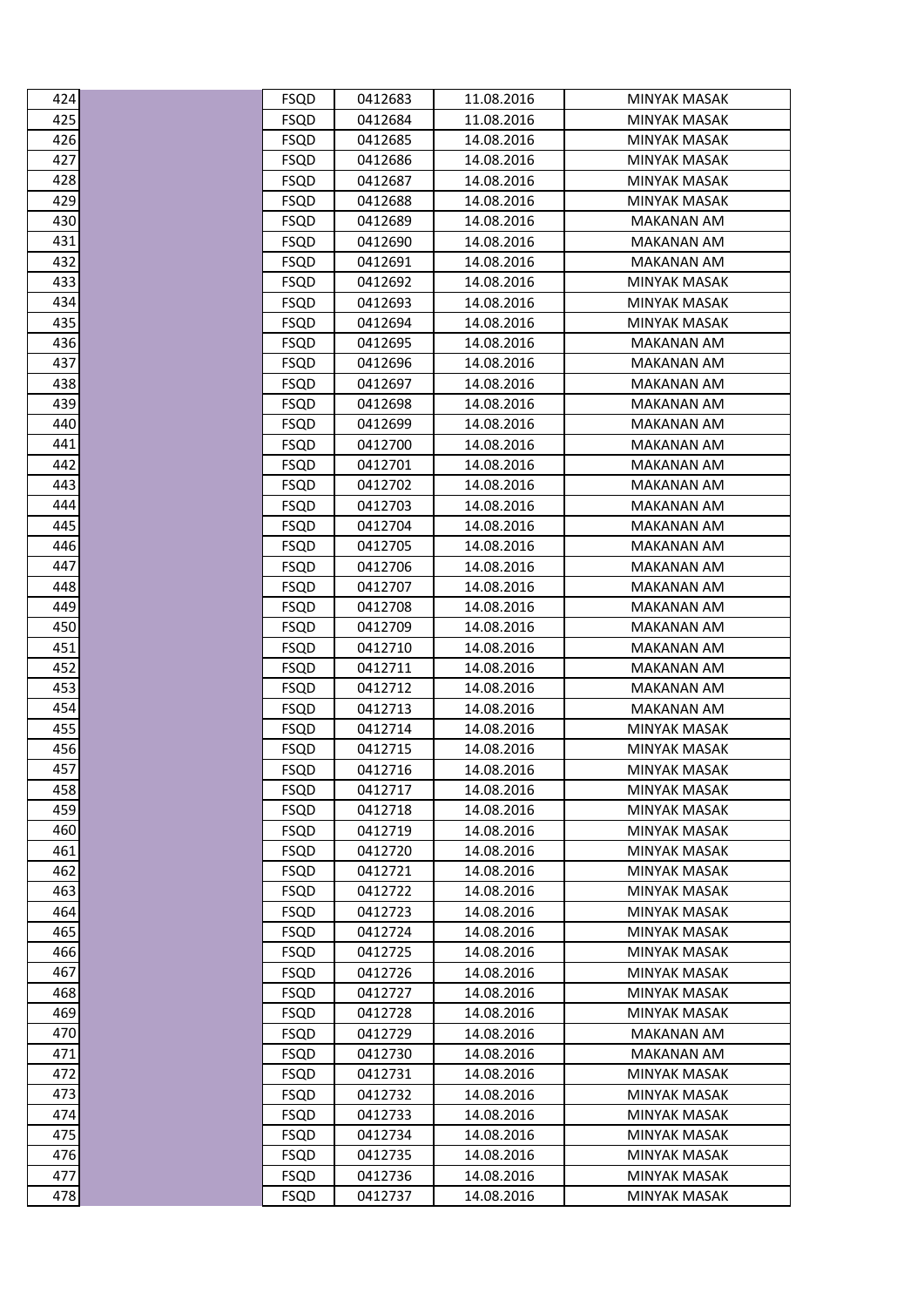| 479 |                   | FSQD        | 0412738 | 14.08.2016 | MINYAK MASAK                   |
|-----|-------------------|-------------|---------|------------|--------------------------------|
| 480 |                   | <b>FSQD</b> | 0412739 | 14.08.2016 | <b>MINYAK MASAK</b>            |
| 481 |                   | <b>FSQD</b> | 0412740 | 14.08.2016 | <b>MINYAK MASAK</b>            |
| 482 |                   | <b>FSQD</b> | 0412741 | 14.08.2016 | <b>BAHAN BERSENTUH MAKANAN</b> |
| 483 |                   | FSQD        | 0412742 | 14.08.2016 | MINYAK MASAK                   |
| 484 |                   | <b>FSQD</b> | 0412743 | 14.08.2016 | MINYAK MASAK                   |
| 485 |                   | <b>FSQD</b> | 0412744 | 14.08.2016 | <b>MINYAK MASAK</b>            |
| 486 |                   | FSQD        | 0412745 | 14.08.2016 | MINYAK MASAK                   |
| 487 |                   | <b>FSQD</b> | 0412746 | 14.08.2016 | MINYAK MASAK                   |
| 488 |                   | <b>FSQD</b> | 0412747 | 14.08.2016 | <b>MINYAK MASAK</b>            |
| 489 |                   | <b>FSQD</b> | 0412748 | 14.08.2016 | MINYAK MASAK                   |
| 490 | PEJABAT KESIHATAN | <b>FSQD</b> | 0412749 | 14.08.2016 | <b>MINYAK MASAK</b>            |
| 491 | PELABUHAN PASIR   | <b>FSQD</b> | 0412750 | 14.08.2016 | <b>MAKANAN AM</b>              |
| 492 | <b>GUDANG</b>     | <b>FSQD</b> | 0412751 | 14.08.2016 | MAKANAN AM                     |
| 493 |                   | FSQD        | 0412752 | 14.08.2016 | MAKANAN AM                     |
| 494 |                   | <b>FSQD</b> | 0412753 | 14.08.2016 | MAKANAN AM                     |
| 495 |                   | <b>FSQD</b> | 0412754 | 14.08.2016 | MINYAK MASAK                   |
| 496 |                   | <b>FSQD</b> | 0412755 | 14.08.2016 | <b>MINYAK MASAK</b>            |
| 497 |                   | FSQD        | 0412756 | 14.08.2016 | MINYAK MASAK                   |
| 498 |                   | <b>FSQD</b> | 0412757 | 14.08.2016 | <b>MINYAK MASAK</b>            |
| 499 |                   | <b>FSQD</b> | 0412758 | 14.08.2016 | <b>MINYAK MASAK</b>            |
| 500 |                   | FSQD        | 0412759 | 14.08.2016 | MINYAK MASAK                   |
| 501 |                   | <b>FSQD</b> | 0412760 | 14.08.2016 | MINYAK MASAK                   |
| 502 |                   | <b>FSQD</b> | 0412761 | 14.08.2016 | <b>MINYAK MASAK</b>            |
| 503 |                   | <b>FSQD</b> | 0412762 | 14.08.2016 | MINYAK MASAK                   |
| 504 |                   | <b>FSQD</b> | 0412763 | 14.08.2016 | MINYAK MASAK                   |
| 505 |                   | <b>FSQD</b> | 0412764 | 14.08.2016 | MINYAK MASAK                   |
| 506 |                   | FSQD        | 0412765 | 14.08.2016 | MINYAK MASAK                   |
| 507 |                   | <b>FSQD</b> | 0412766 | 14.08.2016 | <b>MINYAK MASAK</b>            |
| 508 |                   | FSQD        | 0412767 | 14.08.2016 | MINYAK MASAK                   |
| 509 |                   | <b>FSQD</b> | 0412768 | 14.08.2016 | <b>MINYAK MASAK</b>            |
| 510 |                   | <b>FSQD</b> | 0412769 | 14.08.2016 | <b>MINYAK MASAK</b>            |
| 511 |                   | FSQD        | 0412770 | 14.08.2016 | MINYAK MASAK                   |
| 512 |                   | <b>FSQD</b> | 0412771 | 14.08.2016 | <b>MINYAK MASAK</b>            |
| 513 |                   | <b>FSQD</b> | 0412772 | 14.08.2016 | <b>MINYAK MASAK</b>            |
| 514 |                   | <b>FSQD</b> | 0412773 | 14.08.2016 | MINYAK MASAK                   |
| 515 |                   | <b>FSQD</b> | 0412774 | 14.08.2016 | MINYAK MASAK                   |
| 516 |                   | <b>FSQD</b> | 0412775 | 14.08.2016 | MINYAK MASAK                   |
| 517 |                   | <b>FSQD</b> | 0412776 | 14.08.2016 | <b>MINYAK MASAK</b>            |
| 518 |                   | <b>FSQD</b> | 0412777 | 14.08.2016 | <b>MINYAK MASAK</b>            |
| 519 |                   | FSQD        | 0412778 | 14.08.2016 | <b>MINYAK MASAK</b>            |
| 520 |                   | <b>FSQD</b> | 0412779 | 15.08.2016 | <b>MINYAK MASAK</b>            |
| 521 |                   | <b>FSQD</b> | 0412780 | 15.08.2016 | <b>MINYAK MASAK</b>            |
| 522 |                   | <b>FSQD</b> | 0412781 | 15.08.2016 | <b>MINYAK MASAK</b>            |
| 523 |                   | <b>FSQD</b> | 0412782 | 15.08.2016 | <b>MINYAK MASAK</b>            |
| 524 |                   | <b>FSQD</b> | 0412783 | 15.08.2016 | <b>MINYAK MASAK</b>            |
| 525 |                   | <b>FSQD</b> | 0412784 | 15.08.2016 | <b>MINYAK MASAK</b>            |
| 526 |                   | <b>FSQD</b> | 0412785 | 15.08.2016 | <b>MINYAK MASAK</b>            |
| 527 |                   | <b>FSQD</b> | 0412786 | 15.08.2016 | <b>MINYAK MASAK</b>            |
| 528 |                   | FSQD        | 0412787 | 15.08.2016 | <b>MINYAK MASAK</b>            |
| 529 |                   | <b>FSQD</b> | 0412788 | 15.08.2016 | <b>MINYAK MASAK</b>            |
| 530 |                   | <b>FSQD</b> | 0412789 | 15.08.2016 | MINYAK MASAK                   |
| 531 |                   | <b>FSQD</b> | 0412790 | 15.08.2016 | <b>MINYAK MASAK</b>            |
| 532 |                   | <b>FSQD</b> | 0412791 | 15.08.2016 | MINYAK MASAK                   |
| 533 |                   | <b>FSQD</b> | 0412792 | 15.08.2016 | <b>MINYAK MASAK</b>            |
|     |                   |             |         |            |                                |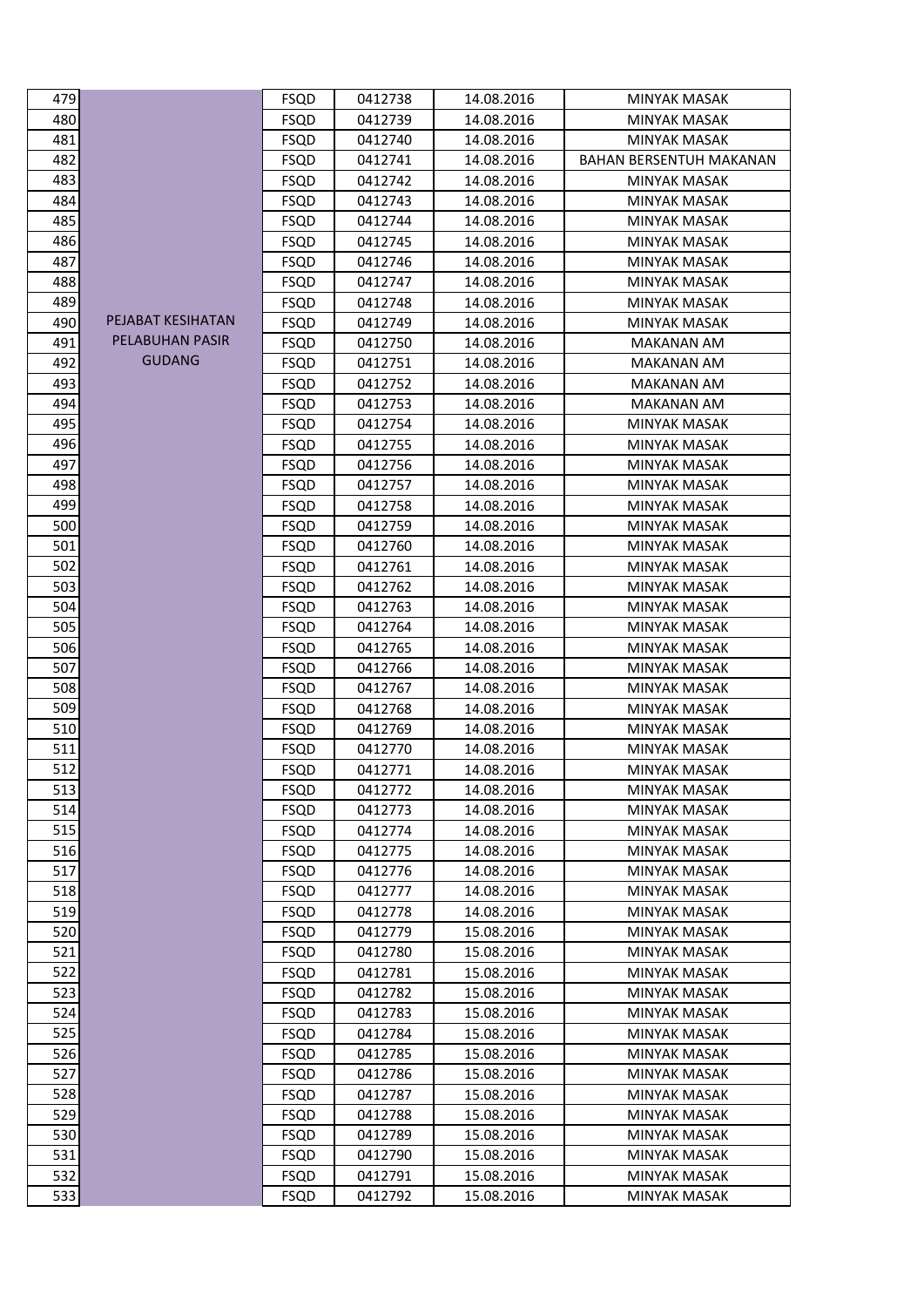| 534 | FSQD        | 0412793 | 15.08.2016 | MINYAK MASAK        |
|-----|-------------|---------|------------|---------------------|
| 535 | <b>FSQD</b> | 0412794 | 15.08.2016 | <b>MINYAK MASAK</b> |
| 536 | <b>FSQD</b> | 0412795 | 15.08.2016 | <b>MINYAK MASAK</b> |
| 537 | FSQD        | 0412796 | 15.08.2016 | MINYAK MASAK        |
| 538 | <b>FSQD</b> | 0412797 | 15.08.2016 | <b>MINYAK MASAK</b> |
| 539 | <b>FSQD</b> | 0412798 | 15.08.2016 | MINYAK MASAK        |
| 540 | <b>FSQD</b> | 0412799 | 15.08.2016 | MINYAK MASAK        |
| 541 | <b>FSQD</b> | 0412800 | 15.08.2016 | <b>MINYAK MASAK</b> |
| 542 | FSQD        | 0412801 | 15.08.2016 | <b>MINYAK MASAK</b> |
| 543 | <b>FSQD</b> | 0412802 | 15.08.2016 | <b>MINYAK MASAK</b> |
| 544 | <b>FSQD</b> | 0412803 | 15.08.2016 | <b>MINYAK MASAK</b> |
| 545 | <b>FSQD</b> | 0412804 | 15.08.2016 | MINYAK MASAK        |
| 546 | <b>FSQD</b> | 0412805 | 15.08.2016 | MINYAK MASAK        |
| 547 | <b>FSQD</b> | 0412806 | 15.08.2016 | <b>MINYAK MASAK</b> |
| 548 | <b>FSQD</b> | 0412807 | 15.08.2016 | MINYAK MASAK        |
| 549 | <b>FSQD</b> | 0412808 | 15.08.2016 | <b>MINYAK MASAK</b> |
| 550 | <b>FSQD</b> | 0412809 | 15.08.2016 | <b>MINYAK MASAK</b> |
| 551 | <b>FSQD</b> | 0412811 | 15.08.2016 | MAKANAN AM          |
| 552 | <b>FSQD</b> | 0412812 | 15.08.2016 | <b>MAKANAN AM</b>   |
| 553 | FSQD        | 0412813 | 15.08.2016 | <b>MAKANAN AM</b>   |
| 554 | <b>FSQD</b> | 0412814 | 15.08.2016 | MAKANAN AM          |
| 555 | <b>FSQD</b> | 0412815 | 15.08.2016 | <b>MAKANAN AM</b>   |
| 556 | <b>FSQD</b> | 0412816 | 15.08.2016 | MINYAK MASAK        |
| 557 | <b>FSQD</b> | 0412817 | 15.08.2016 | MINYAK MASAK        |
| 558 | <b>FSQD</b> | 0412818 | 15.08.2016 | <b>MINYAK MASAK</b> |
| 559 | <b>FSQD</b> | 0412819 | 15.08.2016 | MINYAK MASAK        |
| 560 | <b>FSQD</b> | 0412820 | 15.08.2016 | MINYAK MASAK        |
| 561 | <b>FSQD</b> | 0412821 | 15.08.2016 | MINYAK MASAK        |
| 562 | <b>FSQD</b> | 0412822 | 15.08.2016 | MAKANAN AM          |
| 563 | <b>FSQD</b> | 0412823 | 15.08.2016 | <b>MINYAK MASAK</b> |
| 564 | <b>FSQD</b> | 0412824 | 15.08.2016 | MINYAK MASAK        |
| 565 | <b>FSQD</b> | 0412825 | 15.08.2016 | MAKANAN AM          |
| 566 | <b>FSQD</b> | 0412826 | 16.08.2016 | <b>MAKANAN AM</b>   |
| 567 | <b>FSQD</b> | 0412827 | 16.08.2016 | <b>MINYAK MASAK</b> |
| 568 | <b>FSQD</b> | 0412829 | 16.08.2016 | <b>MAKANAN AM</b>   |
| 569 | <b>FSQD</b> | 0412830 | 16.08.2016 | <b>MINYAK MASAK</b> |
| 570 | <b>FSQD</b> | 0412831 | 16.08.2016 | MINYAK MASAK        |
| 571 | <b>FSQD</b> | 0412832 | 16.08.2016 | MAKANAN AM          |
| 572 | <b>FSQD</b> | 0412833 | 18.08.2016 | MAKANAN AM          |
| 573 | <b>FSQD</b> | 0412834 | 18.08.2016 | <b>MAKANAN AM</b>   |
| 574 | <b>FSQD</b> | 0412835 | 18.08.2016 | <b>MAKANAN AM</b>   |
| 575 | <b>FSQD</b> | 0412836 | 18.08.2016 | <b>MAKANAN AM</b>   |
| 576 | <b>FSQD</b> | 0412837 | 18.08.2016 | MAKANAN AM          |
| 577 | <b>FSQD</b> | 0412838 | 18.08.2016 | <b>MAKANAN AM</b>   |
| 578 | <b>FSQD</b> | 0412839 | 18.08.2016 | MAKANAN AM          |
| 579 | <b>FSQD</b> | 0412840 | 18.08.2016 | MAKANAN AM          |
| 580 | <b>FSQD</b> | 0412841 | 18.08.2016 | <b>MAKANAN AM</b>   |
| 581 | <b>FSQD</b> | 0412842 | 18.08.2016 | <b>MAKANAN AM</b>   |
| 582 | <b>FSQD</b> | 0412843 | 18.08.2016 | <b>MAKANAN AM</b>   |
| 583 | <b>FSQD</b> | 0412844 | 18.08.2016 | MAKANAN AM          |
| 584 | <b>FSQD</b> | 0412845 | 18.08.2016 | <b>MAKANAN AM</b>   |
| 585 | <b>FSQD</b> | 0412846 | 18.08.2016 | MAKANAN AM          |
| 586 | <b>FSQD</b> | 0412847 | 18.08.2016 | MINYAK MASAK        |
| 587 | <b>FSQD</b> | 0412848 | 18.08.2016 | <b>MINYAK MASAK</b> |
| 588 | <b>FSQD</b> | 0412849 | 18.08.2016 | <b>MINYAK MASAK</b> |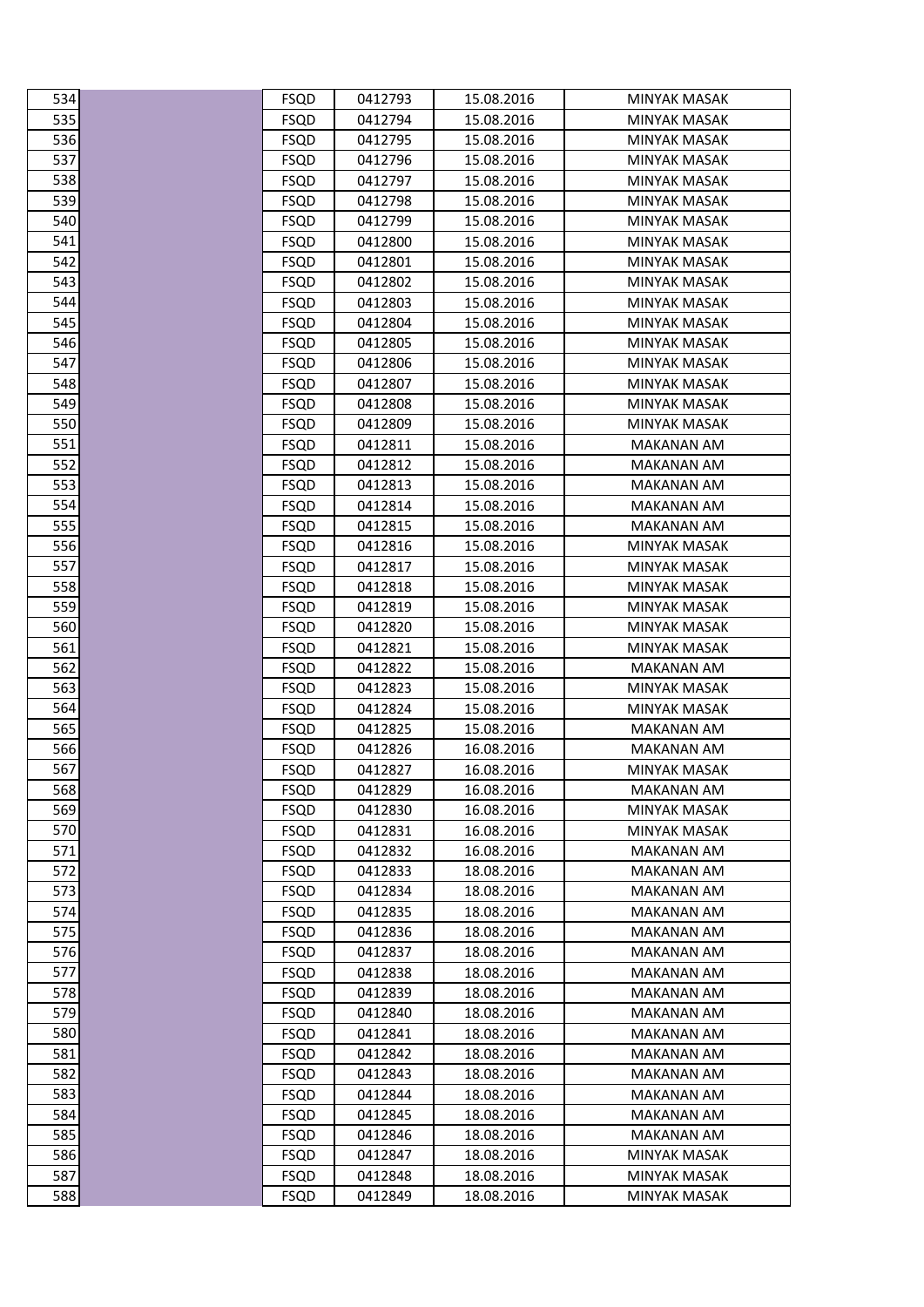| <b>FSQD</b><br>0412851<br>18.08.2016<br><b>MINYAK MASAK</b><br>0412852<br>18.08.2016<br><b>MINYAK MASAK</b><br><b>FSQD</b><br><b>FSQD</b><br>0412853<br>18.08.2016<br>MINYAK MASAK<br><b>FSQD</b><br>0412854<br>18.08.2016<br><b>MINYAK MASAK</b><br><b>FSQD</b><br>0412855<br>18.08.2016<br><b>MINYAK MASAK</b><br>0412856<br>18.08.2016<br><b>FSQD</b><br>MINYAK MASAK<br><b>FSQD</b><br>0412857<br>18.08.2016<br><b>MINYAK MASAK</b><br>18.08.2016<br><b>FSQD</b><br>0412858<br>MAKANAN AM<br>0412859<br>18.08.2016<br><b>FSQD</b><br>MAKANAN AM<br><b>FSQD</b><br>0412860<br>18.08.2016<br><b>MAKANAN AM</b><br><b>FSQD</b><br>0412861<br>18.08.2016<br>MAKANAN AM<br>0412862<br>18.08.2016<br><b>FSQD</b><br>MINYAK MASAK<br><b>FSQD</b><br>0412863<br>18.08.2016<br><b>MINYAK MASAK</b><br><b>FSQD</b><br>0412864<br>18.08.2016<br>MINYAK MASAK<br><b>FSQD</b><br>0412865<br>18.08.2016<br><b>MINYAK MASAK</b><br><b>FSQD</b><br>0412866<br>18.08.2016<br><b>MINYAK MASAK</b><br>606<br>0412867<br>18.08.2016<br><b>FSQD</b><br>MINYAK MASAK<br>607<br><b>FSQD</b><br>0412868<br>18.08.2016<br><b>MINYAK MASAK</b><br>608<br>18.08.2016<br><b>FSQD</b><br>0412869<br>MINYAK MASAK<br>609<br>0412870<br>18.08.2016<br><b>FSQD</b><br>MINYAK MASAK<br>610<br><b>FSQD</b><br>0412871<br>18.08.2016<br><b>MINYAK MASAK</b><br>611<br>FSQD<br>0412872<br>18.08.2016<br>MINYAK MASAK<br>612<br>0412873<br>18.08.2016<br><b>FSQD</b><br>MINYAK MASAK<br>613<br><b>FSQD</b><br>0412874<br>18.08.2016<br><b>MINYAK MASAK</b><br>614<br><b>FSQD</b><br>0412875<br>18.08.2016<br>MINYAK MASAK<br>615<br><b>FSQD</b><br>0412876<br>18.08.2016<br>MINYAK MASAK<br>616<br><b>FSQD</b><br>0412877<br>18.08.2016<br>MINYAK MASAK<br>617<br>0412878<br>18.08.2016<br><b>FSQD</b><br>MINYAK MASAK<br>618<br><b>FSQD</b><br>0412879<br>18.08.2016<br><b>MINYAK MASAK</b><br>619<br>18.08.2016<br><b>FSQD</b><br>0412880<br>MINYAK MASAK<br>620<br>0412881<br>18.08.2016<br><b>FSQD</b><br>MINYAK MASAK<br>621<br><b>FSQD</b><br>0412882<br>18.08.2016<br><b>MINYAK MASAK</b><br><b>FSQD</b><br>0412883<br>18.08.2016<br>MINYAK MASAK<br><b>FSQD</b><br>0412884<br>18.08.2016<br>MINYAK MASAK<br><b>FSQD</b><br>0412885<br>18.08.2016<br><b>MINYAK MASAK</b><br>18.08.2016<br><b>FSQD</b><br>0412886<br>MINYAK MASAK<br><b>FSQD</b><br>0412887<br>18.08.2016<br><b>MINYAK MASAK</b><br><b>FSQD</b><br>0412888<br>18.08.2016<br>MINYAK MASAK<br>0412889<br>18.08.2016<br><b>MINYAK MASAK</b><br><b>FSQD</b><br><b>FSQD</b><br>0412890<br>18.08.2016<br><b>MINYAK MASAK</b><br>18.08.2016<br><b>FSQD</b><br>0412891<br><b>MINYAK MASAK</b><br><b>FSQD</b><br>0412892<br>18.08.2016<br>MINYAK MASAK<br>0412893<br>18.08.2016<br><b>FSQD</b><br>MINYAK MASAK<br>633<br>18.08.2016<br><b>FSQD</b><br>0412894<br>MINYAK MASAK<br>634<br>0412895<br>18.08.2016<br><b>FSQD</b><br>MINYAK MASAK<br>635<br>0412896<br>18.08.2016<br><b>MINYAK MASAK</b><br><b>FSQD</b><br>636<br>18.08.2016<br><b>FSQD</b><br>0412897<br>MINYAK MASAK<br>637<br><b>FSQD</b><br>0412898<br>18.08.2016<br>MINYAK MASAK<br>638<br>18.08.2016<br><b>FSQD</b><br>0412899<br>MINYAK MASAK<br>639<br>0412900<br>18.08.2016<br><b>MINYAK MASAK</b><br><b>FSQD</b><br>640<br>0412901<br>18.08.2016<br><b>MINYAK MASAK</b><br><b>FSQD</b><br>641<br>18.08.2016<br><b>FSQD</b><br>0412902<br><b>MINYAK MASAK</b><br>642<br>0412903<br>18.08.2016<br><b>FSQD</b><br>MINYAK MASAK<br><b>FSQD</b><br>0412904<br>21.08.2016<br><b>MINYAK MASAK</b> | 589 | <b>FSQD</b> | 0412850 | 18.08.2016 | MINYAK MASAK |
|---------------------------------------------------------------------------------------------------------------------------------------------------------------------------------------------------------------------------------------------------------------------------------------------------------------------------------------------------------------------------------------------------------------------------------------------------------------------------------------------------------------------------------------------------------------------------------------------------------------------------------------------------------------------------------------------------------------------------------------------------------------------------------------------------------------------------------------------------------------------------------------------------------------------------------------------------------------------------------------------------------------------------------------------------------------------------------------------------------------------------------------------------------------------------------------------------------------------------------------------------------------------------------------------------------------------------------------------------------------------------------------------------------------------------------------------------------------------------------------------------------------------------------------------------------------------------------------------------------------------------------------------------------------------------------------------------------------------------------------------------------------------------------------------------------------------------------------------------------------------------------------------------------------------------------------------------------------------------------------------------------------------------------------------------------------------------------------------------------------------------------------------------------------------------------------------------------------------------------------------------------------------------------------------------------------------------------------------------------------------------------------------------------------------------------------------------------------------------------------------------------------------------------------------------------------------------------------------------------------------------------------------------------------------------------------------------------------------------------------------------------------------------------------------------------------------------------------------------------------------------------------------------------------------------------------------------------------------------------------------------------------------------------------------------------------------------------------------------------------------------------------------------------------------------------------------------------------------------------------------------------------------------------------------------------------------------------------------------------------------------------------------------------------------------------------------------------------------------------------------|-----|-------------|---------|------------|--------------|
|                                                                                                                                                                                                                                                                                                                                                                                                                                                                                                                                                                                                                                                                                                                                                                                                                                                                                                                                                                                                                                                                                                                                                                                                                                                                                                                                                                                                                                                                                                                                                                                                                                                                                                                                                                                                                                                                                                                                                                                                                                                                                                                                                                                                                                                                                                                                                                                                                                                                                                                                                                                                                                                                                                                                                                                                                                                                                                                                                                                                                                                                                                                                                                                                                                                                                                                                                                                                                                                                                             | 590 |             |         |            |              |
|                                                                                                                                                                                                                                                                                                                                                                                                                                                                                                                                                                                                                                                                                                                                                                                                                                                                                                                                                                                                                                                                                                                                                                                                                                                                                                                                                                                                                                                                                                                                                                                                                                                                                                                                                                                                                                                                                                                                                                                                                                                                                                                                                                                                                                                                                                                                                                                                                                                                                                                                                                                                                                                                                                                                                                                                                                                                                                                                                                                                                                                                                                                                                                                                                                                                                                                                                                                                                                                                                             | 591 |             |         |            |              |
|                                                                                                                                                                                                                                                                                                                                                                                                                                                                                                                                                                                                                                                                                                                                                                                                                                                                                                                                                                                                                                                                                                                                                                                                                                                                                                                                                                                                                                                                                                                                                                                                                                                                                                                                                                                                                                                                                                                                                                                                                                                                                                                                                                                                                                                                                                                                                                                                                                                                                                                                                                                                                                                                                                                                                                                                                                                                                                                                                                                                                                                                                                                                                                                                                                                                                                                                                                                                                                                                                             | 592 |             |         |            |              |
|                                                                                                                                                                                                                                                                                                                                                                                                                                                                                                                                                                                                                                                                                                                                                                                                                                                                                                                                                                                                                                                                                                                                                                                                                                                                                                                                                                                                                                                                                                                                                                                                                                                                                                                                                                                                                                                                                                                                                                                                                                                                                                                                                                                                                                                                                                                                                                                                                                                                                                                                                                                                                                                                                                                                                                                                                                                                                                                                                                                                                                                                                                                                                                                                                                                                                                                                                                                                                                                                                             | 593 |             |         |            |              |
|                                                                                                                                                                                                                                                                                                                                                                                                                                                                                                                                                                                                                                                                                                                                                                                                                                                                                                                                                                                                                                                                                                                                                                                                                                                                                                                                                                                                                                                                                                                                                                                                                                                                                                                                                                                                                                                                                                                                                                                                                                                                                                                                                                                                                                                                                                                                                                                                                                                                                                                                                                                                                                                                                                                                                                                                                                                                                                                                                                                                                                                                                                                                                                                                                                                                                                                                                                                                                                                                                             | 594 |             |         |            |              |
|                                                                                                                                                                                                                                                                                                                                                                                                                                                                                                                                                                                                                                                                                                                                                                                                                                                                                                                                                                                                                                                                                                                                                                                                                                                                                                                                                                                                                                                                                                                                                                                                                                                                                                                                                                                                                                                                                                                                                                                                                                                                                                                                                                                                                                                                                                                                                                                                                                                                                                                                                                                                                                                                                                                                                                                                                                                                                                                                                                                                                                                                                                                                                                                                                                                                                                                                                                                                                                                                                             | 595 |             |         |            |              |
|                                                                                                                                                                                                                                                                                                                                                                                                                                                                                                                                                                                                                                                                                                                                                                                                                                                                                                                                                                                                                                                                                                                                                                                                                                                                                                                                                                                                                                                                                                                                                                                                                                                                                                                                                                                                                                                                                                                                                                                                                                                                                                                                                                                                                                                                                                                                                                                                                                                                                                                                                                                                                                                                                                                                                                                                                                                                                                                                                                                                                                                                                                                                                                                                                                                                                                                                                                                                                                                                                             | 596 |             |         |            |              |
|                                                                                                                                                                                                                                                                                                                                                                                                                                                                                                                                                                                                                                                                                                                                                                                                                                                                                                                                                                                                                                                                                                                                                                                                                                                                                                                                                                                                                                                                                                                                                                                                                                                                                                                                                                                                                                                                                                                                                                                                                                                                                                                                                                                                                                                                                                                                                                                                                                                                                                                                                                                                                                                                                                                                                                                                                                                                                                                                                                                                                                                                                                                                                                                                                                                                                                                                                                                                                                                                                             | 597 |             |         |            |              |
|                                                                                                                                                                                                                                                                                                                                                                                                                                                                                                                                                                                                                                                                                                                                                                                                                                                                                                                                                                                                                                                                                                                                                                                                                                                                                                                                                                                                                                                                                                                                                                                                                                                                                                                                                                                                                                                                                                                                                                                                                                                                                                                                                                                                                                                                                                                                                                                                                                                                                                                                                                                                                                                                                                                                                                                                                                                                                                                                                                                                                                                                                                                                                                                                                                                                                                                                                                                                                                                                                             | 598 |             |         |            |              |
|                                                                                                                                                                                                                                                                                                                                                                                                                                                                                                                                                                                                                                                                                                                                                                                                                                                                                                                                                                                                                                                                                                                                                                                                                                                                                                                                                                                                                                                                                                                                                                                                                                                                                                                                                                                                                                                                                                                                                                                                                                                                                                                                                                                                                                                                                                                                                                                                                                                                                                                                                                                                                                                                                                                                                                                                                                                                                                                                                                                                                                                                                                                                                                                                                                                                                                                                                                                                                                                                                             | 599 |             |         |            |              |
|                                                                                                                                                                                                                                                                                                                                                                                                                                                                                                                                                                                                                                                                                                                                                                                                                                                                                                                                                                                                                                                                                                                                                                                                                                                                                                                                                                                                                                                                                                                                                                                                                                                                                                                                                                                                                                                                                                                                                                                                                                                                                                                                                                                                                                                                                                                                                                                                                                                                                                                                                                                                                                                                                                                                                                                                                                                                                                                                                                                                                                                                                                                                                                                                                                                                                                                                                                                                                                                                                             | 600 |             |         |            |              |
|                                                                                                                                                                                                                                                                                                                                                                                                                                                                                                                                                                                                                                                                                                                                                                                                                                                                                                                                                                                                                                                                                                                                                                                                                                                                                                                                                                                                                                                                                                                                                                                                                                                                                                                                                                                                                                                                                                                                                                                                                                                                                                                                                                                                                                                                                                                                                                                                                                                                                                                                                                                                                                                                                                                                                                                                                                                                                                                                                                                                                                                                                                                                                                                                                                                                                                                                                                                                                                                                                             | 601 |             |         |            |              |
|                                                                                                                                                                                                                                                                                                                                                                                                                                                                                                                                                                                                                                                                                                                                                                                                                                                                                                                                                                                                                                                                                                                                                                                                                                                                                                                                                                                                                                                                                                                                                                                                                                                                                                                                                                                                                                                                                                                                                                                                                                                                                                                                                                                                                                                                                                                                                                                                                                                                                                                                                                                                                                                                                                                                                                                                                                                                                                                                                                                                                                                                                                                                                                                                                                                                                                                                                                                                                                                                                             | 602 |             |         |            |              |
|                                                                                                                                                                                                                                                                                                                                                                                                                                                                                                                                                                                                                                                                                                                                                                                                                                                                                                                                                                                                                                                                                                                                                                                                                                                                                                                                                                                                                                                                                                                                                                                                                                                                                                                                                                                                                                                                                                                                                                                                                                                                                                                                                                                                                                                                                                                                                                                                                                                                                                                                                                                                                                                                                                                                                                                                                                                                                                                                                                                                                                                                                                                                                                                                                                                                                                                                                                                                                                                                                             | 603 |             |         |            |              |
|                                                                                                                                                                                                                                                                                                                                                                                                                                                                                                                                                                                                                                                                                                                                                                                                                                                                                                                                                                                                                                                                                                                                                                                                                                                                                                                                                                                                                                                                                                                                                                                                                                                                                                                                                                                                                                                                                                                                                                                                                                                                                                                                                                                                                                                                                                                                                                                                                                                                                                                                                                                                                                                                                                                                                                                                                                                                                                                                                                                                                                                                                                                                                                                                                                                                                                                                                                                                                                                                                             | 604 |             |         |            |              |
|                                                                                                                                                                                                                                                                                                                                                                                                                                                                                                                                                                                                                                                                                                                                                                                                                                                                                                                                                                                                                                                                                                                                                                                                                                                                                                                                                                                                                                                                                                                                                                                                                                                                                                                                                                                                                                                                                                                                                                                                                                                                                                                                                                                                                                                                                                                                                                                                                                                                                                                                                                                                                                                                                                                                                                                                                                                                                                                                                                                                                                                                                                                                                                                                                                                                                                                                                                                                                                                                                             | 605 |             |         |            |              |
|                                                                                                                                                                                                                                                                                                                                                                                                                                                                                                                                                                                                                                                                                                                                                                                                                                                                                                                                                                                                                                                                                                                                                                                                                                                                                                                                                                                                                                                                                                                                                                                                                                                                                                                                                                                                                                                                                                                                                                                                                                                                                                                                                                                                                                                                                                                                                                                                                                                                                                                                                                                                                                                                                                                                                                                                                                                                                                                                                                                                                                                                                                                                                                                                                                                                                                                                                                                                                                                                                             |     |             |         |            |              |
|                                                                                                                                                                                                                                                                                                                                                                                                                                                                                                                                                                                                                                                                                                                                                                                                                                                                                                                                                                                                                                                                                                                                                                                                                                                                                                                                                                                                                                                                                                                                                                                                                                                                                                                                                                                                                                                                                                                                                                                                                                                                                                                                                                                                                                                                                                                                                                                                                                                                                                                                                                                                                                                                                                                                                                                                                                                                                                                                                                                                                                                                                                                                                                                                                                                                                                                                                                                                                                                                                             |     |             |         |            |              |
|                                                                                                                                                                                                                                                                                                                                                                                                                                                                                                                                                                                                                                                                                                                                                                                                                                                                                                                                                                                                                                                                                                                                                                                                                                                                                                                                                                                                                                                                                                                                                                                                                                                                                                                                                                                                                                                                                                                                                                                                                                                                                                                                                                                                                                                                                                                                                                                                                                                                                                                                                                                                                                                                                                                                                                                                                                                                                                                                                                                                                                                                                                                                                                                                                                                                                                                                                                                                                                                                                             |     |             |         |            |              |
|                                                                                                                                                                                                                                                                                                                                                                                                                                                                                                                                                                                                                                                                                                                                                                                                                                                                                                                                                                                                                                                                                                                                                                                                                                                                                                                                                                                                                                                                                                                                                                                                                                                                                                                                                                                                                                                                                                                                                                                                                                                                                                                                                                                                                                                                                                                                                                                                                                                                                                                                                                                                                                                                                                                                                                                                                                                                                                                                                                                                                                                                                                                                                                                                                                                                                                                                                                                                                                                                                             |     |             |         |            |              |
|                                                                                                                                                                                                                                                                                                                                                                                                                                                                                                                                                                                                                                                                                                                                                                                                                                                                                                                                                                                                                                                                                                                                                                                                                                                                                                                                                                                                                                                                                                                                                                                                                                                                                                                                                                                                                                                                                                                                                                                                                                                                                                                                                                                                                                                                                                                                                                                                                                                                                                                                                                                                                                                                                                                                                                                                                                                                                                                                                                                                                                                                                                                                                                                                                                                                                                                                                                                                                                                                                             |     |             |         |            |              |
|                                                                                                                                                                                                                                                                                                                                                                                                                                                                                                                                                                                                                                                                                                                                                                                                                                                                                                                                                                                                                                                                                                                                                                                                                                                                                                                                                                                                                                                                                                                                                                                                                                                                                                                                                                                                                                                                                                                                                                                                                                                                                                                                                                                                                                                                                                                                                                                                                                                                                                                                                                                                                                                                                                                                                                                                                                                                                                                                                                                                                                                                                                                                                                                                                                                                                                                                                                                                                                                                                             |     |             |         |            |              |
|                                                                                                                                                                                                                                                                                                                                                                                                                                                                                                                                                                                                                                                                                                                                                                                                                                                                                                                                                                                                                                                                                                                                                                                                                                                                                                                                                                                                                                                                                                                                                                                                                                                                                                                                                                                                                                                                                                                                                                                                                                                                                                                                                                                                                                                                                                                                                                                                                                                                                                                                                                                                                                                                                                                                                                                                                                                                                                                                                                                                                                                                                                                                                                                                                                                                                                                                                                                                                                                                                             |     |             |         |            |              |
|                                                                                                                                                                                                                                                                                                                                                                                                                                                                                                                                                                                                                                                                                                                                                                                                                                                                                                                                                                                                                                                                                                                                                                                                                                                                                                                                                                                                                                                                                                                                                                                                                                                                                                                                                                                                                                                                                                                                                                                                                                                                                                                                                                                                                                                                                                                                                                                                                                                                                                                                                                                                                                                                                                                                                                                                                                                                                                                                                                                                                                                                                                                                                                                                                                                                                                                                                                                                                                                                                             |     |             |         |            |              |
|                                                                                                                                                                                                                                                                                                                                                                                                                                                                                                                                                                                                                                                                                                                                                                                                                                                                                                                                                                                                                                                                                                                                                                                                                                                                                                                                                                                                                                                                                                                                                                                                                                                                                                                                                                                                                                                                                                                                                                                                                                                                                                                                                                                                                                                                                                                                                                                                                                                                                                                                                                                                                                                                                                                                                                                                                                                                                                                                                                                                                                                                                                                                                                                                                                                                                                                                                                                                                                                                                             |     |             |         |            |              |
|                                                                                                                                                                                                                                                                                                                                                                                                                                                                                                                                                                                                                                                                                                                                                                                                                                                                                                                                                                                                                                                                                                                                                                                                                                                                                                                                                                                                                                                                                                                                                                                                                                                                                                                                                                                                                                                                                                                                                                                                                                                                                                                                                                                                                                                                                                                                                                                                                                                                                                                                                                                                                                                                                                                                                                                                                                                                                                                                                                                                                                                                                                                                                                                                                                                                                                                                                                                                                                                                                             |     |             |         |            |              |
|                                                                                                                                                                                                                                                                                                                                                                                                                                                                                                                                                                                                                                                                                                                                                                                                                                                                                                                                                                                                                                                                                                                                                                                                                                                                                                                                                                                                                                                                                                                                                                                                                                                                                                                                                                                                                                                                                                                                                                                                                                                                                                                                                                                                                                                                                                                                                                                                                                                                                                                                                                                                                                                                                                                                                                                                                                                                                                                                                                                                                                                                                                                                                                                                                                                                                                                                                                                                                                                                                             |     |             |         |            |              |
|                                                                                                                                                                                                                                                                                                                                                                                                                                                                                                                                                                                                                                                                                                                                                                                                                                                                                                                                                                                                                                                                                                                                                                                                                                                                                                                                                                                                                                                                                                                                                                                                                                                                                                                                                                                                                                                                                                                                                                                                                                                                                                                                                                                                                                                                                                                                                                                                                                                                                                                                                                                                                                                                                                                                                                                                                                                                                                                                                                                                                                                                                                                                                                                                                                                                                                                                                                                                                                                                                             |     |             |         |            |              |
|                                                                                                                                                                                                                                                                                                                                                                                                                                                                                                                                                                                                                                                                                                                                                                                                                                                                                                                                                                                                                                                                                                                                                                                                                                                                                                                                                                                                                                                                                                                                                                                                                                                                                                                                                                                                                                                                                                                                                                                                                                                                                                                                                                                                                                                                                                                                                                                                                                                                                                                                                                                                                                                                                                                                                                                                                                                                                                                                                                                                                                                                                                                                                                                                                                                                                                                                                                                                                                                                                             |     |             |         |            |              |
|                                                                                                                                                                                                                                                                                                                                                                                                                                                                                                                                                                                                                                                                                                                                                                                                                                                                                                                                                                                                                                                                                                                                                                                                                                                                                                                                                                                                                                                                                                                                                                                                                                                                                                                                                                                                                                                                                                                                                                                                                                                                                                                                                                                                                                                                                                                                                                                                                                                                                                                                                                                                                                                                                                                                                                                                                                                                                                                                                                                                                                                                                                                                                                                                                                                                                                                                                                                                                                                                                             |     |             |         |            |              |
|                                                                                                                                                                                                                                                                                                                                                                                                                                                                                                                                                                                                                                                                                                                                                                                                                                                                                                                                                                                                                                                                                                                                                                                                                                                                                                                                                                                                                                                                                                                                                                                                                                                                                                                                                                                                                                                                                                                                                                                                                                                                                                                                                                                                                                                                                                                                                                                                                                                                                                                                                                                                                                                                                                                                                                                                                                                                                                                                                                                                                                                                                                                                                                                                                                                                                                                                                                                                                                                                                             |     |             |         |            |              |
|                                                                                                                                                                                                                                                                                                                                                                                                                                                                                                                                                                                                                                                                                                                                                                                                                                                                                                                                                                                                                                                                                                                                                                                                                                                                                                                                                                                                                                                                                                                                                                                                                                                                                                                                                                                                                                                                                                                                                                                                                                                                                                                                                                                                                                                                                                                                                                                                                                                                                                                                                                                                                                                                                                                                                                                                                                                                                                                                                                                                                                                                                                                                                                                                                                                                                                                                                                                                                                                                                             | 622 |             |         |            |              |
|                                                                                                                                                                                                                                                                                                                                                                                                                                                                                                                                                                                                                                                                                                                                                                                                                                                                                                                                                                                                                                                                                                                                                                                                                                                                                                                                                                                                                                                                                                                                                                                                                                                                                                                                                                                                                                                                                                                                                                                                                                                                                                                                                                                                                                                                                                                                                                                                                                                                                                                                                                                                                                                                                                                                                                                                                                                                                                                                                                                                                                                                                                                                                                                                                                                                                                                                                                                                                                                                                             | 623 |             |         |            |              |
|                                                                                                                                                                                                                                                                                                                                                                                                                                                                                                                                                                                                                                                                                                                                                                                                                                                                                                                                                                                                                                                                                                                                                                                                                                                                                                                                                                                                                                                                                                                                                                                                                                                                                                                                                                                                                                                                                                                                                                                                                                                                                                                                                                                                                                                                                                                                                                                                                                                                                                                                                                                                                                                                                                                                                                                                                                                                                                                                                                                                                                                                                                                                                                                                                                                                                                                                                                                                                                                                                             | 624 |             |         |            |              |
|                                                                                                                                                                                                                                                                                                                                                                                                                                                                                                                                                                                                                                                                                                                                                                                                                                                                                                                                                                                                                                                                                                                                                                                                                                                                                                                                                                                                                                                                                                                                                                                                                                                                                                                                                                                                                                                                                                                                                                                                                                                                                                                                                                                                                                                                                                                                                                                                                                                                                                                                                                                                                                                                                                                                                                                                                                                                                                                                                                                                                                                                                                                                                                                                                                                                                                                                                                                                                                                                                             | 625 |             |         |            |              |
|                                                                                                                                                                                                                                                                                                                                                                                                                                                                                                                                                                                                                                                                                                                                                                                                                                                                                                                                                                                                                                                                                                                                                                                                                                                                                                                                                                                                                                                                                                                                                                                                                                                                                                                                                                                                                                                                                                                                                                                                                                                                                                                                                                                                                                                                                                                                                                                                                                                                                                                                                                                                                                                                                                                                                                                                                                                                                                                                                                                                                                                                                                                                                                                                                                                                                                                                                                                                                                                                                             | 626 |             |         |            |              |
|                                                                                                                                                                                                                                                                                                                                                                                                                                                                                                                                                                                                                                                                                                                                                                                                                                                                                                                                                                                                                                                                                                                                                                                                                                                                                                                                                                                                                                                                                                                                                                                                                                                                                                                                                                                                                                                                                                                                                                                                                                                                                                                                                                                                                                                                                                                                                                                                                                                                                                                                                                                                                                                                                                                                                                                                                                                                                                                                                                                                                                                                                                                                                                                                                                                                                                                                                                                                                                                                                             | 627 |             |         |            |              |
|                                                                                                                                                                                                                                                                                                                                                                                                                                                                                                                                                                                                                                                                                                                                                                                                                                                                                                                                                                                                                                                                                                                                                                                                                                                                                                                                                                                                                                                                                                                                                                                                                                                                                                                                                                                                                                                                                                                                                                                                                                                                                                                                                                                                                                                                                                                                                                                                                                                                                                                                                                                                                                                                                                                                                                                                                                                                                                                                                                                                                                                                                                                                                                                                                                                                                                                                                                                                                                                                                             | 628 |             |         |            |              |
|                                                                                                                                                                                                                                                                                                                                                                                                                                                                                                                                                                                                                                                                                                                                                                                                                                                                                                                                                                                                                                                                                                                                                                                                                                                                                                                                                                                                                                                                                                                                                                                                                                                                                                                                                                                                                                                                                                                                                                                                                                                                                                                                                                                                                                                                                                                                                                                                                                                                                                                                                                                                                                                                                                                                                                                                                                                                                                                                                                                                                                                                                                                                                                                                                                                                                                                                                                                                                                                                                             | 629 |             |         |            |              |
|                                                                                                                                                                                                                                                                                                                                                                                                                                                                                                                                                                                                                                                                                                                                                                                                                                                                                                                                                                                                                                                                                                                                                                                                                                                                                                                                                                                                                                                                                                                                                                                                                                                                                                                                                                                                                                                                                                                                                                                                                                                                                                                                                                                                                                                                                                                                                                                                                                                                                                                                                                                                                                                                                                                                                                                                                                                                                                                                                                                                                                                                                                                                                                                                                                                                                                                                                                                                                                                                                             | 630 |             |         |            |              |
|                                                                                                                                                                                                                                                                                                                                                                                                                                                                                                                                                                                                                                                                                                                                                                                                                                                                                                                                                                                                                                                                                                                                                                                                                                                                                                                                                                                                                                                                                                                                                                                                                                                                                                                                                                                                                                                                                                                                                                                                                                                                                                                                                                                                                                                                                                                                                                                                                                                                                                                                                                                                                                                                                                                                                                                                                                                                                                                                                                                                                                                                                                                                                                                                                                                                                                                                                                                                                                                                                             | 631 |             |         |            |              |
|                                                                                                                                                                                                                                                                                                                                                                                                                                                                                                                                                                                                                                                                                                                                                                                                                                                                                                                                                                                                                                                                                                                                                                                                                                                                                                                                                                                                                                                                                                                                                                                                                                                                                                                                                                                                                                                                                                                                                                                                                                                                                                                                                                                                                                                                                                                                                                                                                                                                                                                                                                                                                                                                                                                                                                                                                                                                                                                                                                                                                                                                                                                                                                                                                                                                                                                                                                                                                                                                                             | 632 |             |         |            |              |
|                                                                                                                                                                                                                                                                                                                                                                                                                                                                                                                                                                                                                                                                                                                                                                                                                                                                                                                                                                                                                                                                                                                                                                                                                                                                                                                                                                                                                                                                                                                                                                                                                                                                                                                                                                                                                                                                                                                                                                                                                                                                                                                                                                                                                                                                                                                                                                                                                                                                                                                                                                                                                                                                                                                                                                                                                                                                                                                                                                                                                                                                                                                                                                                                                                                                                                                                                                                                                                                                                             |     |             |         |            |              |
|                                                                                                                                                                                                                                                                                                                                                                                                                                                                                                                                                                                                                                                                                                                                                                                                                                                                                                                                                                                                                                                                                                                                                                                                                                                                                                                                                                                                                                                                                                                                                                                                                                                                                                                                                                                                                                                                                                                                                                                                                                                                                                                                                                                                                                                                                                                                                                                                                                                                                                                                                                                                                                                                                                                                                                                                                                                                                                                                                                                                                                                                                                                                                                                                                                                                                                                                                                                                                                                                                             |     |             |         |            |              |
|                                                                                                                                                                                                                                                                                                                                                                                                                                                                                                                                                                                                                                                                                                                                                                                                                                                                                                                                                                                                                                                                                                                                                                                                                                                                                                                                                                                                                                                                                                                                                                                                                                                                                                                                                                                                                                                                                                                                                                                                                                                                                                                                                                                                                                                                                                                                                                                                                                                                                                                                                                                                                                                                                                                                                                                                                                                                                                                                                                                                                                                                                                                                                                                                                                                                                                                                                                                                                                                                                             |     |             |         |            |              |
|                                                                                                                                                                                                                                                                                                                                                                                                                                                                                                                                                                                                                                                                                                                                                                                                                                                                                                                                                                                                                                                                                                                                                                                                                                                                                                                                                                                                                                                                                                                                                                                                                                                                                                                                                                                                                                                                                                                                                                                                                                                                                                                                                                                                                                                                                                                                                                                                                                                                                                                                                                                                                                                                                                                                                                                                                                                                                                                                                                                                                                                                                                                                                                                                                                                                                                                                                                                                                                                                                             |     |             |         |            |              |
|                                                                                                                                                                                                                                                                                                                                                                                                                                                                                                                                                                                                                                                                                                                                                                                                                                                                                                                                                                                                                                                                                                                                                                                                                                                                                                                                                                                                                                                                                                                                                                                                                                                                                                                                                                                                                                                                                                                                                                                                                                                                                                                                                                                                                                                                                                                                                                                                                                                                                                                                                                                                                                                                                                                                                                                                                                                                                                                                                                                                                                                                                                                                                                                                                                                                                                                                                                                                                                                                                             |     |             |         |            |              |
|                                                                                                                                                                                                                                                                                                                                                                                                                                                                                                                                                                                                                                                                                                                                                                                                                                                                                                                                                                                                                                                                                                                                                                                                                                                                                                                                                                                                                                                                                                                                                                                                                                                                                                                                                                                                                                                                                                                                                                                                                                                                                                                                                                                                                                                                                                                                                                                                                                                                                                                                                                                                                                                                                                                                                                                                                                                                                                                                                                                                                                                                                                                                                                                                                                                                                                                                                                                                                                                                                             |     |             |         |            |              |
|                                                                                                                                                                                                                                                                                                                                                                                                                                                                                                                                                                                                                                                                                                                                                                                                                                                                                                                                                                                                                                                                                                                                                                                                                                                                                                                                                                                                                                                                                                                                                                                                                                                                                                                                                                                                                                                                                                                                                                                                                                                                                                                                                                                                                                                                                                                                                                                                                                                                                                                                                                                                                                                                                                                                                                                                                                                                                                                                                                                                                                                                                                                                                                                                                                                                                                                                                                                                                                                                                             |     |             |         |            |              |
|                                                                                                                                                                                                                                                                                                                                                                                                                                                                                                                                                                                                                                                                                                                                                                                                                                                                                                                                                                                                                                                                                                                                                                                                                                                                                                                                                                                                                                                                                                                                                                                                                                                                                                                                                                                                                                                                                                                                                                                                                                                                                                                                                                                                                                                                                                                                                                                                                                                                                                                                                                                                                                                                                                                                                                                                                                                                                                                                                                                                                                                                                                                                                                                                                                                                                                                                                                                                                                                                                             |     |             |         |            |              |
|                                                                                                                                                                                                                                                                                                                                                                                                                                                                                                                                                                                                                                                                                                                                                                                                                                                                                                                                                                                                                                                                                                                                                                                                                                                                                                                                                                                                                                                                                                                                                                                                                                                                                                                                                                                                                                                                                                                                                                                                                                                                                                                                                                                                                                                                                                                                                                                                                                                                                                                                                                                                                                                                                                                                                                                                                                                                                                                                                                                                                                                                                                                                                                                                                                                                                                                                                                                                                                                                                             |     |             |         |            |              |
|                                                                                                                                                                                                                                                                                                                                                                                                                                                                                                                                                                                                                                                                                                                                                                                                                                                                                                                                                                                                                                                                                                                                                                                                                                                                                                                                                                                                                                                                                                                                                                                                                                                                                                                                                                                                                                                                                                                                                                                                                                                                                                                                                                                                                                                                                                                                                                                                                                                                                                                                                                                                                                                                                                                                                                                                                                                                                                                                                                                                                                                                                                                                                                                                                                                                                                                                                                                                                                                                                             | 643 |             |         |            |              |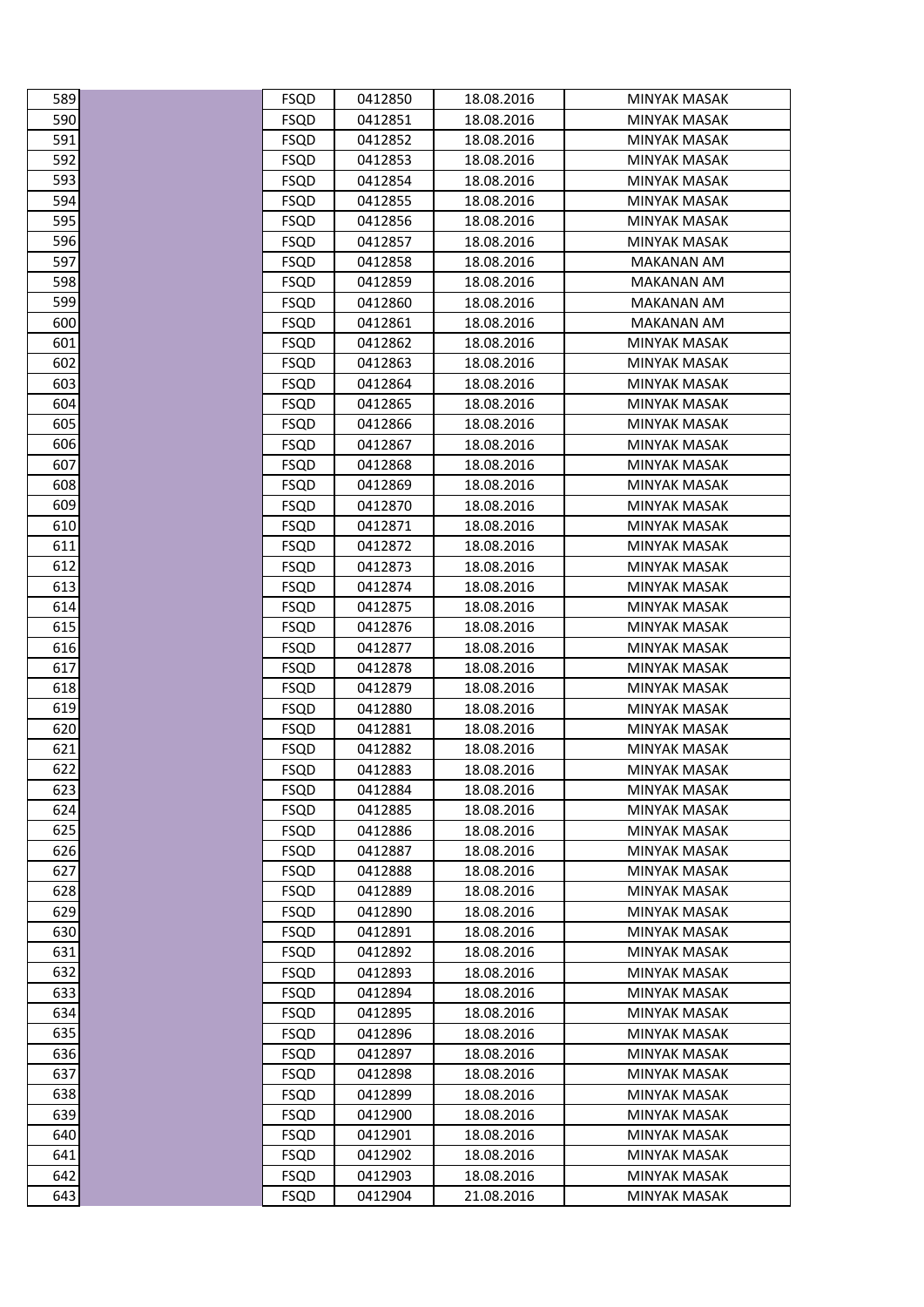| 644              | FSQD        | 0412905 | 21.08.2016 | MINYAK MASAK        |
|------------------|-------------|---------|------------|---------------------|
| $\overline{645}$ | <b>FSQD</b> | 0412906 | 21.08.2016 | <b>MINYAK MASAK</b> |
| 646              | <b>FSQD</b> | 0412907 | 21.08.2016 | <b>MINYAK MASAK</b> |
| 647              | <b>FSQD</b> | 0412908 | 21.08.2016 | MINYAK MASAK        |
| 648              | <b>FSQD</b> | 0412909 | 21.08.2016 | <b>MINYAK MASAK</b> |
| 649              | <b>FSQD</b> | 0412910 | 21.08.2016 | <b>MINYAK MASAK</b> |
| 650              | <b>FSQD</b> | 0412911 | 21.08.2016 | MINYAK MASAK        |
| 651              | <b>FSQD</b> | 0412912 | 21.08.2016 | <b>MINYAK MASAK</b> |
| 652              | <b>FSQD</b> | 0412913 | 21.08.2016 | <b>MINYAK MASAK</b> |
| 653              | <b>FSQD</b> | 0412914 | 21.08.2016 | MINYAK MASAK        |
| 654              | <b>FSQD</b> | 0412915 | 21.08.2016 | <b>MINYAK MASAK</b> |
| 655              | <b>FSQD</b> | 0412916 | 21.08.2016 | <b>MINYAK MASAK</b> |
| 656              | <b>FSQD</b> | 0412917 | 21.08.2016 | MINYAK MASAK        |
| 657              | <b>FSQD</b> | 0412918 | 21.08.2016 | <b>MINYAK MASAK</b> |
| 658              | <b>FSQD</b> | 0412919 | 21.08.2016 | MINYAK MASAK        |
| 659              | <b>FSQD</b> | 0412920 | 21.08.2016 | MINYAK MASAK        |
| 660              | <b>FSQD</b> | 0412921 | 21.08.2016 | <b>MINYAK MASAK</b> |
| 661              | <b>FSQD</b> | 0412922 | 21.08.2016 | MINYAK MASAK        |
| 662              | <b>FSQD</b> | 0412923 | 21.08.2016 | MINYAK MASAK        |
| 663              | <b>FSQD</b> | 0412924 | 21.08.2016 | <b>MINYAK MASAK</b> |
| 664              | <b>FSQD</b> | 0412925 | 21.08.2016 | MINYAK MASAK        |
| 665              | <b>FSQD</b> | 0412926 | 21.08.2016 | MINYAK MASAK        |
| 666              | <b>FSQD</b> | 0412927 | 21.08.2016 | <b>MINYAK MASAK</b> |
| 667              | <b>FSQD</b> | 0412928 | 21.08.2016 | MINYAK MASAK        |
| 668              | <b>FSQD</b> | 0412929 | 21.08.2016 | <b>MINYAK MASAK</b> |
| 669              | <b>FSQD</b> | 0412930 | 21.08.2016 | MINYAK MASAK        |
| 670              | <b>FSQD</b> | 0412931 | 21.08.2016 | MINYAK MASAK        |
| 671              | <b>FSQD</b> | 0412932 | 21.08.2016 | <b>MINYAK MASAK</b> |
| 672              | <b>FSQD</b> | 0412933 | 21.08.2016 | MINYAK MASAK        |
| 673              | <b>FSQD</b> | 0412934 | 21.08.2016 | <b>MINYAK MASAK</b> |
| 674              | <b>FSQD</b> | 0412935 | 21.08.2016 | <b>MINYAK MASAK</b> |
| 675              | <b>FSQD</b> | 0412936 | 21.08.2016 | MAKANAN AM          |
| 676              | <b>FSQD</b> | 0412937 | 21.08.2016 | MAKANAN AM          |
| 677              | <b>FSQD</b> | 0412938 | 21.08.2016 | <b>MAKANAN AM</b>   |
| 678              | <b>FSQD</b> | 0412939 | 21.08.2016 | <b>MAKANAN AM</b>   |
| 679              | <b>FSQD</b> | 0412940 | 21.08.2016 | MAKANAN AM          |
| 680              | <b>FSQD</b> | 0412941 | 21.08.2016 | MINYAK MASAK        |
| 681              | <b>FSQD</b> | 0412942 | 21.08.2016 | MINYAK MASAK        |
| 682              | <b>FSQD</b> | 0412943 | 21.08.2016 | <b>MINYAK MASAK</b> |
| 683              | <b>FSQD</b> | 0412944 | 21.08.2016 | MINYAK MASAK        |
| 684              | <b>FSQD</b> | 0412945 | 21.08.2016 | <b>MINYAK MASAK</b> |
| 685              | <b>FSQD</b> | 0412946 | 21.08.2016 | <b>MAKANAN AM</b>   |
| 686              | FSQD        | 0412947 | 21.08.2016 | <b>MAKANAN AM</b>   |
| 687              | <b>FSQD</b> | 0412948 | 21.08.2016 | MAKANAN AM          |
| 688              | <b>FSQD</b> | 0412949 | 21.08.2016 | <b>MAKANAN AM</b>   |
| 689              | <b>FSQD</b> | 0412950 | 21.08.2016 | MAKANAN AM          |
| 690              | <b>FSQD</b> | 0412951 | 21.08.2016 | <b>MAKANAN AM</b>   |
| 691              | FSQD        | 0412952 | 21.08.2016 | MAKANAN AM          |
| 692              | <b>FSQD</b> | 0412953 | 21.08.2016 | MAKANAN AM          |
| 693              | <b>FSQD</b> | 0412954 | 21.08.2016 | MAKANAN AM          |
| 694              | <b>FSQD</b> | 0412955 | 21.08.2016 | MAKANAN AM          |
| 695              | <b>FSQD</b> | 0412956 | 21.08.2016 | <b>MAKANAN AM</b>   |
| 696              | <b>FSQD</b> | 0412957 | 21.08.2016 | <b>MAKANAN AM</b>   |
| 697              | <b>FSQD</b> | 0412958 | 21.08.2016 | MAKANAN AM          |
| 698              | <b>FSQD</b> | 0412959 | 21.08.2016 | MAKANAN AM          |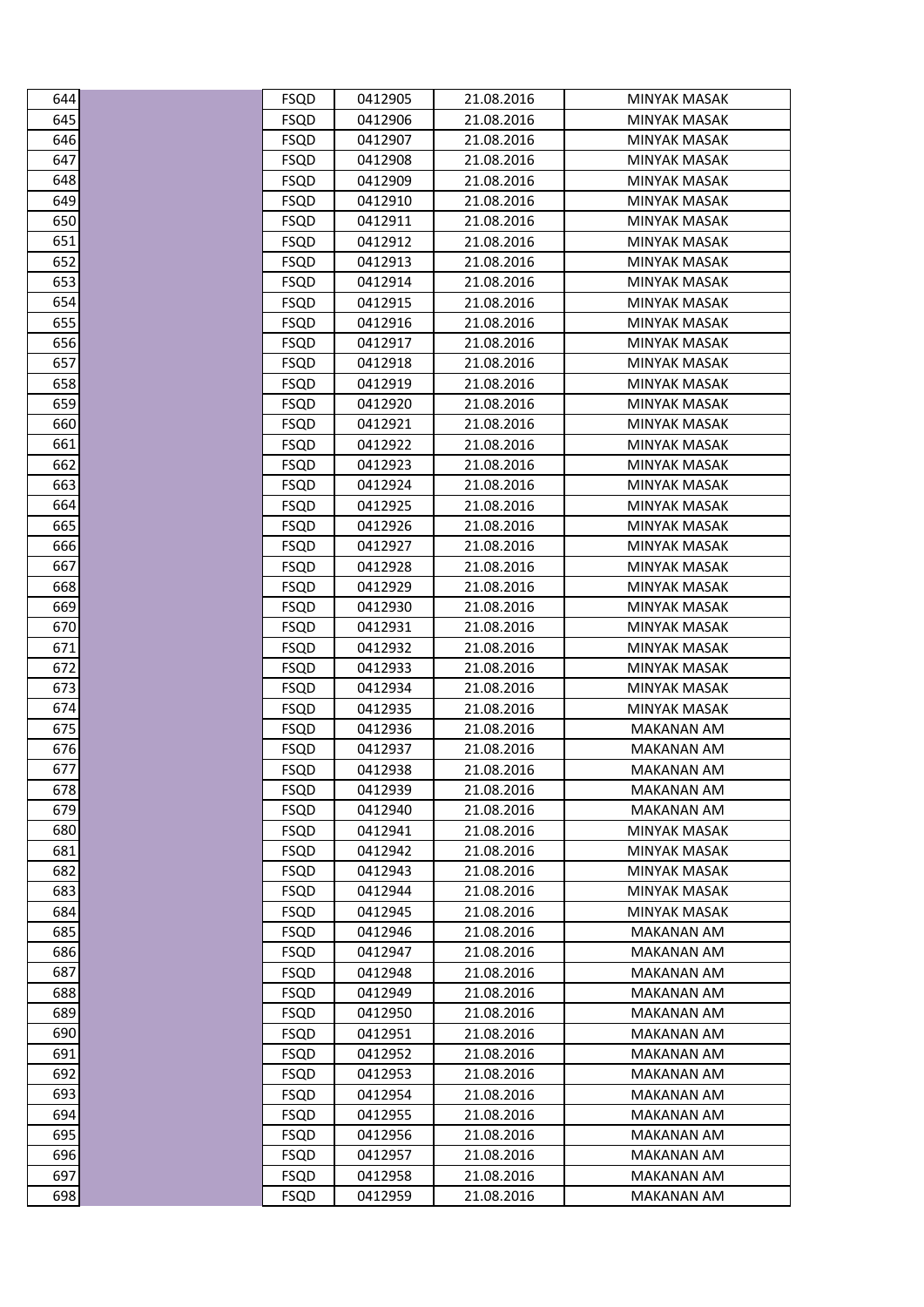| 699        | FSQD                       | 0412960            | 21.08.2016               | MINYAK MASAK                           |
|------------|----------------------------|--------------------|--------------------------|----------------------------------------|
| 700        | <b>FSQD</b>                | 0412961            | 21.08.2016               | <b>MINYAK MASAK</b>                    |
| 701        | <b>FSQD</b>                | 0412962            | 21.08.2016               | <b>MINYAK MASAK</b>                    |
| 702        | <b>FSQD</b>                | 0412963            | 21.08.2016               | MINYAK MASAK                           |
| 703        | <b>FSQD</b>                | 0412964            | 21.08.2016               | MINYAK MASAK                           |
| 704        | <b>FSQD</b>                | 0412965            | 21.08.2016               | <b>MINYAK MASAK</b>                    |
| 705        | <b>FSQD</b>                | 0412966            | 21.08.2016               | MINYAK MASAK                           |
| 706        | <b>FSQD</b>                | 0412967            | 21.08.2016               | <b>MINYAK MASAK</b>                    |
| 707        | <b>FSQD</b>                | 0412968            | 21.08.2016               | MINYAK MASAK                           |
| 708        | <b>FSQD</b>                | 0412969            | 21.08.2016               | MINYAK MASAK                           |
| 709        | <b>FSQD</b>                | 0412970            | 21.08.2016               | <b>MINYAK MASAK</b>                    |
| 710        | <b>FSQD</b>                | 0412971            | 21.08.2016               | MINYAK MASAK                           |
| 711        | <b>FSQD</b>                | 0412972            | 21.08.2016               | MINYAK MASAK                           |
| 712        | <b>FSQD</b>                | 0412973            | 21.08.2016               | <b>MINYAK MASAK</b>                    |
| 713        | <b>FSQD</b>                | 0412974            | 21.08.2016               | MINYAK MASAK                           |
| 714        | <b>FSQD</b>                | 0412975            | 21.08.2016               | MINYAK MASAK                           |
| 715        | <b>FSQD</b>                | 0412976            | 21.08.2016               | <b>MINYAK MASAK</b>                    |
| 716        | <b>FSQD</b>                | 0412977            | 21.08.2016               | <b>MINYAK MASAK</b>                    |
| 717        | <b>FSQD</b>                | 0412978            | 21.08.2016               | <b>MINYAK MASAK</b>                    |
| 718        | <b>FSQD</b>                | 0412979            | 21.08.2016               | MINYAK MASAK                           |
| 719        | <b>FSQD</b>                | 0412980            | 21.08.2016               | MINYAK MASAK                           |
| 720        | <b>FSQD</b>                | 0412981            | 21.08.2016               | MINYAK MASAK                           |
| 721        | <b>FSQD</b>                | 0412982            | 21.08.2016               | MINYAK MASAK                           |
| 722        | <b>FSQD</b>                | 0412983            | 21.08.2016               | <b>MINYAK MASAK</b>                    |
| 723        | <b>FSQD</b>                | 0412984            | 21.08.2016               | <b>MINYAK MASAK</b>                    |
| 724        | <b>FSQD</b>                | 0412985            | 21.08.2016               | MINYAK MASAK                           |
| 725<br>726 | <b>FSQD</b>                | 0412986            | 21.08.2016               | MINYAK MASAK                           |
| 727        | <b>FSQD</b><br><b>FSQD</b> | 0412987<br>0412988 | 21.08.2016<br>21.08.2016 | <b>MINYAK MASAK</b><br>MINYAK MASAK    |
| 728        | <b>FSQD</b>                | 0412989            | 21.08.2016               | <b>MINYAK MASAK</b>                    |
| 729        | <b>FSQD</b>                | 0412990            | 21.08.2016               | MINYAK MASAK                           |
| 730        | <b>FSQD</b>                | 0412991            | 21.08.2016               | MAKANAN AM                             |
| 731        | <b>FSQD</b>                | 0412992            | 21.08.2016               | MAKANAN AM                             |
| 732        | <b>FSQD</b>                | 0412993            | 21.08.2016               | MAKANAN AM                             |
| 733        | <b>FSQD</b>                | 0412994            | 21.08.2016               | <b>MAKANAN AM</b>                      |
| 734        | <b>FSQD</b>                | 0412995            | 21.08.2016               | <b>MAKANAN AM</b>                      |
| 735        | <b>FSQD</b>                | 0412996            | 21.08.2016               | MAKANAN AM                             |
| 736        | <b>FSQD</b>                | 0412997            | 21.08.2016               | MAKANAN AM                             |
| 737        | <b>FSQD</b>                | 0412998            | 21.08.2016               | <b>MAKANAN AM</b>                      |
| 738        | <b>FSQD</b>                | 0412999            | 21.08.2016               | <b>MAKANAN AM</b>                      |
| 739        | <b>FSQD</b>                | 0413000            | 21.08.2016               | <b>MAKANAN AM</b>                      |
| 740        | <b>FSQD</b>                | 0413501            | 23.08.2016               | <b>MINYAK MASAK</b>                    |
| 741        | <b>FSQD</b>                | 0413502            | 23.08.2016               | <b>MINYAK MASAK</b>                    |
| 742        | <b>FSQD</b>                | 0413503            | 23.08.2016               | MINYAK MASAK                           |
| 743        | <b>FSQD</b>                | 0413504            | 23.08.2016               | <b>MINYAK MASAK</b>                    |
| 744        | <b>FSQD</b>                | 0413505            | 23.08.2016               | <b>MINYAK MASAK</b>                    |
| 745        | <b>FSQD</b>                | 0413506            | 23.08.2016               | <b>MAKANAN AM</b>                      |
| 746        | <b>FSQD</b>                | 0413507            | 23.08.2016               | MAKANAN AM                             |
| 747        | <b>FSQD</b>                | 0413508            | 23.08.2016               | MAKANAN AM                             |
| 748        | <b>FSQD</b>                | 0413509            | 23.08.2016               | <b>MAKANAN AM</b>                      |
| 749        | <b>FSQD</b>                | 0413510            | 23.08.2016               | <b>MAKANAN AM</b>                      |
| 750        | <b>FSQD</b>                | 0413511            | 23.08.2016               | <b>MAKANAN AM</b>                      |
| 751        | <b>FSQD</b>                | 0413512            | 23.08.2016               | <b>MAKANAN AM</b>                      |
| 752<br>753 | <b>FSQD</b><br><b>FSQD</b> | 0413513<br>0413514 | 23.08.2016<br>23.08.2016 | <b>MAKANAN AM</b><br><b>MAKANAN AM</b> |
|            |                            |                    |                          |                                        |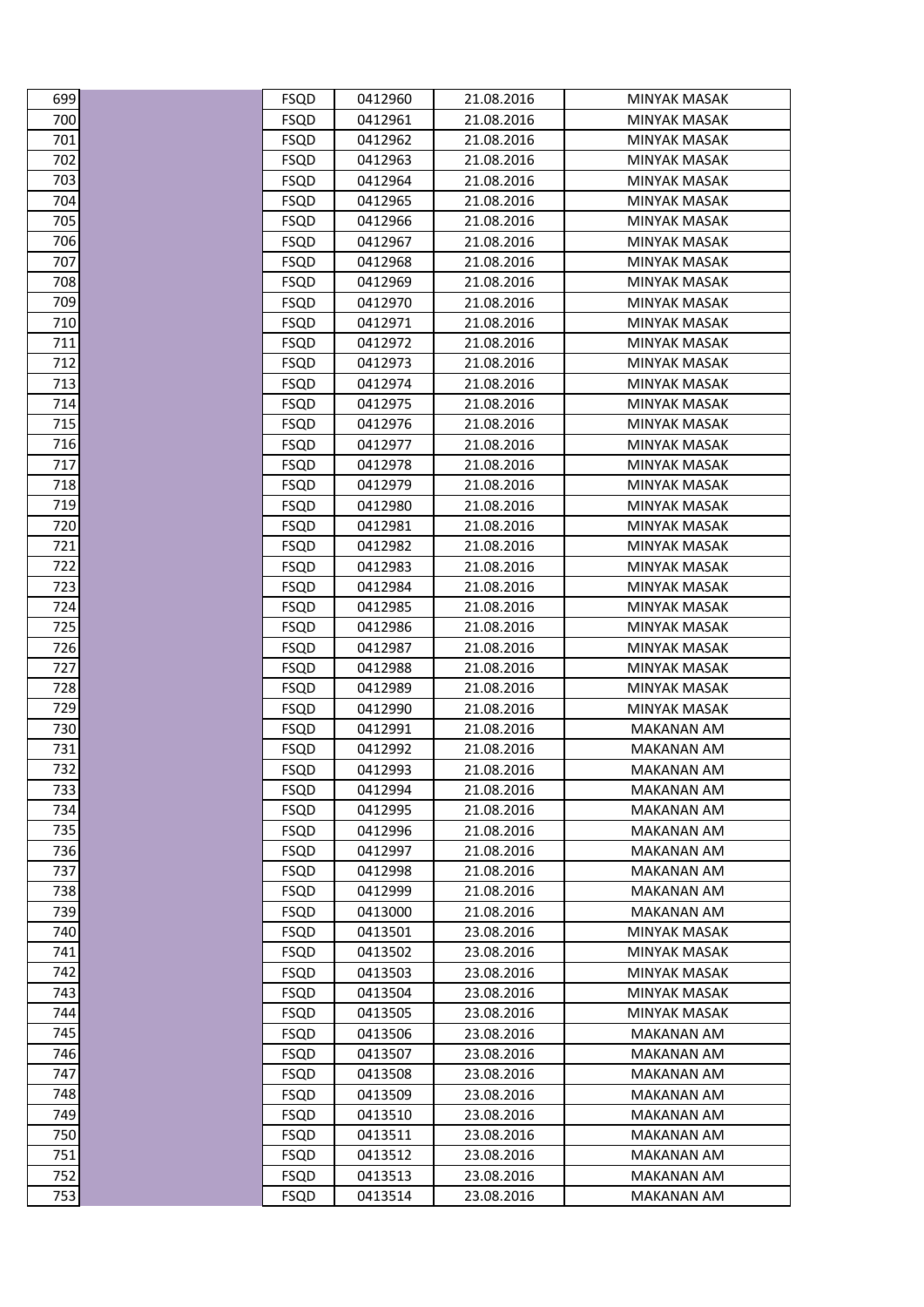| 754        | <b>FSQD</b>                | 0413515            | 23.08.2016               | MINYAK MASAK                               |
|------------|----------------------------|--------------------|--------------------------|--------------------------------------------|
| 755        | <b>FSQD</b>                | 0413516            | 23.08.2016               | <b>MAKANAN AM</b>                          |
| 756        | <b>FSQD</b>                | 0413517            | 23.08.2016               | <b>MAKANAN AM</b>                          |
| 757        | <b>FSQD</b>                | 0413518            | 23.08.2016               | <b>MAKANAN AM</b>                          |
| 758        | <b>FSQD</b>                | 0413519            | 23.08.2016               | MAKANAN AM                                 |
| 759        | <b>FSQD</b>                | 0413520            | 23.08.2016               | <b>MAKANAN AM</b>                          |
| 760        | <b>FSQD</b>                | 0413521            | 23.08.2016               | MAKANAN AM                                 |
| 761        | <b>FSQD</b>                | 0413522            | 23.08.2016               | MINYAK MASAK                               |
| 762        | <b>FSQD</b>                | 0413523            | 23.08.2016               | <b>MINYAK MASAK</b>                        |
| 763        | <b>FSQD</b>                | 0413524            | 23.08.2016               | MINYAK MASAK                               |
| 764        | <b>FSQD</b>                | 0413525            | 23.08.2016               | MINYAK MASAK                               |
| 765        | <b>FSQD</b>                | 0413526            | 23.08.2016               | <b>MINYAK MASAK</b>                        |
| 766        | <b>FSQD</b>                | 0413527            | 23.08.2016               | <b>MINYAK MASAK</b>                        |
| 767        | <b>FSQD</b>                | 0413528            | 23.08.2016               | MINYAK MASAK                               |
| 768        | <b>FSQD</b>                | 0413529            | 23.08.2016               | <b>MINYAK MASAK</b>                        |
| 769        | <b>FSQD</b>                | 0413530            | 23.08.2016               | MINYAK MASAK                               |
| 770        | <b>FSQD</b>                | 0413531            | 23.08.2016               | MINYAK MASAK                               |
| 771        | <b>FSQD</b>                | 0413532            | 23.08.2016               | MINYAK MASAK                               |
| 772        | <b>FSQD</b>                | 0413533            | 23.08.2016               | MINYAK MASAK                               |
| 773        | <b>FSQD</b>                | 0413534            | 23.08.2016               | <b>MINYAK MASAK</b>                        |
| 774        | <b>FSQD</b>                | 0413535            | 23.08.2016               | MINYAK MASAK                               |
| 775        | <b>FSQD</b>                | 0413536            | 23.08.2016               | MINYAK MASAK                               |
| 776        | <b>FSQD</b>                | 0413537            | 23.08.2016               | MINYAK MASAK                               |
| 777        | <b>FSQD</b>                | 0413538            | 24.08.2016               | MAKANAN AM                                 |
| 778        | <b>FSQD</b>                | 0413539            | 24.08.2016               | <b>MAKANAN AM</b>                          |
| 779        | <b>FSQD</b>                | 0413540            | 24.08.2016               | <b>MAKANAN AM</b>                          |
| 780        | <b>FSQD</b>                | 0413541            | 24.08.2016               | MAKANAN AM                                 |
| 781        | <b>FSQD</b>                | 0413542            | 24.08.2016               | MAKANAN AM                                 |
| 782        | <b>FSQD</b>                | 0413543            | 24.08.2016               | MAKANAN AM                                 |
| 783        | <b>FSQD</b>                | 0413544            | 24.08.2016               | MAKANAN AM                                 |
| 784        | <b>FSQD</b>                | 0413545            | 24.08.2016               | <b>MAKANAN AM</b>                          |
| 785        | <b>FSQD</b>                | 0413546            | 24.08.2016               | MAKANAN AM                                 |
| 786        | <b>FSQD</b>                | 0413547            | 24.08.2016               | MAKANAN AM                                 |
| 787        | <b>FSQD</b>                | 0413548            | 24.08.2016               | <b>MAKANAN AM</b>                          |
| 788        | <b>FSQD</b>                | 0413549            | 24.08.2016               | MAKANAN AM                                 |
| 789        | <b>FSQD</b>                | 0413550            | 24.08.2016               | MAKANAN AM                                 |
| 790        | <b>FSQD</b>                | 0413551            | 24.08.2016               | <b>MAKANAN AM</b>                          |
| 791        | <b>FSQD</b>                | 0413552            | 24.08.2016               | MAKANAN AM                                 |
| 792<br>793 | <b>FSQD</b>                | 0413554            | 24.08.2016               | <b>MINYAK MASAK</b>                        |
|            | <b>FSQD</b>                | 0413555            | 24.08.2016               | MINYAK MASAK                               |
| 794<br>795 | <b>FSQD</b>                | 0413556<br>0413557 | 24.08.2016               | MINYAK MASAK                               |
| 796        | <b>FSQD</b>                |                    | 24.08.2016               | MINYAK MASAK                               |
| 797        | <b>FSQD</b><br><b>FSQD</b> | 0413558<br>0413559 | 24.08.2016<br>24.08.2016 | <b>MINYAK MASAK</b><br><b>MINYAK MASAK</b> |
| 798        | <b>FSQD</b>                | 0413560            | 24.08.2016               | MINYAK MASAK                               |
| 799        |                            |                    |                          |                                            |
| 800        | <b>FSQD</b><br><b>FSQD</b> | 0413561<br>0413562 | 24.08.2016<br>24.08.2016 | MINYAK MASAK<br><b>MAKANAN AM</b>          |
| 801        | <b>FSQD</b>                | 0413563            | 28.08.2016               | MINYAK MASAK                               |
| 802        | <b>FSQD</b>                | 0413564            | 28.08.2016               | MINYAK MASAK                               |
| 803        | <b>FSQD</b>                | 0413565            | 28.08.2016               | <b>MINYAK MASAK</b>                        |
| 804        | <b>FSQD</b>                | 0413566            | 28.08.2016               | MINYAK MASAK                               |
| 805        | <b>FSQD</b>                | 0413567            | 28.08.2016               | MINYAK MASAK                               |
| 806        | <b>FSQD</b>                | 0413568            | 28.08.2016               | <b>MINYAK MASAK</b>                        |
| 807        | <b>FSQD</b>                | 0413569            | 28.08.2016               | <b>MINYAK MASAK</b>                        |
| 808        | <b>FSQD</b>                | 0413570            | 28.08.2016               | <b>MINYAK MASAK</b>                        |
|            |                            |                    |                          |                                            |

| C<br>$\frac{1}{4}$                                |  |
|---------------------------------------------------|--|
| ľ<br>C                                            |  |
| ľ<br>,<br>١                                       |  |
| ľ                                                 |  |
| ľ                                                 |  |
| 58<br>$\overline{\iota}$                          |  |
| 9<br>Έ                                            |  |
| ί<br>5O<br>í                                      |  |
| 76<br>$\mathbf{1}$                                |  |
| 2<br>76                                           |  |
| 76<br>ξ                                           |  |
| Έ<br>4<br>Ĩ                                       |  |
| Е<br>Ε<br>j                                       |  |
| Е                                                 |  |
| J                                                 |  |
| f                                                 |  |
| ₹                                                 |  |
| $\overline{\phantom{a}}$<br>9<br>Е                |  |
| 0<br>Ĩ                                            |  |
| 1                                                 |  |
| ,<br>7                                            |  |
| ξ                                                 |  |
| Ά<br>7<br>1                                       |  |
| D                                                 |  |
|                                                   |  |
| t<br>)                                            |  |
|                                                   |  |
| ۶<br>ξ                                            |  |
| )                                                 |  |
| 7<br>80                                           |  |
| 81                                                |  |
| ,<br>۶<br>S.                                      |  |
| ₹<br>$\overline{\phantom{a}}$<br>٤<br>ξ           |  |
| ۶                                                 |  |
| 4                                                 |  |
| 8<br>l<br>7<br>;                                  |  |
| $\overline{\phantom{a}}$<br>86<br>)               |  |
| 8<br>7<br>1<br>ŗ                                  |  |
| 88<br>7                                           |  |
| 789                                               |  |
| 790                                               |  |
| 791                                               |  |
| 792                                               |  |
| $\epsilon$<br>$\overline{\mathcal{U}}$<br>J.<br>≀ |  |
| 4ډ<br>ï                                           |  |
| $\overline{\phantom{a}}$                          |  |
| '95                                               |  |
| 796<br>)                                          |  |
| 797                                               |  |
| 798                                               |  |
| 799                                               |  |
| 800                                               |  |
| 801                                               |  |
| 802                                               |  |
|                                                   |  |
| 803                                               |  |
| 804                                               |  |
| 805<br>5                                          |  |
| 806                                               |  |
| 807                                               |  |
| 808                                               |  |
|                                                   |  |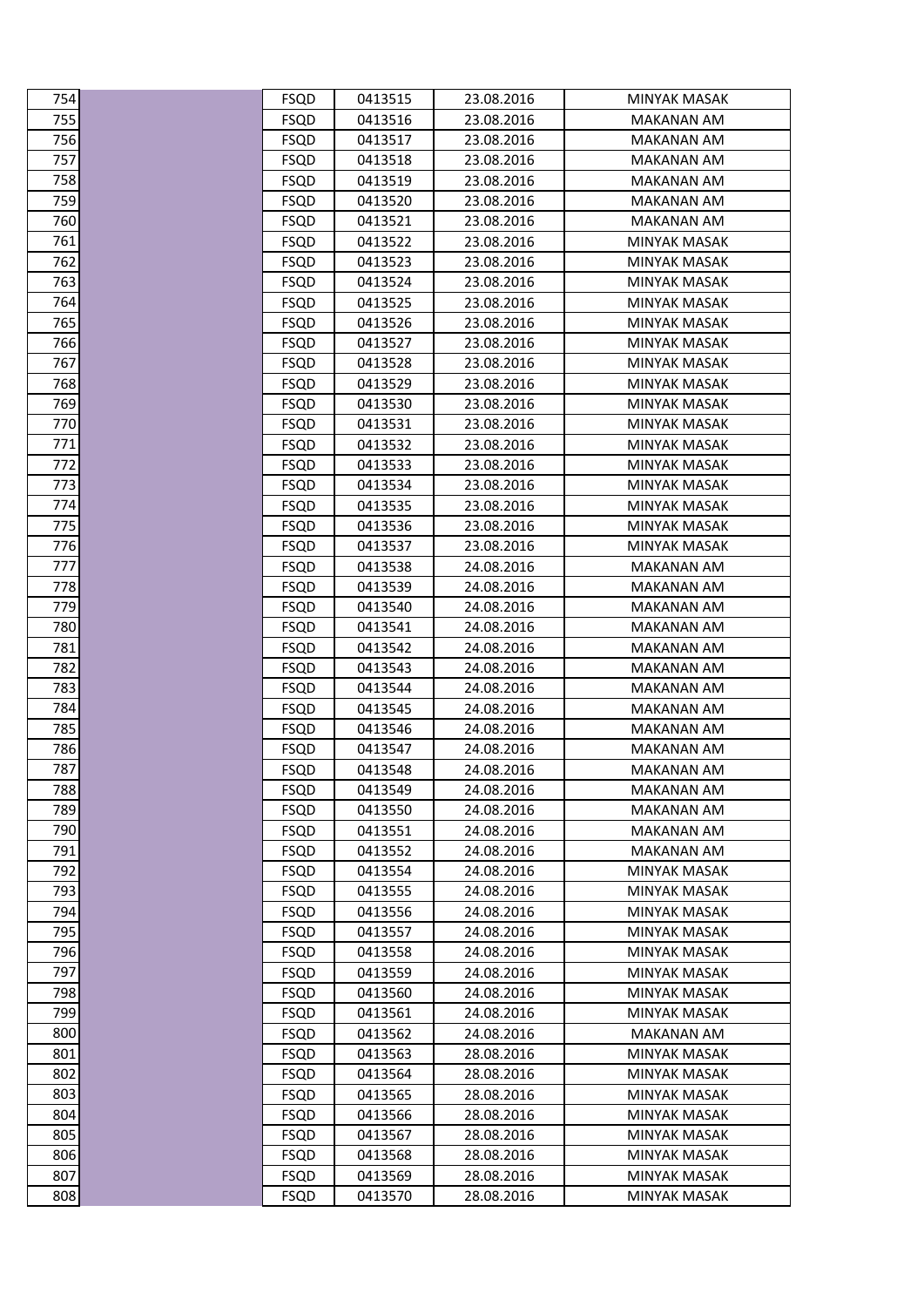| 809 | FSQD        | 0413571 | 28.08.2016 | MINYAK MASAK                   |
|-----|-------------|---------|------------|--------------------------------|
| 810 | <b>FSQD</b> | 0413572 | 28.08.2016 | MINYAK MASAK                   |
| 811 | <b>FSQD</b> | 0413573 | 28.08.2016 | <b>MINYAK MASAK</b>            |
| 812 | FSQD        | 0413574 | 28.08.2016 | MINYAK MASAK                   |
| 813 | <b>FSQD</b> | 0413575 | 28.08.2016 | MINYAK MASAK                   |
| 814 | <b>FSQD</b> | 0413576 | 28.08.2016 | <b>MINYAK MASAK</b>            |
| 815 | FSQD        | 0413577 | 28.08.2016 | MINYAK MASAK                   |
| 816 | FSQD        | 0413578 | 28.08.2016 | MINYAK MASAK                   |
| 817 | <b>FSQD</b> | 0413579 | 28.08.2016 | <b>MAKANAN AM</b>              |
| 818 | FSQD        | 0413580 | 28.08.2016 | MAKANAN AM                     |
| 819 | FSQD        | 0413581 | 28.08.2016 | MAKANAN AM                     |
| 820 | <b>FSQD</b> | 0413582 | 28.08.2016 | MAKANAN AM                     |
| 821 | <b>FSQD</b> | 0413583 | 28.08.2016 | MAKANAN AM                     |
| 822 | FSQD        | 0413584 | 28.08.2016 | <b>MAKANAN AM</b>              |
| 823 | FSQD        | 0413585 | 28.08.2016 | MAKANAN AM                     |
| 824 | <b>FSQD</b> | 0413586 | 28.08.2016 | <b>MAKANAN AM</b>              |
| 825 | <b>FSQD</b> | 0413587 | 28.08.2016 | <b>MAKANAN AM</b>              |
| 826 | FSQD        | 0413588 | 28.08.2016 | MAKANAN AM                     |
| 827 | FSQD        | 0413589 | 28.08.2016 | MINYAK MASAK                   |
| 828 | <b>FSQD</b> | 0413590 | 28.08.2016 | <b>MINYAK MASAK</b>            |
| 829 | FSQD        | 0413591 | 28.08.2016 | MINYAK MASAK                   |
| 830 | FSQD        | 0413592 | 28.08.2016 | MINYAK MASAK                   |
| 831 | <b>FSQD</b> | 0413593 | 28.08.2016 | <b>MAKANAN AM</b>              |
| 832 | FSQD        | 0413594 | 28.08.2016 | MAKANAN AM                     |
| 833 | FSQD        | 0413595 | 28.08.2016 | <b>MAKANAN AM</b>              |
| 834 | FSQD        | 0413596 | 28.08.2016 | <b>MAKANAN AM</b>              |
| 835 | <b>FSQD</b> | 0413597 | 28.08.2016 | <b>MAKANAN AM</b>              |
| 836 | <b>FSQD</b> | 0413598 | 28.08.2016 | <b>MAKANAN AM</b>              |
| 837 | FSQD        | 0413599 | 28.08.2016 | MAKANAN AM                     |
| 838 | FSQD        | 0413600 | 28.08.2016 | <b>MINYAK MASAK</b>            |
| 839 | <b>FSQD</b> | 0413601 | 28.08.2016 | <b>MINYAK MASAK</b>            |
| 840 | <b>FSQD</b> | 0413602 | 28.08.2016 | MINYAK MASAK                   |
| 841 | <b>FSQD</b> | 0413603 | 28.08.2016 | <b>MINYAK MASAK</b>            |
| 842 | <b>FSQD</b> | 0413604 | 28.08.2016 | <b>MINYAK MASAK</b>            |
| 843 | <b>FSQD</b> | 0413605 | 28.08.2016 | <b>MINYAK MASAK</b>            |
| 844 | <b>FSQD</b> | 0413606 | 28.08.2016 | MINYAK MASAK                   |
| 845 | <b>FSQD</b> | 0413607 | 28.08.2016 | <b>BAHAN BERSENTUH MAKANAN</b> |
| 846 | FSQD        | 0413608 | 28.08.2016 | BAHAN BERSENTUH MAKANAN        |
| 847 | <b>FSQD</b> | 0413609 | 28.08.2016 | BAHAN BERSENTUH MAKANAN        |
| 848 | FSQD        | 0413610 | 28.08.2016 | BAHAN BERSENTUH MAKANAN        |
| 849 | FSQD        | 0413611 | 28.08.2016 | <b>BAHAN BERSENTUH MAKANAN</b> |
| 850 | <b>FSQD</b> | 0413612 | 28.08.2016 | <b>MINYAK MASAK</b>            |
| 851 | FSQD        | 0413613 | 28.08.2016 | MINYAK MASAK                   |
| 852 | <b>FSQD</b> | 0413614 | 28.08.2016 | MINYAK MASAK                   |
| 853 | <b>FSQD</b> | 0413615 | 28.08.2016 | <b>MINYAK MASAK</b>            |
| 854 | <b>FSQD</b> | 0413616 | 28.08.2016 | MINYAK MASAK                   |
| 855 | <b>FSQD</b> | 0413617 | 28.08.2016 | MINYAK MASAK                   |
| 856 | FSQD        | 0413618 | 28.08.2016 | MINYAK MASAK                   |
| 857 |             |         | 28.08.2016 |                                |
| 858 | FSQD        | 0413619 |            | MAKANAN AM                     |
| 859 | <b>FSQD</b> | 0413620 | 28.08.2016 | MAKANAN AM                     |
|     | FSQD        | 0413621 | 28.08.2016 | MINYAK MASAK                   |
| 860 | FSQD        | 0413622 | 28.08.2016 | MAKANAN AM                     |
| 861 | <b>FSQD</b> | 0413623 | 28.08.2016 | <b>MAKANAN AM</b>              |
| 862 | <b>FSQD</b> | 0413624 | 28.08.2016 | MAKANAN AM                     |
| 863 | <b>FSQD</b> | 0413625 | 28.08.2016 | <b>MINYAK MASAK</b>            |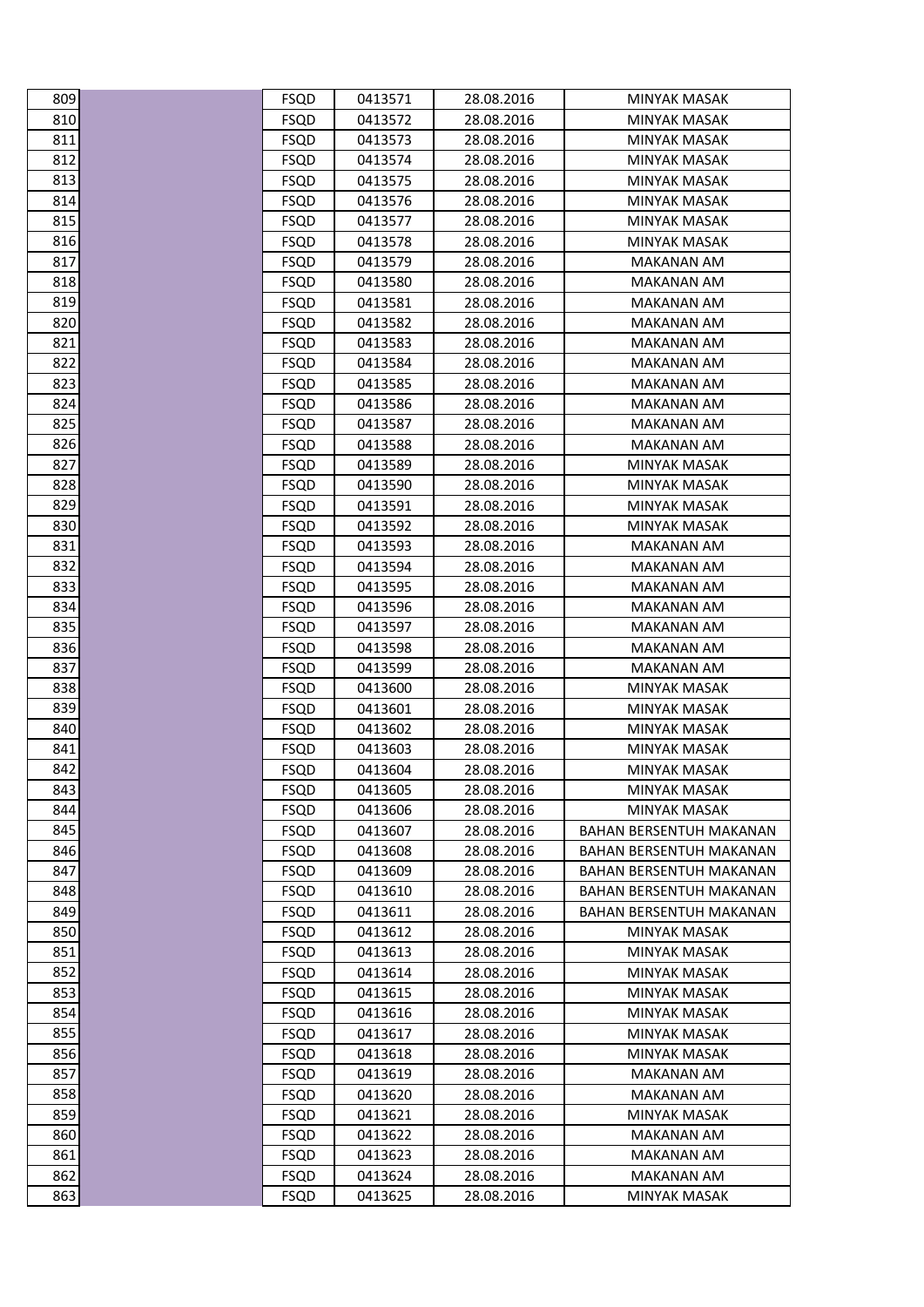| 864        | <b>FSQD</b>                | 0413626            | 28.08.2016               | MINYAK MASAK                        |
|------------|----------------------------|--------------------|--------------------------|-------------------------------------|
| 865        | <b>FSQD</b>                | 0413627            | 28.08.2016               | MINYAK MASAK                        |
| 866        | <b>FSQD</b>                | 0413628            | 28.08.2016               | <b>MINYAK MASAK</b>                 |
| 867        | FSQD                       | 0413629            | 28.08.2016               | MINYAK MASAK                        |
| 868        | <b>FSQD</b>                | 0413630            | 28.08.2016               | MINYAK MASAK                        |
| 869        | <b>FSQD</b>                | 0413631            | 28.08.2016               | <b>MAKANAN AM</b>                   |
| 870        | <b>FSQD</b>                | 0413632            | 28.08.2016               | MAKANAN AM                          |
| 871        | <b>FSQD</b>                | 0413633            | 28.08.2016               | <b>MAKANAN AM</b>                   |
| 872        | <b>FSQD</b>                | 0413634            | 28.08.2016               | <b>MINYAK MASAK</b>                 |
| 873        | <b>FSQD</b>                | 0413635            | 28.08.2016               | <b>MINYAK MASAK</b>                 |
| 874        | <b>FSQD</b>                | 0413636            | 28.08.2016               | <b>MINYAK MASAK</b>                 |
| 875        | <b>FSQD</b>                | 0413637            | 28.08.2016               | MINYAK MASAK                        |
| 876        | <b>FSQD</b>                | 0413638            | 28.08.2016               | MINYAK MASAK                        |
| 877        | <b>FSQD</b>                | 0413639            | 28.08.2016               | <b>MINYAK MASAK</b>                 |
| 878        | FSQD                       | 0413640            | 28.08.2016               | MINYAK MASAK                        |
| 879        | <b>FSQD</b>                | 0413641            | 28.08.2016               | MINYAK MASAK                        |
| 880        | <b>FSQD</b>                | 0413642            | 28.08.2016               | <b>MINYAK MASAK</b>                 |
| 881        | <b>FSQD</b>                | 0413643            | 28.08.2016               | <b>MINYAK MASAK</b>                 |
| 882        | <b>FSQD</b>                | 0413644            | 28.08.2016               | MAKANAN AM                          |
| 883        | FSQD                       | 0413645            | 28.08.2016               | MAKANAN AM                          |
| 884        | <b>FSQD</b>                | 0413646            | 28.08.2016               | MAKANAN AM                          |
| 885        | <b>FSQD</b>                | 0413647            | 28.08.2016               | <b>MAKANAN AM</b>                   |
| 886        | <b>FSQD</b>                | 0413648            | 28.08.2016               | MINYAK MASAK                        |
| 887        | <b>FSQD</b>                | 0413649            | 28.08.2016               | MINYAK MASAK                        |
| 888        | <b>FSQD</b>                | 0413650            | 28.08.2016               | <b>MINYAK MASAK</b>                 |
| 889        | FSQD                       | 0413651            | 28.08.2016               | MINYAK MASAK                        |
| 890        | <b>FSQD</b>                | 0413652            | 28.08.2016               | MINYAK MASAK                        |
| 891<br>892 | <b>FSQD</b>                | 0413653            | 28.08.2016<br>28.08.2016 | <b>MINYAK MASAK</b><br>MINYAK MASAK |
| 893        | <b>FSQD</b><br><b>FSQD</b> | 0413654<br>0413655 | 28.08.2016               | MINYAK MASAK                        |
| 894        | FSQD                       | 0413656            | 28.08.2016               | <b>MINYAK MASAK</b>                 |
| 895        | <b>FSQD</b>                | 0413657            | 28.08.2016               | MINYAK MASAK                        |
| 896        | <b>FSQD</b>                | 0413658            | 28.08.2016               | MINYAK MASAK                        |
| 897        | <b>FSQD</b>                | 0413659            | 28.08.2016               | MINYAK MASAK                        |
| 898        | <b>FSQD</b>                | 0413660            | 28.08.2016               | <b>MINYAK MASAK</b>                 |
| 899        | <b>FSQD</b>                | 0413661            | 28.08.2016               | <b>MINYAK MASAK</b>                 |
| 900        | FSQD                       | 0413662            | 28.08.2016               | MINYAK MASAK                        |
| 901        | <b>FSQD</b>                | 0413663            | 28.08.2016               | <b>MINYAK MASAK</b>                 |
| 902        | <b>FSQD</b>                | 0413664            | 28.08.2016               | <b>MINYAK MASAK</b>                 |
| 903        | <b>FSQD</b>                | 0413665            | 28.08.2016               | <b>MINYAK MASAK</b>                 |
| 904        | <b>FSQD</b>                | 0413666            | 28.08.2016               | <b>MINYAK MASAK</b>                 |
| 905        | <b>FSQD</b>                | 0413667            | 28.08.2016               | <b>MINYAK MASAK</b>                 |
| 906        | <b>FSQD</b>                | 0413668            | 28.08.2016               | MINYAK MASAK                        |
| 907        | <b>FSQD</b>                | 0413669            | 28.08.2016               | MINYAK MASAK                        |
| 908        | <b>FSQD</b>                | 0413670            | 28.08.2016               | MINYAK MASAK                        |
| 909        | <b>FSQD</b>                | 0413671            | 29.08.2016               | MAKANAN AM                          |
| 910        | <b>FSQD</b>                | 0413672            | 29.08.2016               | <b>MAKANAN AM</b>                   |
| 911        | FSQD                       | 0413673            | 29.08.2016               | MAKANAN AM                          |
| 912        | <b>FSQD</b>                | 0413674            | 29.08.2016               | <b>MAKANAN AM</b>                   |
| 913        | <b>FSQD</b>                | 0413675            | 29.08.2016               | <b>MAKANAN AM</b>                   |
| 914        | <b>FSQD</b>                | 0413676            | 29.08.2016               | MAKANAN AM                          |
| 915        | <b>FSQD</b>                | 0413677            | 29.08.2016               | MAKANAN AM                          |
| 916        | <b>FSQD</b>                | 0413678            | 29.08.2016               | <b>MINYAK MASAK</b>                 |
| 917        | <b>FSQD</b>                | 0413679            | 29.08.2016               | <b>MINYAK MASAK</b>                 |
| 918        | <b>FSQD</b>                | 0413680            | 29.08.2016               | <b>MINYAK MASAK</b>                 |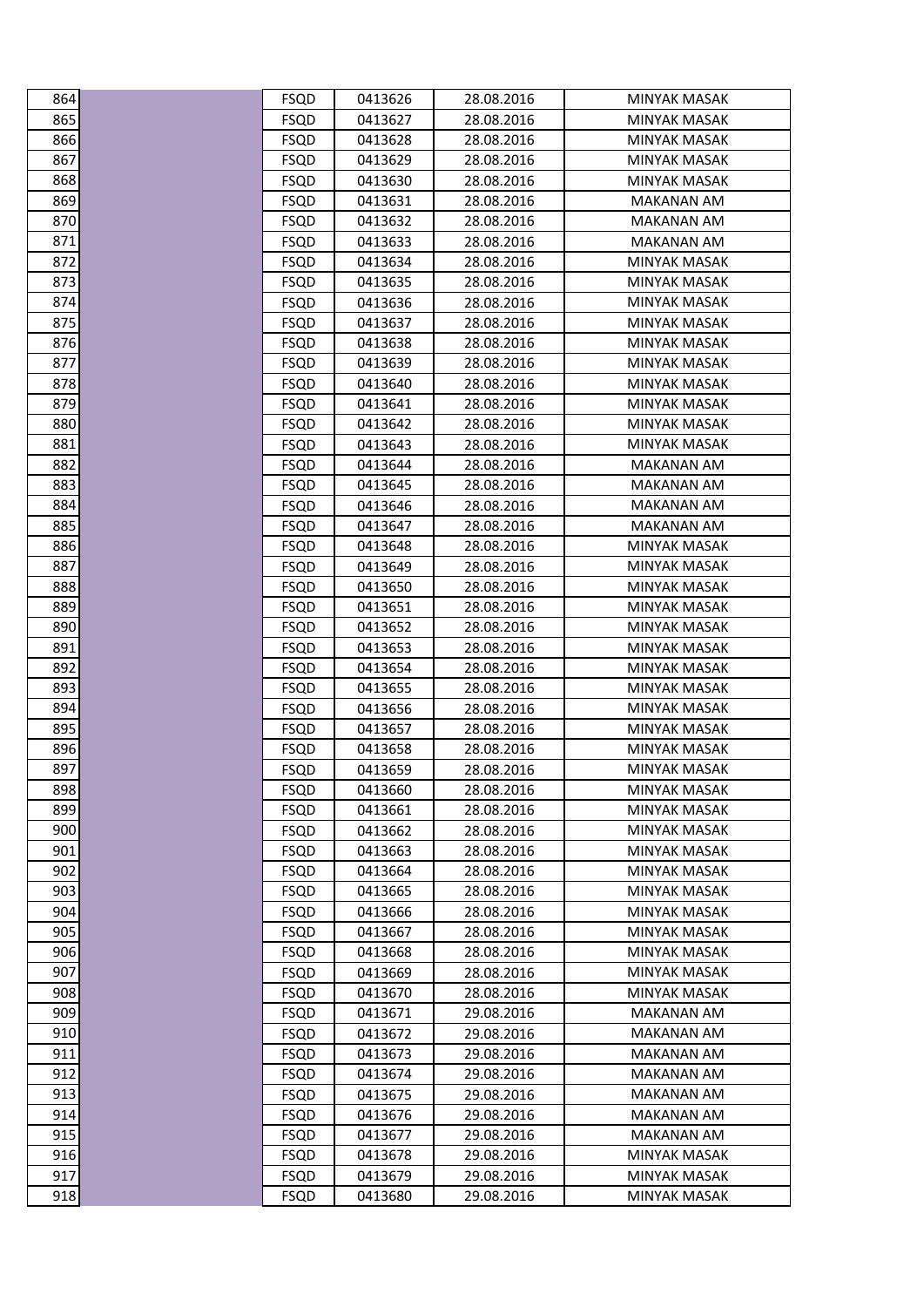| 919 | FSQD        | 0413681 | 29.08.2016 | MINYAK MASAK                |
|-----|-------------|---------|------------|-----------------------------|
| 920 | <b>FSQD</b> | 0413682 | 29.08.2016 | MINYAK MASAK                |
| 921 | <b>FSQD</b> | 0413683 | 29.08.2016 | <b>MINYAK MASAK</b>         |
| 922 | <b>FSQD</b> | 0413684 | 29.08.2016 | MAKANAN AM                  |
| 923 | <b>FSQD</b> | 0413685 | 29.08.2016 | MAKANAN AM                  |
| 924 | <b>FSQD</b> | 0413686 | 29.08.2016 | <b>MAKANAN AM</b>           |
| 925 | <b>FSQD</b> | 0413687 | 29.08.2016 | MAKANAN AM                  |
| 926 | <b>FSQD</b> | 0413688 | 29.08.2016 | <b>MAKANAN AM</b>           |
| 927 | FSQD        | 0413689 | 29.08.2016 | <b>MAKANAN AM</b>           |
| 928 | <b>FSQD</b> | 0413690 | 29.08.2016 | <b>MAKANAN AM</b>           |
| 929 | <b>FSQD</b> | 0413691 | 29.08.2016 | MAKANAN AM                  |
| 930 | <b>FSQD</b> | 0413692 | 29.08.2016 | <b>MAKANAN AM</b>           |
| 931 | <b>FSQD</b> | 0413693 | 29.08.2016 | MAKANAN AM                  |
| 932 | <b>FSQD</b> | 0413694 | 29.08.2016 | <b>MAKANAN AM</b>           |
| 933 | <b>FSQD</b> | 0413695 | 29.08.2016 | MAKANAN AM                  |
| 934 | <b>FSQD</b> | 0413696 | 29.08.2016 | MAKANAN AM                  |
| 935 | <b>FSQD</b> | 0413697 | 29.08.2016 | <b>MINYAK MASAK</b>         |
| 936 | <b>FSQD</b> | 0413698 | 29.08.2016 | <b>MINYAK MASAK</b>         |
| 937 | <b>FSQD</b> | 0413699 | 29.08.2016 | MINYAK MASAK                |
| 938 | <b>FSQD</b> | 0413700 | 29.08.2016 | <b>MINYAK MASAK</b>         |
| 939 | <b>FSQD</b> | 0413701 | 29.08.2016 | MINYAK MASAK                |
| 940 | <b>FSQD</b> | 0413702 | 29.08.2016 | <b>MINYAK MASAK</b>         |
| 941 | <b>FSQD</b> | 0413703 | 29.08.2016 | <b>MINYAK MASAK</b>         |
| 942 | FSQD        | 0413704 | 29.08.2016 | MINYAK MASAK                |
| 943 | <b>FSQD</b> | 0413705 | 29.08.2016 | MINYAK MASAK                |
| 944 | <b>FSQD</b> | 0413706 | 29.08.2016 | <b>MINYAK MASAK</b>         |
| 945 | <b>FSQD</b> | 0413707 | 29.08.2016 | MINYAK MASAK                |
| 946 | <b>FSQD</b> | 0413708 | 29.08.2016 | <b>MINYAK MASAK</b>         |
| 947 | <b>FSQD</b> | 0413709 | 29.08.2016 | MINYAK MASAK                |
| 948 | <b>FSQD</b> | 0413710 | 29.08.2016 | <b>MINYAK MASAK</b>         |
| 949 | <b>FSQD</b> | 0413711 | 30.08.2016 | <b>MINYAK MASAK</b>         |
| 950 | <b>FSQD</b> | 0413712 | 30.08.2016 | <b>UDANG SEJUBEKU MASAK</b> |
| 951 | <b>FSQD</b> | 0413713 | 30.08.2016 | MAKANAN AM                  |
| 952 | <b>FSQD</b> | 0413714 | 30.08.2016 | MAKANAN AM                  |
| 953 | <b>FSQD</b> | 0413715 | 30.08.2016 | <b>MAKANAN AM</b>           |
| 954 | <b>FSQD</b> | 0413716 | 30.08.2016 | <b>MAKANAN AM</b>           |
| 955 | FSQD        | 0413717 | 30.08.2016 | MAKANAN AM                  |
| 956 | <b>FSQD</b> | 0413718 | 30.08.2016 | <b>MAKANAN AM</b>           |
| 957 | <b>FSQD</b> | 0413719 | 30.08.2016 | <b>MAKANAN AM</b>           |
| 958 | <b>FSQD</b> | 0413720 | 30.08.2016 | <b>MAKANAN AM</b>           |
| 959 | <b>FSQD</b> | 0413721 | 30.08.2016 | <b>MAKANAN AM</b>           |
| 960 | <b>FSQD</b> | 0413722 | 30.08.2016 | <b>MAKANAN AM</b>           |
| 961 | <b>FSQD</b> | 0413723 | 30.08.2016 | <b>MAKANAN AM</b>           |
| 962 | <b>FSQD</b> | 0413724 | 30.08.2016 | <b>MAKANAN AM</b>           |
| 963 | <b>FSQD</b> | 0413725 | 30.08.2016 | <b>MAKANAN AM</b>           |
| 964 | <b>FSQD</b> | 0413726 | 30.08.2016 | MAKANAN AM                  |
| 965 | <b>FSQD</b> | 0413727 | 30.08.2016 | <b>MAKANAN AM</b>           |
| 966 | FSQD        | 0413728 | 30.08.2016 | MINYAK MASAK                |
| 967 | <b>FSQD</b> | 0413729 | 30.08.2016 | MAKANAN AM                  |
| 968 | <b>FSQD</b> | 0413730 | 30.08.2016 | MAKANAN AM                  |
| 969 | <b>FSQD</b> | 0413731 | 30.08.2016 | <b>MAKANAN AM</b>           |
| 970 | <b>FSQD</b> | 0413732 | 30.08.2016 | <b>MINYAK MASAK</b>         |
| 971 | <b>FSQD</b> | 0413733 | 30.08.2016 | MINYAK MASAK                |
| 972 | <b>FSQD</b> | 0413734 | 30.08.2016 | <b>MINYAK MASAK</b>         |
| 973 | <b>FSQD</b> | 0413735 | 30.08.2016 | <b>MINYAK MASAK</b>         |

| 919                               |  |
|-----------------------------------|--|
| $\overline{920}$                  |  |
| 921                               |  |
| $\overline{2}$<br>,<br>¢          |  |
| 923                               |  |
| 924                               |  |
|                                   |  |
| 925                               |  |
| $\mathbf$<br>26<br>J              |  |
| C<br>)27                          |  |
| 928                               |  |
| 929                               |  |
| _<br>930                          |  |
| 931<br>C                          |  |
| 932                               |  |
| C<br>933                          |  |
| 934                               |  |
| 935                               |  |
| 936                               |  |
| ,<br>93                           |  |
| 37                                |  |
| 938                               |  |
| 939                               |  |
| 940                               |  |
| 941                               |  |
| 4<br>C<br>$\overline{\mathbf{c}}$ |  |
| 943                               |  |
| C<br>944                          |  |
| 945                               |  |
| 946                               |  |
| 947                               |  |
| C<br>48                           |  |
| 949                               |  |
| .<br>950                          |  |
| 951                               |  |
| 95<br>J                           |  |
| $\overline{953}$                  |  |
| 954                               |  |
| ¢<br>JΞ<br>5!                     |  |
| 956<br>)                          |  |
| ٩F                                |  |
| ۹F<br>C<br>វ<br>ξ                 |  |
| C<br>)!<br>۶<br>J                 |  |
| 960<br>J                          |  |
| 96<br>1                           |  |
| 96.<br>$\overline{\mathbf{c}}$    |  |
| 96<br>3                           |  |
| 64<br>C                           |  |
| 96<br>55                          |  |
| C<br>966<br>J                     |  |
| 96.                               |  |
| 968                               |  |
| C                                 |  |
| ЭE<br>ĵ۹<br>J                     |  |
| C<br>97(<br>)                     |  |
| C<br>J<br>1                       |  |
| )<br>g                            |  |
| C<br>ו,<br>ξ                      |  |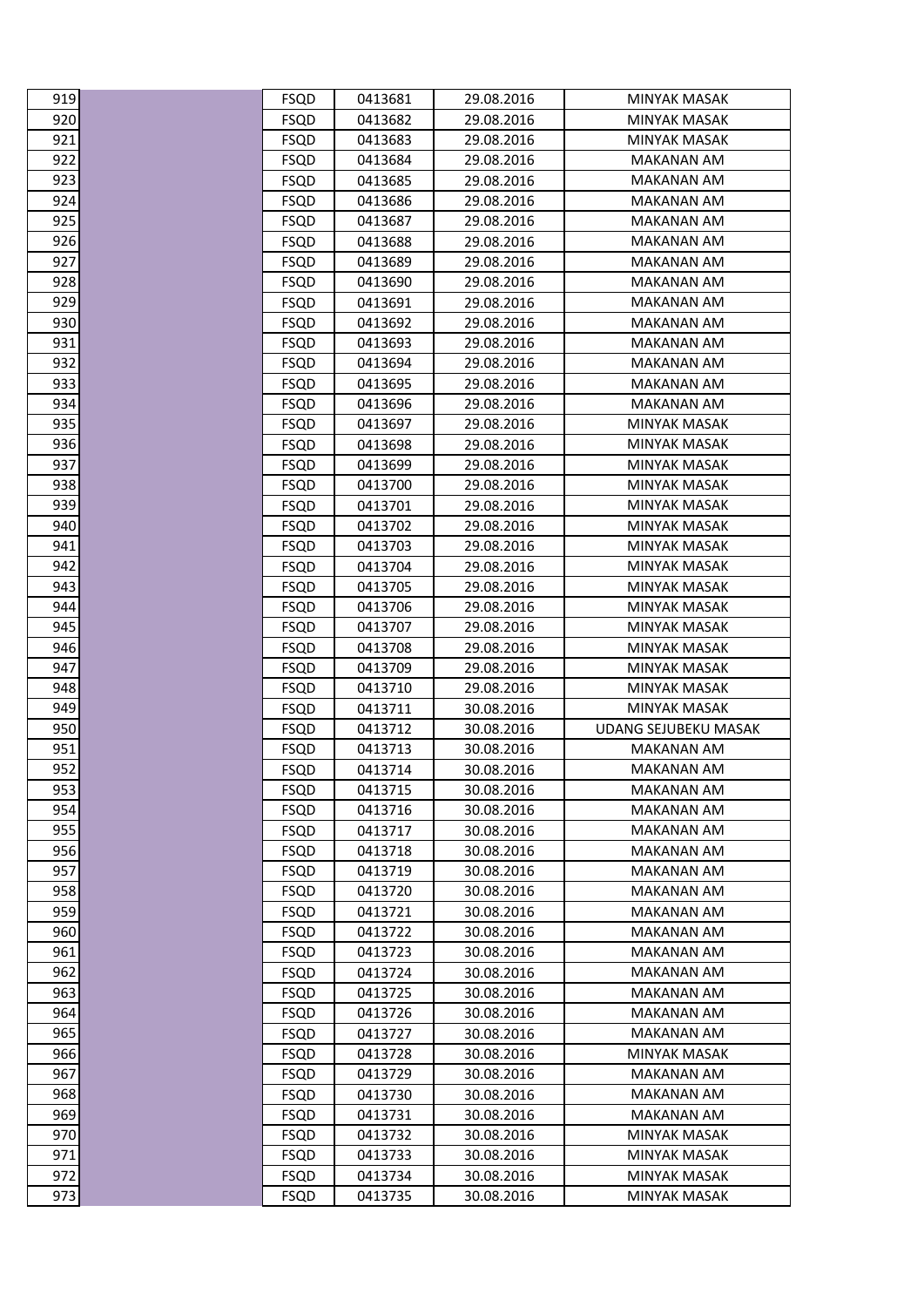| 974                     |                       | FSQD        | 0413736  | 30.08.2016 | MINYAK MASAK        |
|-------------------------|-----------------------|-------------|----------|------------|---------------------|
| 975                     |                       | <b>FSQD</b> | 0413737  | 30.08.2016 | <b>MINYAK MASAK</b> |
| 976                     |                       | <b>FSQD</b> | 0413738  | 30.08.2016 | <b>MINYAK MASAK</b> |
| 977                     |                       | <b>FSQD</b> | 0413739  | 30.08.2016 | MAKANAN AM          |
| 978                     |                       | <b>FSQD</b> | 0413740  | 30.08.2016 | MAKANAN AM          |
| 979                     |                       | <b>FSQD</b> | 0413741  | 30.08.2016 | <b>MAKANAN AM</b>   |
| 980                     |                       | <b>FSQD</b> | 0413742  | 30.08.2016 | MAKANAN AM          |
| 981                     |                       | <b>FSQD</b> | 0413743  | 30.08.2016 | <b>MAKANAN AM</b>   |
| 1                       |                       | <b>FSQD</b> | '0380856 | 01.08.2016 | <b>MAKANAN AM</b>   |
| $\overline{2}$          |                       | <b>FSQD</b> | '0380857 | 01.08.2016 | <b>MAKANAN AM</b>   |
| $\vert$ 3               |                       | <b>FSQD</b> | '0380858 | 01.08.2016 | MAKANAN AM          |
| $\vert$                 |                       | <b>FSQD</b> | '0380859 | 01.08.2016 | MAKANAN AM          |
| 5                       | PEJABAT KESIHATAN     | <b>FSQD</b> | '0380860 | 18.08.2016 | <b>MAKANAN AM</b>   |
| $6 \mid$                | <b>DAERAH PONTIAN</b> | <b>FSQD</b> | '0380861 | 18.08.2016 | <b>MAKANAN AM</b>   |
| 7                       |                       | <b>FSQD</b> | '0380862 | 18.08.2016 | MAKANAN AM          |
| 8 <sup>1</sup>          |                       | <b>FSQD</b> | '0380864 | 18.08.2016 | MAKANAN AM          |
| $\overline{9}$          |                       | <b>FSQD</b> | '0380865 | 18.08.2016 | <b>MAKANAN AM</b>   |
| 10                      |                       | <b>FSQD</b> | '0380867 | 18.08.2016 | MAKANAN AM          |
|                         | PEJABAT KESIHATAN     |             |          |            |                     |
| 1                       | <b>DAERAH SEGAMAT</b> | <b>FSQD</b> | 22326    | 30.08.2016 | MAKANAN AM          |
| 1                       |                       | <b>FSQD</b> | 359663   | 02.08.2016 | <b>MAKANAN AM</b>   |
| $\overline{2}$          |                       | <b>FSQD</b> | 359664   | 02.08.2016 | MAKANAN AM          |
| $\vert$ 3               |                       | <b>FSQD</b> | 359665   | 02.08.2016 | MAKANAN AM          |
| $\overline{4}$          |                       | <b>FSQD</b> | 359666   | 02.08.2016 | <b>MAKANAN AM</b>   |
| $\overline{5}$          |                       | <b>FSQD</b> | 359667   | 08.08.2016 | <b>MAKANAN AM</b>   |
| $6 \mid$                |                       | <b>FSQD</b> | 359668   | 08.08.2016 | MAKANAN AM          |
| 7                       |                       | <b>FSQD</b> | 359669   | 08.08.2016 | MAKANAN AM          |
| $\bf 8$                 | PEJABAT KESIHATAN     | <b>FSQD</b> | 359670   | 16.08.2016 | <b>MAKANAN AM</b>   |
| 9                       | <b>DAERAH TANGKAK</b> | <b>FSQD</b> | 359671   | 16.08.2016 | MAKANAN AM          |
| 10                      |                       | <b>FSQD</b> | 359672   | 16.08.2016 | <b>MAKANAN AM</b>   |
| 11                      |                       | <b>FSQD</b> | 359673   | 23.08.2016 | MAKANAN AM          |
| 12                      |                       | <b>FSQD</b> | 359674   | 23.08.2016 | MAKANAN AM          |
| 13                      |                       | <b>FSQD</b> | 359675   | 23.08.2016 | MAKANAN AM          |
| 14                      |                       | <b>FSQD</b> | 359676   | 23.08.2016 | MAKANAN AM          |
| 15                      |                       | <b>FSQD</b> | 359680   | 23.08.2016 | <b>MAKANAN AM</b>   |
| 16                      |                       | <b>FSQD</b> | 359678   | 27.08.2016 | <b>MAKANAN AM</b>   |
| 17                      |                       | <b>FSQD</b> | 359679   | 27.08.2016 | MAKANAN AM          |
| $\mathbf{1}$            |                       | <b>FSQD</b> | '402292  | 01.08.2016 | MAKANAN AM          |
| $\overline{a}$          |                       | <b>FSQD</b> | '402293  | 01.08.2016 | <b>MAKANAN AM</b>   |
| 3                       |                       | <b>FSQD</b> | '402294  | 01.08.2016 | MAKANAN AM          |
| $\overline{\mathbf{r}}$ |                       | <b>FSQD</b> | '402295  | 01.08.2016 | <b>MAKANAN AM</b>   |
| 5                       |                       | <b>FSQD</b> | '402296  | 01.08.2016 | <b>MAKANAN AM</b>   |
| 6                       |                       | <b>FSQD</b> | '402297  | 01.08.2016 | MAKANAN AM          |
| 7                       |                       | <b>FSQD</b> | '402298  | 01.08.2016 | MAKANAN AM          |
| $\bf 8$                 |                       | <b>FSQD</b> | '402299  | 01.08.2016 | MAKANAN AM          |
| $\boldsymbol{9}$        |                       | <b>FSQD</b> | '402300  | 02.08.2016 | MAKANAN AM          |
| 10                      |                       | <b>FSQD</b> | '402301  | 03.08.2016 | <b>MAKANAN AM</b>   |
| 11                      |                       | <b>FSQD</b> | '402302  | 03.08.2016 | MAKANAN AM          |
| 12                      |                       | <b>FSQD</b> | '402303  | 03.08.2016 | MAKANAN AM          |
| 13                      |                       | <b>FSQD</b> | '402304  | 03.08.2016 | <b>MAKANAN AM</b>   |
| 14                      |                       | <b>FSQD</b> | '402305  | 07.08.2016 | MAKANAN AM          |
| 15                      |                       | <b>FSQD</b> | '402306  | 07.08.2016 | <b>MAKANAN AM</b>   |
| 16                      |                       | <b>FSQD</b> | '402307  | 07.08.2016 | <b>MAKANAN AM</b>   |
| 17                      |                       | <b>FSQD</b> | '402308  | 07.08.2016 | <b>MAKANAN AM</b>   |
| 18                      |                       | <b>FSQD</b> | '402309  | 07.08.2016 | MAKANAN AM          |
|                         |                       |             |          |            |                     |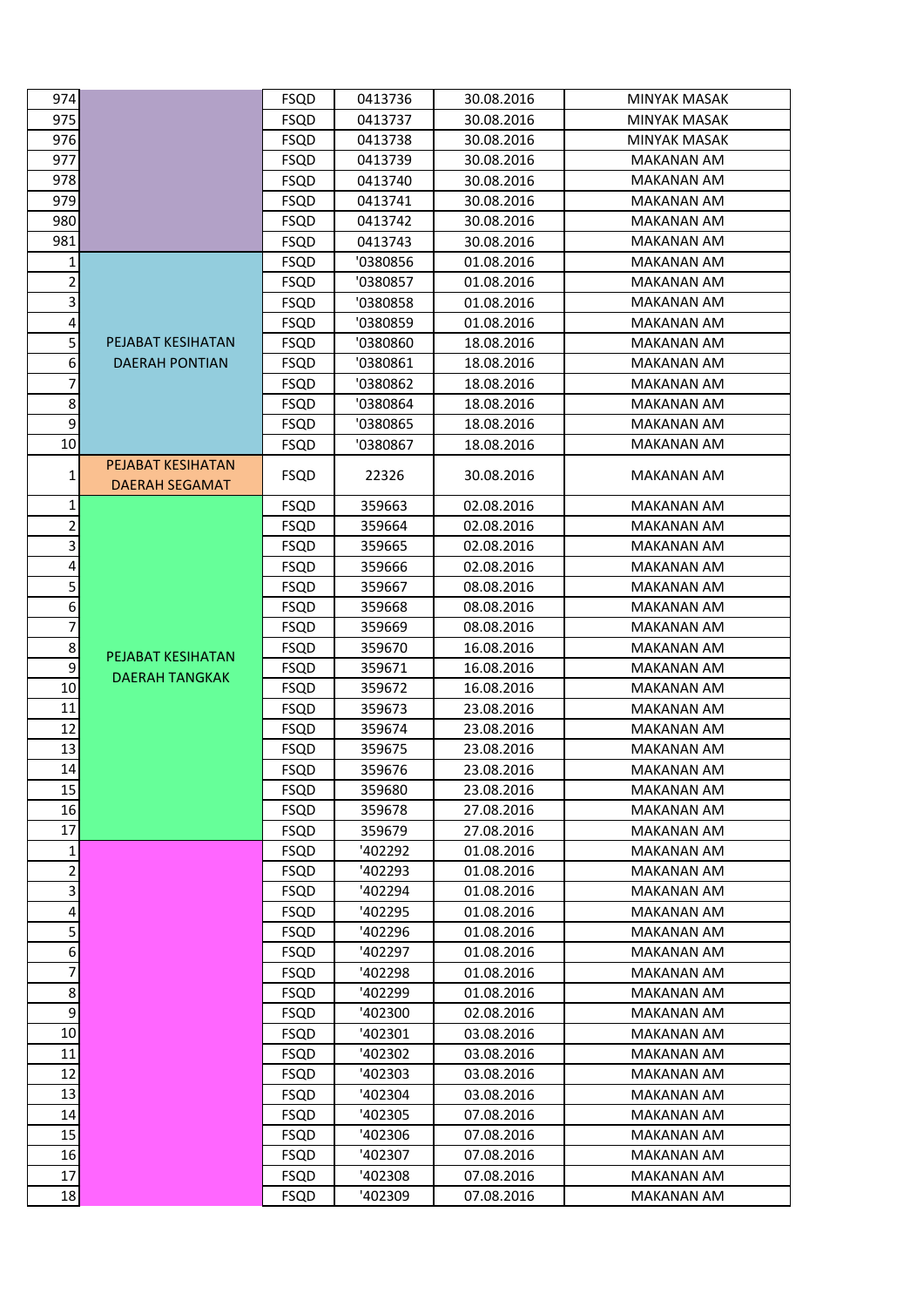| 19              |                   | <b>FSQD</b> | '402310 | 07.08.2016 | MAKANAN AM        |
|-----------------|-------------------|-------------|---------|------------|-------------------|
| 20              |                   | <b>FSQD</b> | '402311 | 07.08.2016 | <b>MAKANAN AM</b> |
| 21              |                   | <b>FSQD</b> | '402312 | 07.08.2016 | MAKANAN AM        |
| 22              |                   | <b>FSQD</b> | '402313 | 07.08.2016 | <b>MAKANAN AM</b> |
| 23              |                   | <b>FSQD</b> | '402314 | 07.08.2016 | <b>MAKANAN AM</b> |
| 24              |                   | <b>FSQD</b> | '402315 | 07.08.2016 | MAKANAN AM        |
| 25              |                   | <b>FSQD</b> | '402316 | 08.08.2016 | <b>MAKANAN AM</b> |
| $\frac{26}{5}$  |                   | <b>FSQD</b> | '402317 | 08.08.2016 | MAKANAN AM        |
| 27              |                   | <b>FSQD</b> | '402318 | 08.08.2016 | <b>MAKANAN AM</b> |
| 28              |                   | <b>FSQD</b> | '402319 | 08.08.2016 | MAKANAN AM        |
| 29              |                   | <b>FSQD</b> | '402320 | 09.08.2016 | MAKANAN AM        |
| 30              |                   | <b>FSQD</b> | '402321 | 09.08.2016 | <b>MAKANAN AM</b> |
| 31              |                   | <b>FSQD</b> | '402322 | 09.08.2016 | <b>MAKANAN AM</b> |
| 32              |                   | <b>FSQD</b> | '402323 | 09.08.2016 | MAKANAN AM        |
| 33              |                   | <b>FSQD</b> | '402324 | 09.08.2016 | <b>MAKANAN AM</b> |
| 34              |                   | <b>FSQD</b> | '402325 | 09.08.2016 | MAKANAN AM        |
| 35              |                   | <b>FSQD</b> | '402326 | 09.08.2016 | <b>MAKANAN AM</b> |
| 36              |                   | <b>FSQD</b> | '402327 | 09.08.2016 | <b>MAKANAN AM</b> |
| $\overline{37}$ |                   | <b>FSQD</b> | '402328 | 09.08.2016 | MAKANAN AM        |
| 38              |                   | <b>FSQD</b> | '402329 | 09.08.2016 | <b>MAKANAN AM</b> |
| 39              |                   | <b>FSQD</b> | '402330 | 10.08.2016 | MAKANAN AM        |
| 40              |                   |             | '402331 | 11.08.2016 | <b>MAKANAN AM</b> |
|                 |                   | <b>FSQD</b> |         |            | <b>MAKANAN AM</b> |
| 41<br>42        |                   | <b>FSQD</b> | '402332 | 11.08.2016 |                   |
|                 | PEJABAT KESIHATAN | <b>FSQD</b> | '402333 | 11.08.2016 | MAKANAN AM        |
| 43              | PELABUHAN TANJUNG | <b>FSQD</b> | '402334 | 11.08.2016 | MAKANAN AM        |
| 44              | <b>PELEPAS</b>    | <b>FSQD</b> | '402335 | 11.08.2016 | <b>MAKANAN AM</b> |
| 45              |                   | <b>FSQD</b> | '402336 | 16.08.2016 | MAKANAN AM        |
| 46              |                   | <b>FSQD</b> | '402337 | 16.08.2016 | MAKANAN AM        |
| 47              |                   | <b>FSQD</b> | '402338 | 16.08.2016 | <b>MAKANAN AM</b> |
| 48              |                   | <b>FSQD</b> | '402339 | 16.08.2016 | MAKANAN AM        |
| 49              |                   | <b>FSQD</b> | '402340 | 16.08.2016 | <b>MAKANAN AM</b> |
| 50              |                   | <b>FSQD</b> | '402341 | 16.08.2016 | <b>MAKANAN AM</b> |
| 51              |                   | <b>FSQD</b> | '402342 | 16.08.2016 | <b>MAKANAN AM</b> |
| 52              |                   | <b>FSQD</b> | '402343 | 16.08.2016 | <b>MAKANAN AM</b> |
| 53              |                   | FSQD        | '402344 | 16.08.2016 | MAKANAN AM        |
| 54<br>55        |                   | <b>FSQD</b> | '402345 | 16.08.2016 | MAKANAN AM        |
|                 |                   | <b>FSQD</b> | '402346 | 18.08.2016 | MAKANAN AM        |
| 56              |                   | FSQD        | '402347 | 21.08.2016 | MAKANAN AM        |
| 57              |                   | <b>FSQD</b> | '402348 | 21.08.2016 | <b>MAKANAN AM</b> |
| $\overline{58}$ |                   | <b>FSQD</b> | '402349 | 21.08.2016 | <b>MAKANAN AM</b> |
| 59              |                   | <b>FSQD</b> | '402350 | 21.08.2016 | <b>MAKANAN AM</b> |
| 60              |                   | <b>FSQD</b> | '402351 | 21.08.2016 | <b>MAKANAN AM</b> |
| 61              |                   | FSQD        | '402352 | 21.08.2016 | MAKANAN AM        |
| 62              |                   | <b>FSQD</b> | '402353 | 21.08.2016 | <b>MAKANAN AM</b> |
| 63              |                   | <b>FSQD</b> | '402354 | 22.08.2016 | <b>MAKANAN AM</b> |
| 64              |                   | <b>FSQD</b> | '402355 | 22.08.2016 | <b>MAKANAN AM</b> |
| 65              |                   | <b>FSQD</b> | '402356 | 22.08.2016 | MAKANAN AM        |
| 66              |                   | <b>FSQD</b> | '402357 | 22.08.2016 | <b>MAKANAN AM</b> |
| 67              |                   | FSQD        | '402358 | 22.08.2016 | MAKANAN AM        |
| 68              |                   | <b>FSQD</b> | '402359 | 23.08.2016 | MAKANAN AM        |
| 69              |                   | <b>FSQD</b> | '402360 | 23.08.2016 | <b>MAKANAN AM</b> |
| 70              |                   | <b>FSQD</b> | '402361 | 23.08.2016 | <b>MAKANAN AM</b> |
| 71              |                   | <b>FSQD</b> | '402362 | 23.08.2016 | MAKANAN AM        |
| 72              |                   | <b>FSQD</b> | '402363 | 23.08.2016 | <b>MAKANAN AM</b> |
| 73              |                   | <b>FSQD</b> | '402364 | 25.08.2016 | <b>MAKANAN AM</b> |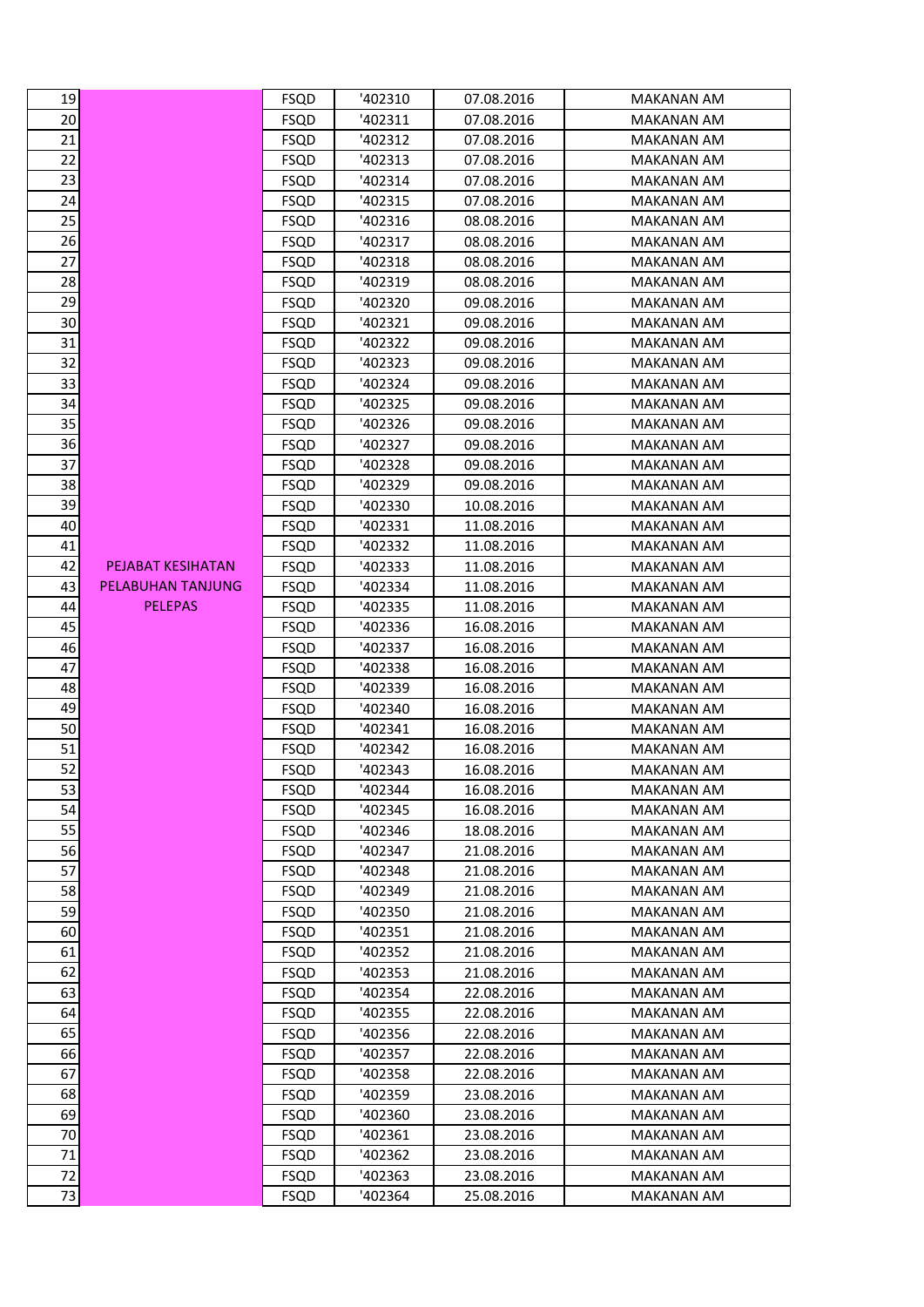| 74               |                                                   | <b>FSQD</b> | '402365  | 25.08.2016 | <b>MAKANAN AM</b>            |
|------------------|---------------------------------------------------|-------------|----------|------------|------------------------------|
| 75               |                                                   | <b>FSQD</b> | '402366  | 25.08.2016 | <b>MAKANAN AM</b>            |
| 76               |                                                   | <b>FSQD</b> | '402367  | 25.08.2016 | <b>MAKANAN AM</b>            |
| 77               |                                                   | <b>FSQD</b> | '402368  | 25.08.2016 | <b>MAKANAN AM</b>            |
| 78               |                                                   | <b>FSQD</b> | '402369  | 25.08.2016 | <b>MAKANAN AM</b>            |
| 79               |                                                   | <b>FSQD</b> | '402370  | 25.08.2016 | <b>MAKANAN AM</b>            |
| 80               |                                                   | <b>FSQD</b> | '402371  | 25.08.2016 | <b>MAKANAN AM</b>            |
| 81               |                                                   | <b>FSQD</b> | '402372  | 29.08.2016 | <b>MAKANAN AM</b>            |
| 82               |                                                   | <b>FSQD</b> | '402373  | 30.08.2016 | <b>MAKANAN AM</b>            |
| 83               |                                                   | <b>FSQD</b> | '402374  | 30.08.2016 | <b>MAKANAN AM</b>            |
| 84               |                                                   | <b>FSQD</b> | '402375  | 30.08.2016 | <b>MAKANAN AM</b>            |
| 85               |                                                   | <b>FSQD</b> | '402376  | 30.08.2016 | <b>MAKANAN AM</b>            |
| 1                |                                                   | <b>FSQD</b> | '0335285 | 01.08.16   | <b>IKAN DAN HASILAN IKAN</b> |
| 2                |                                                   | <b>FSQD</b> | 0335286  | 01.08.16   | IKAN DAN HASILAN IKAN        |
| 3                |                                                   | <b>FSQD</b> | '0335287 | 08.08.16   | IKAN DAN HASILAN IKAN        |
| $\pmb{4}$        |                                                   | <b>FSQD</b> | '0335288 | 08.08.16   | IKAN DAN HASILAN IKAN        |
| 5                | <b>PEJABAT KESIHATAN</b><br><b>DAERAH MERSING</b> | <b>FSQD</b> | '0335289 | 08.08.16   | IKAN DAN HASILAN IKAN        |
| 6                |                                                   | <b>FSQD</b> | '0335290 | 08.08.16   | <b>IKAN DAN HASILAN IKAN</b> |
| 7                |                                                   | <b>FSQD</b> | '0335291 | 16.08.16   | IKAN DAN HASILAN IKAN        |
| 8                |                                                   | <b>FSQD</b> | '0335292 | 16.08.16   | IKAN DAN HASILAN IKAN        |
| $\boldsymbol{9}$ |                                                   | <b>FSQD</b> | '0335293 | 16.08.16   | IKAN DAN HASILAN IKAN        |
| 10               |                                                   | <b>FSQD</b> | '0335294 | 16.08.16   | IKAN DAN HASILAN IKAN        |
| 11               |                                                   | <b>FSQD</b> | '0335295 | 16.08.16   | IKAN DAN HASILAN IKAN        |
| 12               |                                                   | <b>FSQD</b> | '0335296 | 24.08.16   | IKAN DAN HASILAN IKAN        |
| 13               |                                                   | <b>FSQD</b> | '0335297 | 24.08.16   | IKAN DAN HASILAN IKAN        |